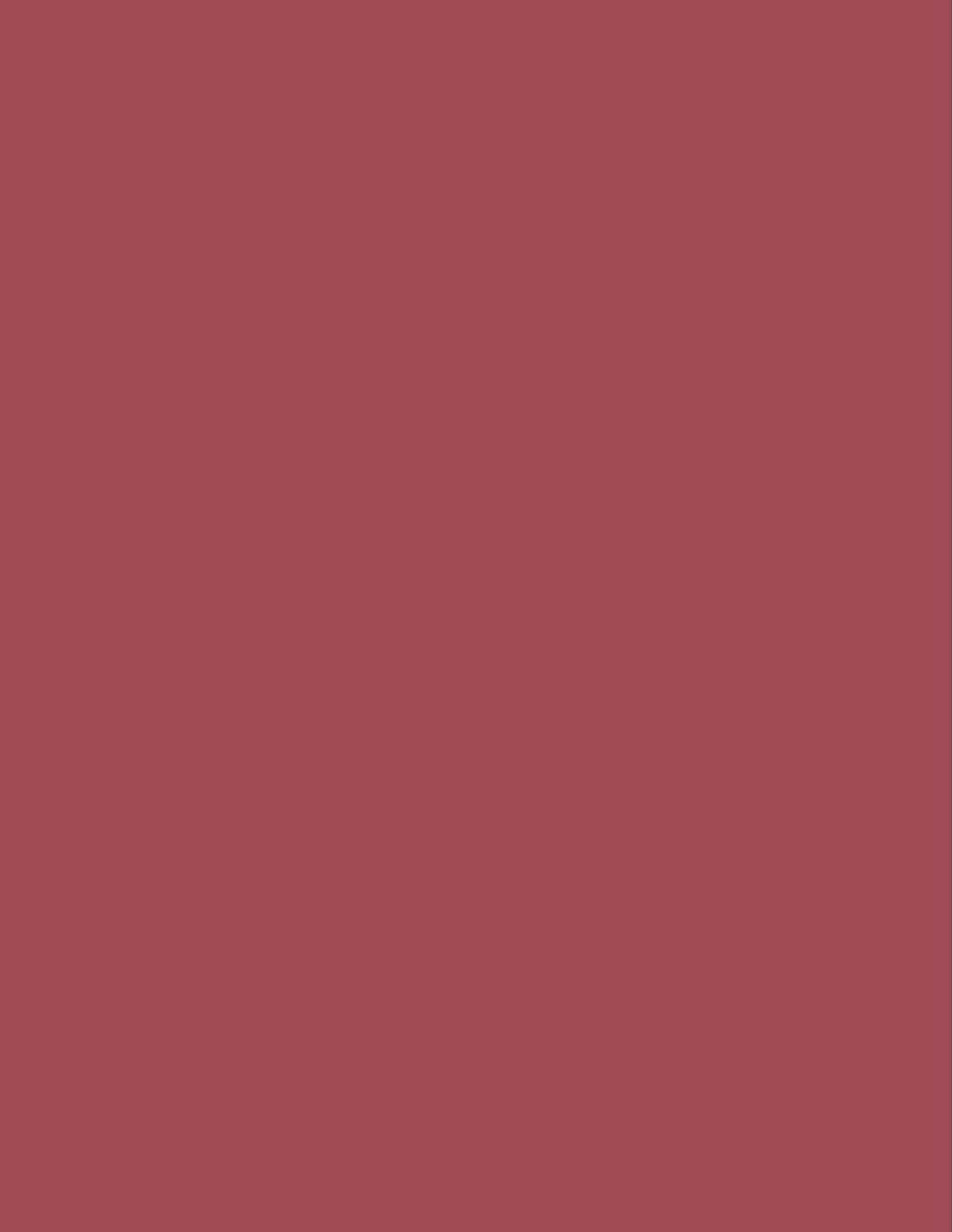

K Knight Foundation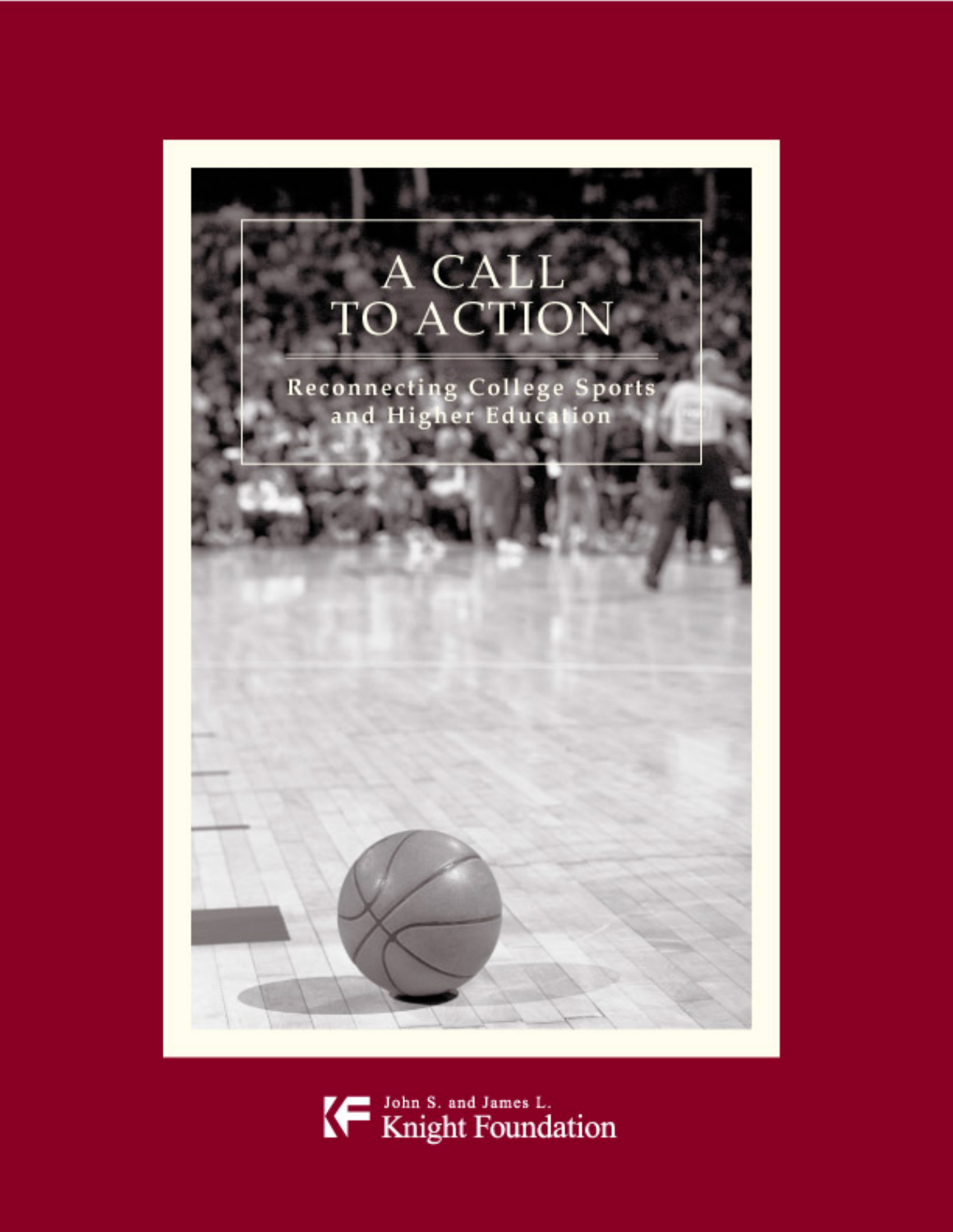

REPORT OF THE

# **KNIGHT FOUNDATION**

*Commission On Intercollegiate Athletics* 

JUNE 2001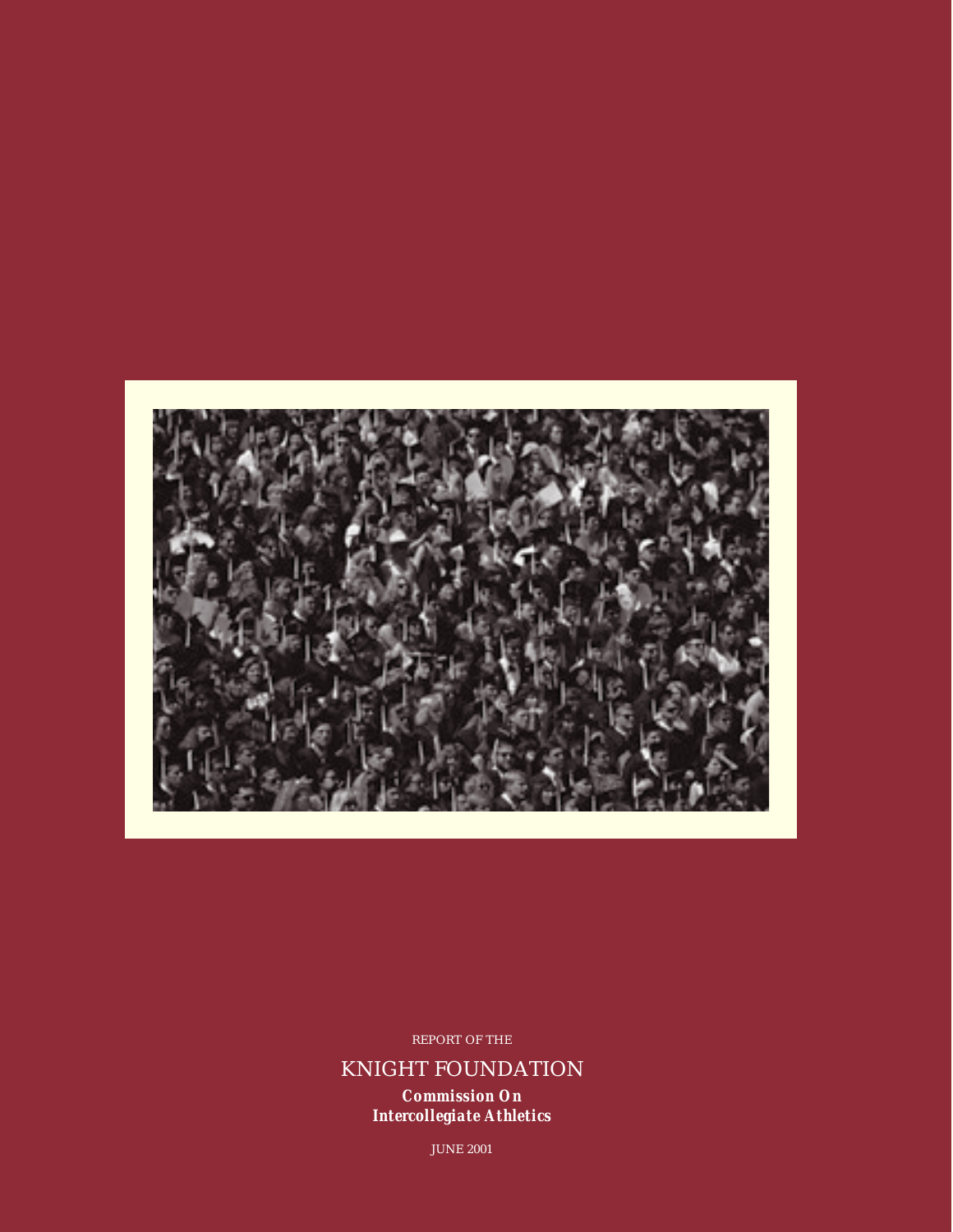# *Table of Contents*

| <b>Letter of Transmittal</b>                                                 | $\overline{\mathbf{4}}$ |
|------------------------------------------------------------------------------|-------------------------|
| <b>Foreword</b>                                                              | 8                       |
| <b>Ten Years Later</b>                                                       | 12                      |
| <b>A Call to Action</b>                                                      | 22                      |
| <b>Appendix A: Additional Issues for Consideration</b>                       | 32                      |
| <b>Appendix B: Action on Knight Commission Recommendations of March 1991</b> | 34                      |
| <b>Appendix C: Meeting Participants</b>                                      | 42                      |
| <b>Appendix D: Acknowledgements</b>                                          | 45                      |
| <b>Appendix E: Statement of Principles</b>                                   | 46                      |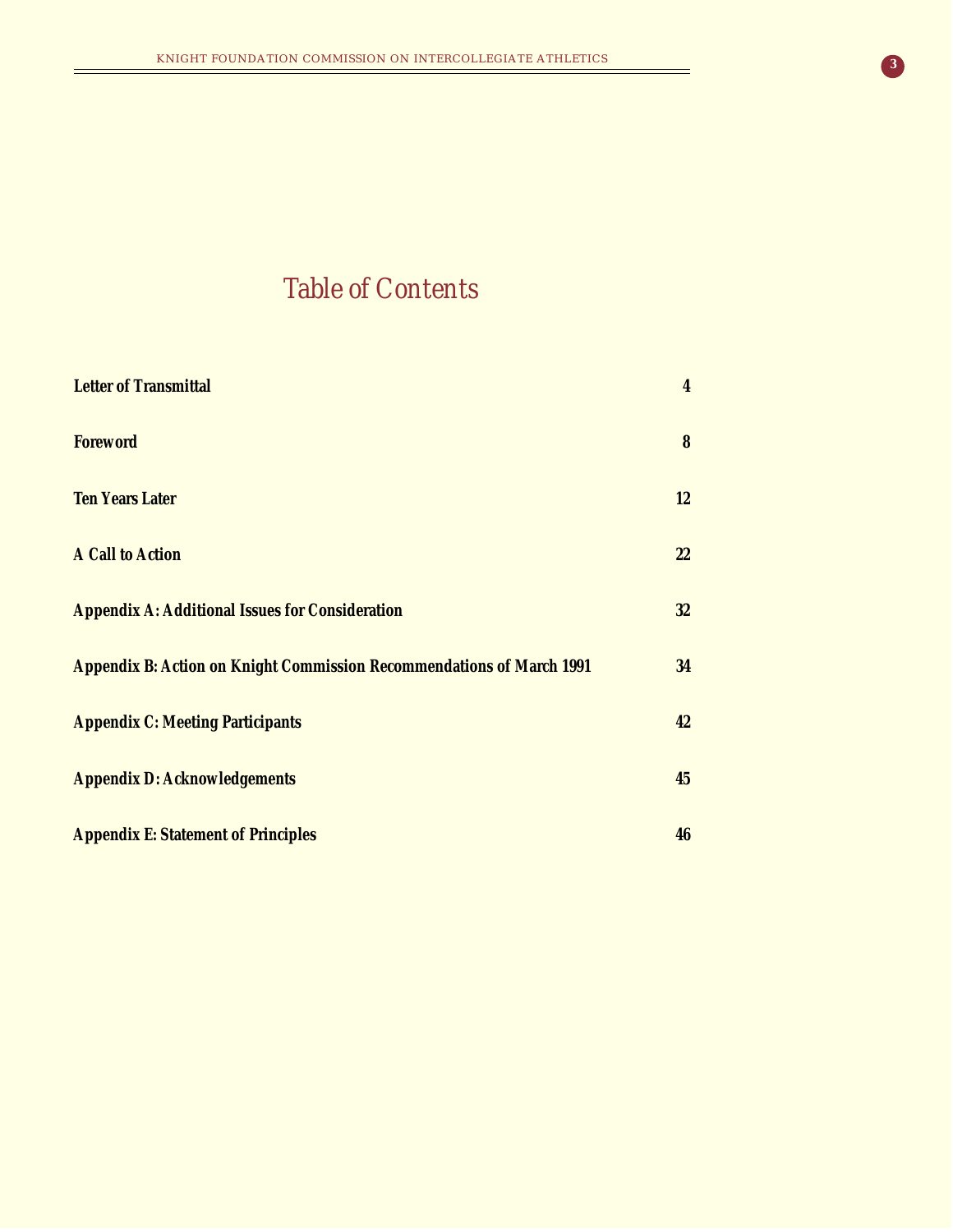# *Letter of Transmittal*

*W. Gerald Austen, M.D. Chairman, Board of Trustees John S. and James L. Knight Foundation 2 S. Biscayne Blvd. Miami, Fla. 33131*

*Dear Dr. Austen:*

**4**

*With the approval of your board, the Knight Commission reconvened last year for a fresh look at what has happened in college athletics since our three reports were published in the early 1990s. After a series of meetings with not only a broad range of sports representatives but higher education leaders as well, we are pleased to submit our findings and recommendations.*

*Our earlier reports, as you know, proposed a new "one-plus-three" model for intercollegiate athletics – presidential control directed toward academic integrity, financial integrity, and independent certification of athletics programs – and urged its implementation by the NCAA.*

*The Commission now finds that the NCAAhas made considerable progress toward achieving the goals the Commission laid out in its earlier reports. Many reform efforts have been undertaken with sincerity and energy. It is clear, however, that good intentions and the reform measures of recent years have not been enough.* 

*We find that the problems of big-time college sports have grown rather than diminished. The most glaring elements of the problems outlined in this report – academic transgressions, a financial arms race, and commercialization – are all evidence of the widening chasm between higher education's ideals and big-time college sports.*

*Clearly, more NCAA rules are not the means to restoring the balance between athletics and academics on our nation's campuses. Instead, the Commission proposes a new "one-plus-three" model for these new times – a Coalition of Presidents, directed toward an agenda of academic reform, de-escalation of the athletics arms race, and de-emphasis of the commercialization of intercollegiate athletics.* 

*Although individual members of the Commission may have reservations about some of the details of this agenda, we are unanimous in our support of the broad themes outlined in this document.*

*Given the enormous scope of this reform effort, the Commission recognizes that change will have to be accomplished in a series of steps over time. The hard work must be accomplished by a concerted grassroots effort by the broader academic community – in concert with trustees, administrators and faculty. Nothing less than such a collective effort can accomplish the reintegration of college sports into the moral and institutional culture of the university.*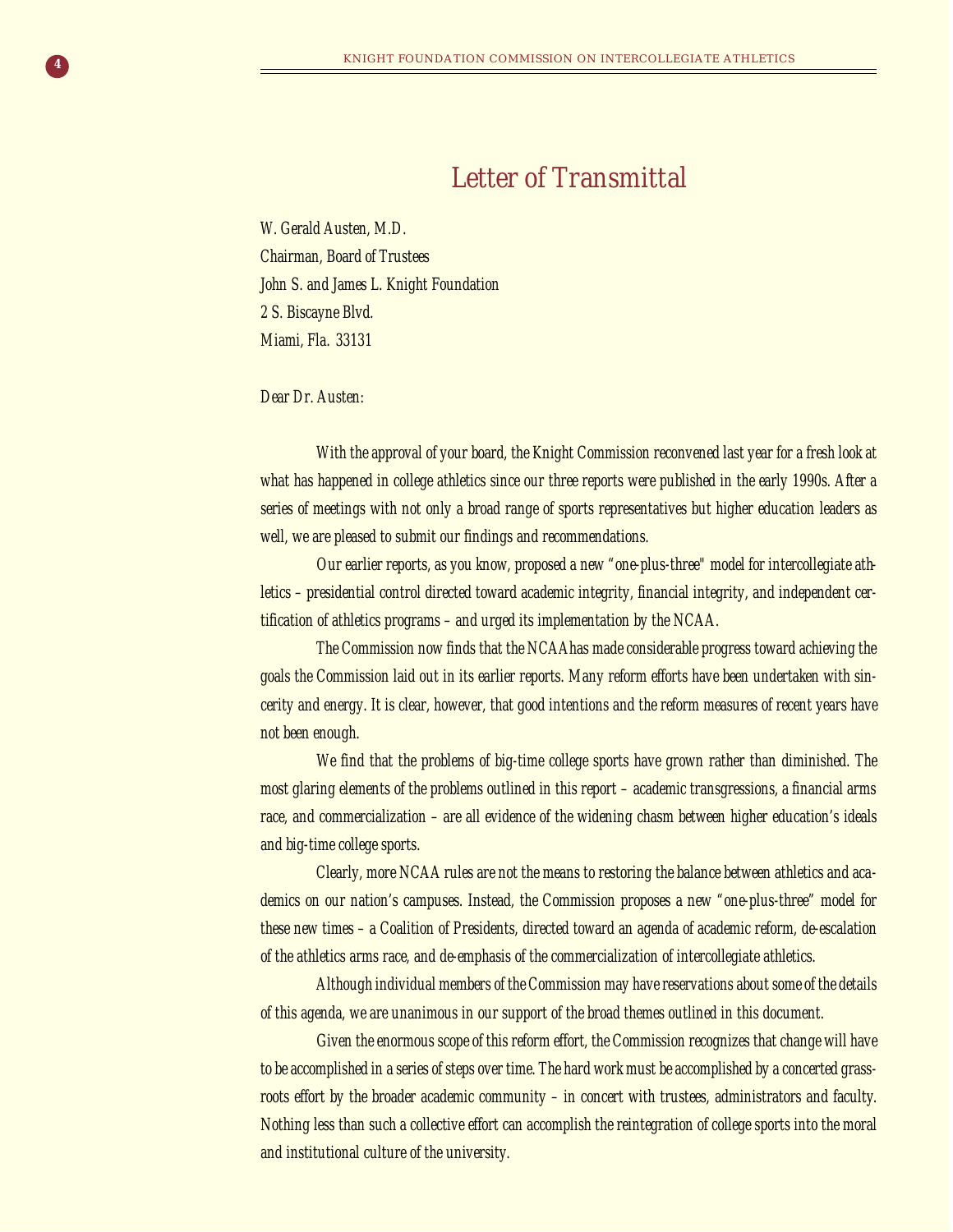*Despite widespread cynicism, the Commission remains hopeful. Several positive developments have emerged in the year since the Commission reconvened. Among them: The University of Nebraska Board of Regents adopted a resolution urging national limits on athletic program expenditures; a state of Washington ethics board has disallowed a direct contract between Nike and the University of Washingt o n 's football coach for performing what the board considered state business; and to date seven of the Pacific-10 Conference faculty senates have adopted a resolution urging their presidents to curb commercialization and the athletics arms race and to bring about academic reforms.* 

*Perhaps most encouraging are plans for a meeting scheduled immediately following the release of this report. Presidents from colleges and universities in several Division I-A conferences will meet with conference and NCAA officials and leaders of higher education associations to discuss the ongoing reform of intercollegiate athletics. This is the kind of collective approach needed to correct the problems identified in this report.* 

*We wish to express our profound gratitude to the Knight Foundation trustees for their long and steady commitment to creating a new climate for intercollegiate athletics. Knight Foundation has been an invaluable partner in working to move college sports into the mainstream of American higher education.* 

*Assuming the Coalition of Presidents or some similar body is established by the higher education community, we see no reason to continue the life of the Knight Commission as it is now constituted. We do recommend, however, that the Foundation consider two ways in which it could make a significant contribution to the critical work that lies ahead. One would be to help fund the Coalition with matching grants to the American Council on Education, based on performance. The other would be to establish, perhaps with other foundations and the Association of Governing Boards, a separate and independent body – an Institute for Intercollegiate Athletics. The Commission envisions the Institute not as an action agency but as a watchdog to maintain pressure for change. It should keep the problems of college sports visible, provide moral leadership in defense of educational integrity, monitor progress toward reform goals, and issue periodic report cards.*

*Such steps can complement the work of college and university presidents but not substitute for it. In the final analysis, it is the higher education community that must finish the task. If not, it is not the integrity of intercollegiate sports that will be held up to question, but the integrity of higher education itself.*

*Respectfully,*

*Co-Chairman Co-Chairman President Emeritus President Emeritus University of North Carolina University of Notre Dame*

mtterburgh .

**William C. Friday Theodore M. Hesburgh, C.S.C.**

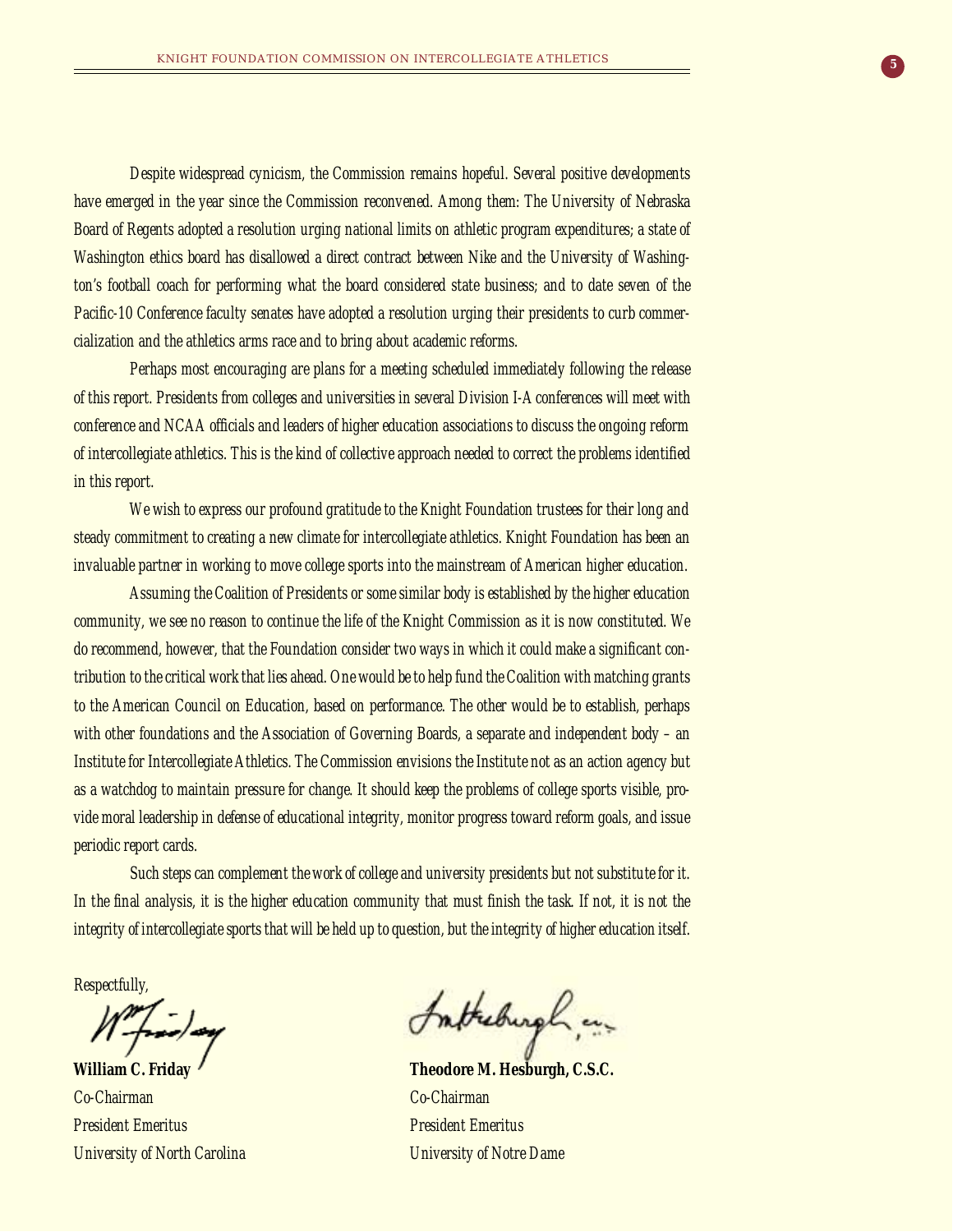#### **Letter of Transmittal**

Nichael F. adams

**Michael F. Adams** *President, University of Georgia*

**Hodding Carter III** *President, Knight Foundation, Ex-Officio*

May Sne Coleman

**Mary Sue Coleman** *President, University of Iowa*

(Douglas of Dibbert

**Douglas S. Dibbert** *President, General Alumni Association University of North Carolina*

Thomas K. Heaven,

**Thomas K. Hearn Jr.** *President, Wake Forest University*

Lloyd Huck

**J. Lloyd Huck** *Trustee Emeritus, The Pennsylvania State University*

Sach Spran

**Richard T. Ingram** *President, Association of Governing Boards*

Crees C. BLACK

**Creed C. Black** *Former President, Knight Foundation*

**Carol A. Cartwright** *President, Kent State University*

**Cedric W. Dempsey** *President, NCAA*

John Lli,

**John A. DiBiaggio** *President, Tufts University*

**Adam W. Herbert** *Executive Director The Florida Center for Public Policy and Leadership*

**Stanley O. Ikenberry** *President, American Council on Education*

**Richard W. Kazmaier** *President, Kazmaier Associates*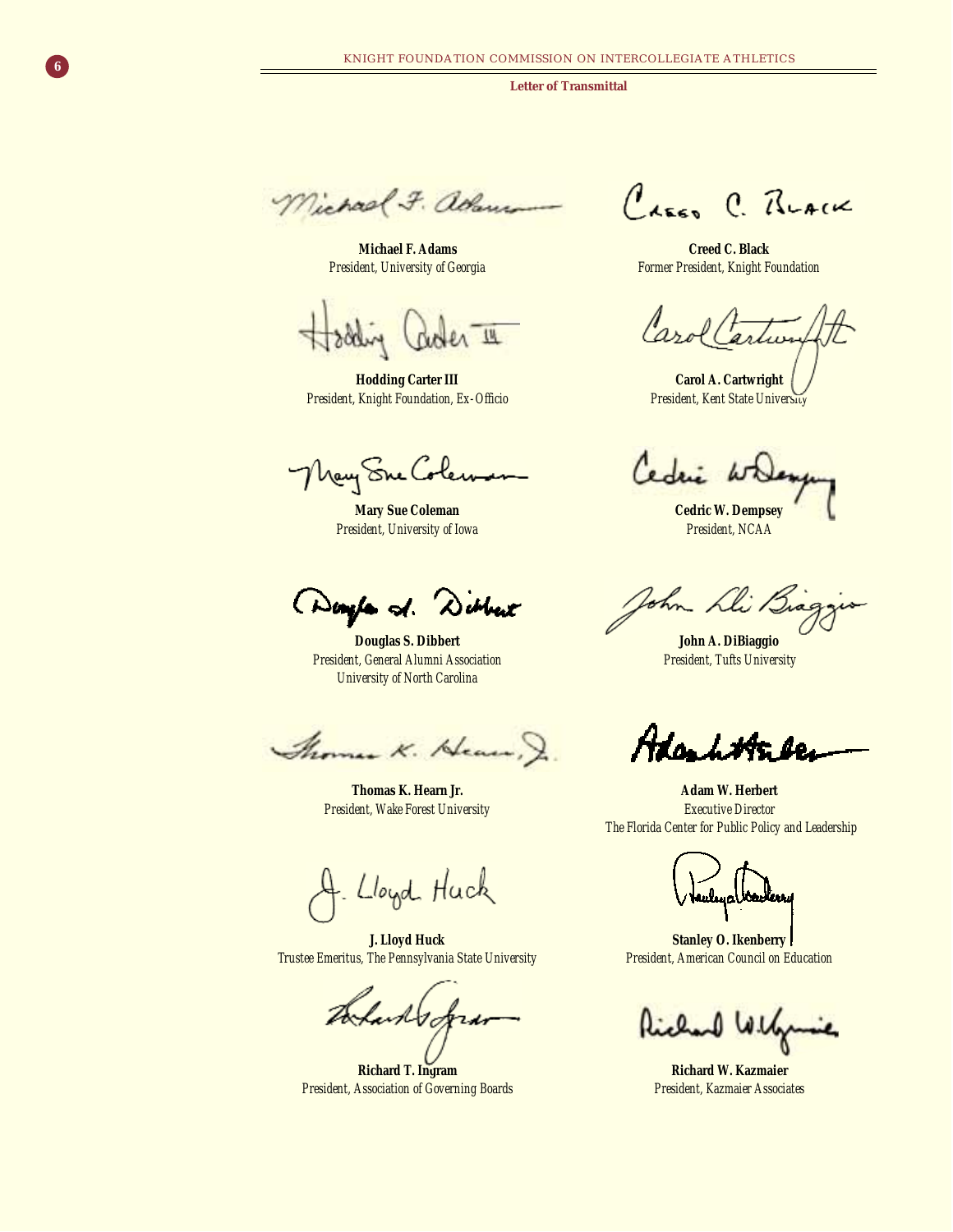**Letter of Transmittal**

Menille

**The Honorable C. Thomas McMillen** *Former Member of Congress*

**Jane C. Pfeiffer** *Former Chair, National Broadcasting Company*

**R. Gerald Turner** *President, Southern Methodist University*

Whalen

**James J. Whalen** *President Emeritus, Ithaca College*

**Charles E. Young** *President, University of Florida*

 $\overline{\mathscr{M}}$ 

**Bryce Jordan** *President Emeritus, The Pennsylvania State University*

M. A. Massingale

**Martin A. Massengale** *President Emeritus, University of Nebraska*

Chase Letern

**Chase N. Peterson**  *President Emeritus, University of Utah*

**Richard D. Schultz** *Former Executive Director United States Olympic Committee*

alku Lekoy  $7.2$ 

**LeRoy T. Walker** *President Emeritus, United States Olympic Committee*

**Clifton R. Wharton Jr.** *Former Chairman & CEO, TIAA-CREF*

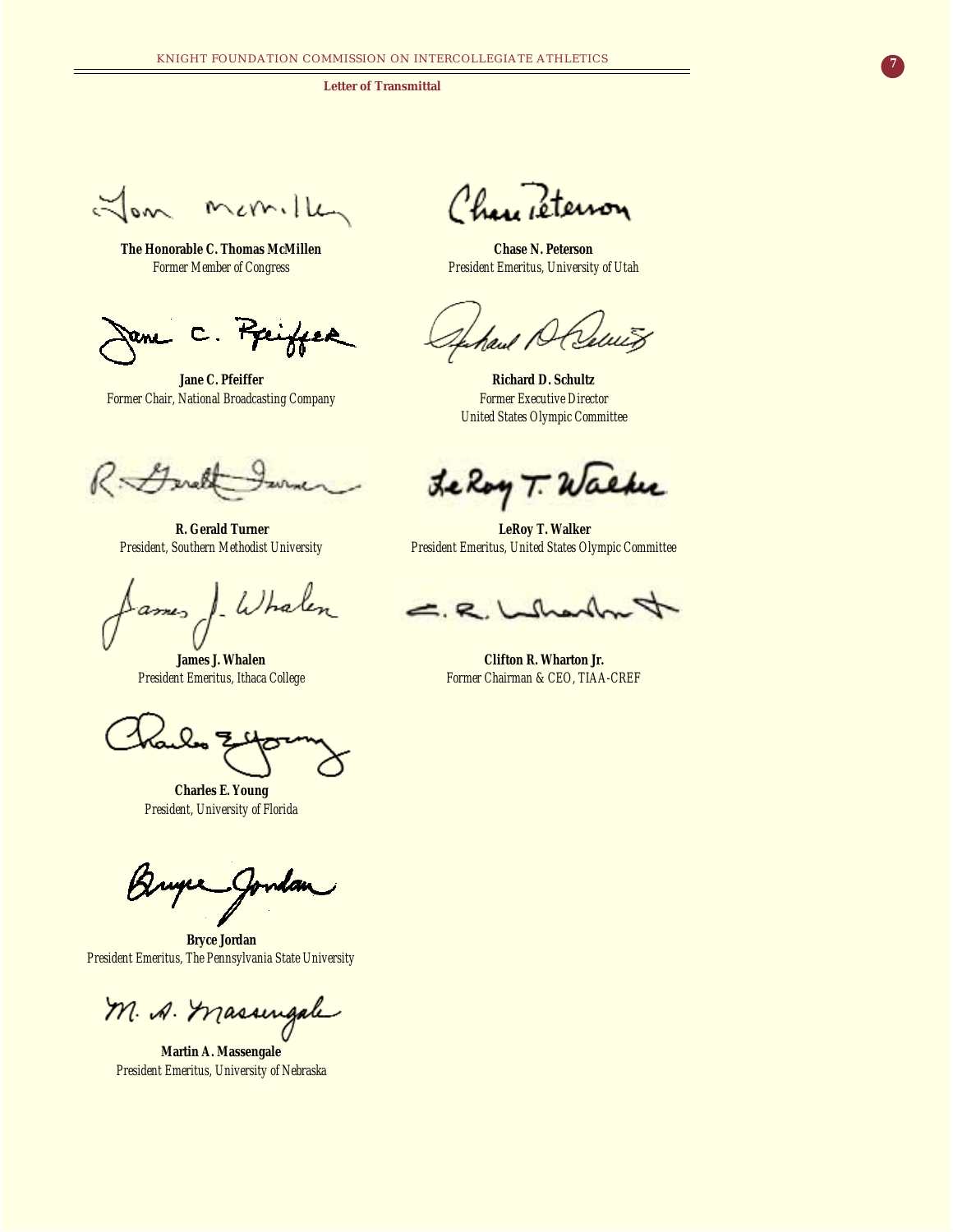# *Foreword*

I n 1989, as a decade of highly visible scandals in college sports drew to a close, the trustees of the John S. and James L. Knight Foundation were concerned that athletics abuses threatened the very integrity of higher education. In October of that year, they created a Commission on Intercollegiate Athletics and directed it to propose a reform agenda for college sports.

In announcing this action, James L. Knight, then chairman of the Foundation, emphasized that it did not reflect any hostility toward college athletics. "We have a lot of sports fans on our board, and we recognize that intercollegiate athletics have a legitimate and proper role to play in college and university life," he said. "Our interest is not to abolish that role but to preserve it by putting it back in perspective. We hope this Commission can strengthen the hands of those who want to curb the abuses which are shaking public confidence in the integrity of not just big-time collegiate athletics but the whole institution of higher education."

The trustees saw this as a goal worthy of a foundation that identified higher education as one of its primary interests, for the abuses in athletics programs had implications reaching far beyond football stadiums and basketball arenas. To understand their concern and the subsequent work of the Commission, it is necessary to look back on the extent to which corruption had engulfed big-time college sports in the 1980s.

In a cover story shortly before the Commission was created, Time magazine described the problem as "… an obsession with winning and moneymaking that is pervading the noblest ideals of both sports and education in America." Its victims, Time went on to say, were not just athletes who found the promise of an education a sham but "the colleges and universities that participate in an educational travesty – a farce that devalues every degree and denigrates the mission of higher education."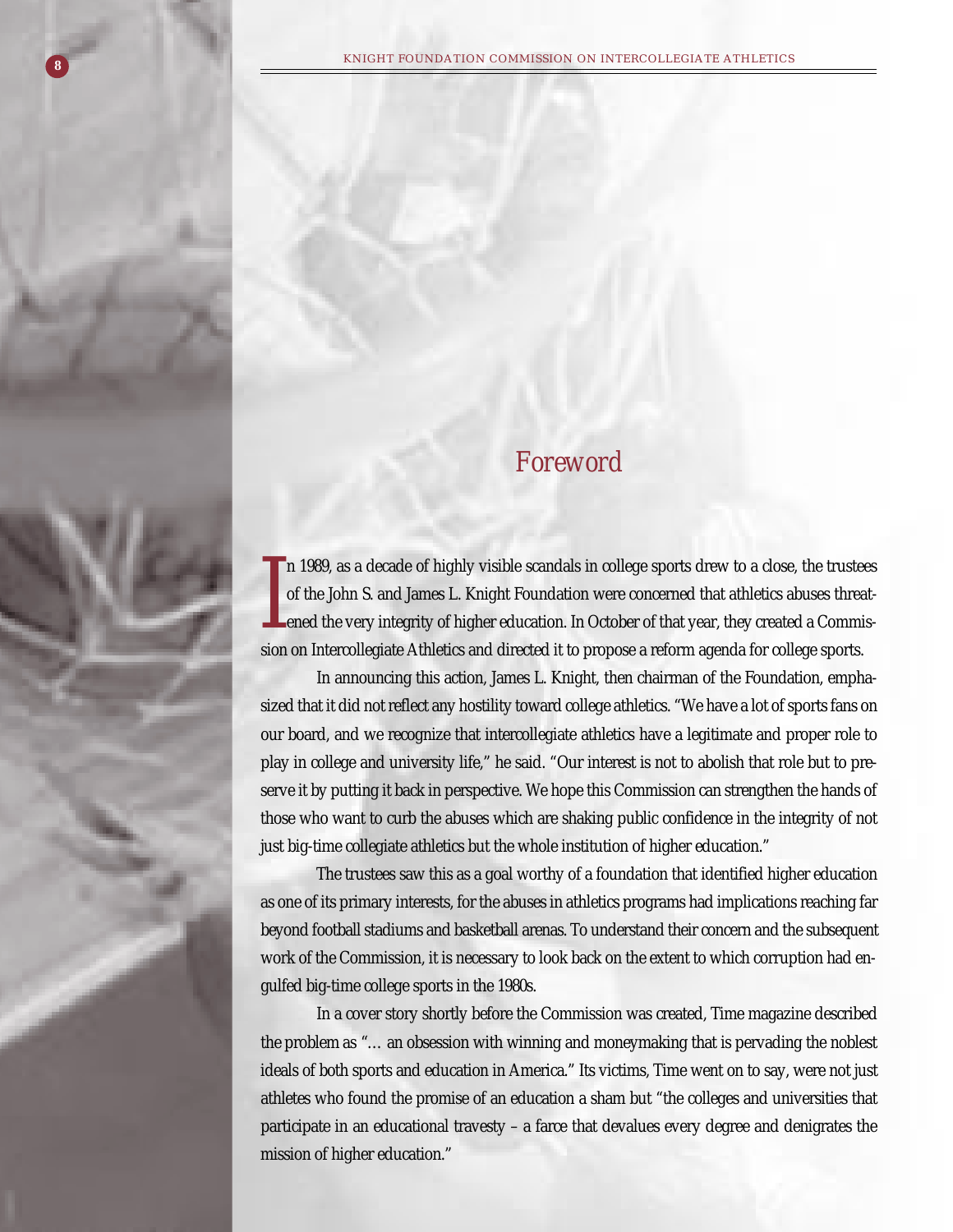Here are some broad outlines of the problems the Commission saw then:

❏ In the 1980s, 109 colleges and universities were censured, sanctioned or put on probation by the National Collegiate Athletic Association (NCAA). That number included more than half the universities playing at the NCAA's top competitive level – 57 institutions out of 106.

❏ Nearly a third of present and former professional football players responding to a survey near the end of the decade said they had accepted illicit payments while in college, and more than half said they saw nothing wrong with the practice.

❏ Another survey showed that among the 106 institutions then in the NCAA's Division I-A, 48 had graduation rates under 30 percent for their men's basketball players and 19 had the same low rate for football players.

At times it seemed that hardly a day passed without another story about recruiting violations … under-the-table payoffs … players who didn't go to classes or who took courses that would never lead to a meaningful degree. Even crime sprees at some athletic powerhouses were added to the list.

It was small wonder that eight out of 10 Americans questioned in a Louis Harris poll in 1989 agreed that intercollegiate sports had spun out of control. They agreed that athletics programs were being corrupted by big money, and felt that the many cases of serious rules violations had undermined the traditional role of universities as places where young people learn ethics and integrity.

A 1989 series in The New York Times raised another warning flag:

"High school athletics have become the latest entree on the American sports menu, served up to help satisfy the voracious appetite of the fan. As a result, scholastic athletes are on the verge of becoming as important to the billion-dollar sports industry as their college brothers and sisters – and just as vulnerable to big-time exploitation."

Somehow, Knight Foundation concluded, sanity had to be restored to this bleak scene and the values of higher education put above all else in the world of intercollegiate athletics.

Neither the Foundation trustees nor the members of the new Commission were under any illusions that the task would be easy. As far back as 1929, another major American foundation – the Carnegie Foundation for the Advancement of Teaching – had published a compre-



Somehow … sanity had to be restored to this bleak scene and the values of higher education put above all else in the world of intercollegiate athletics.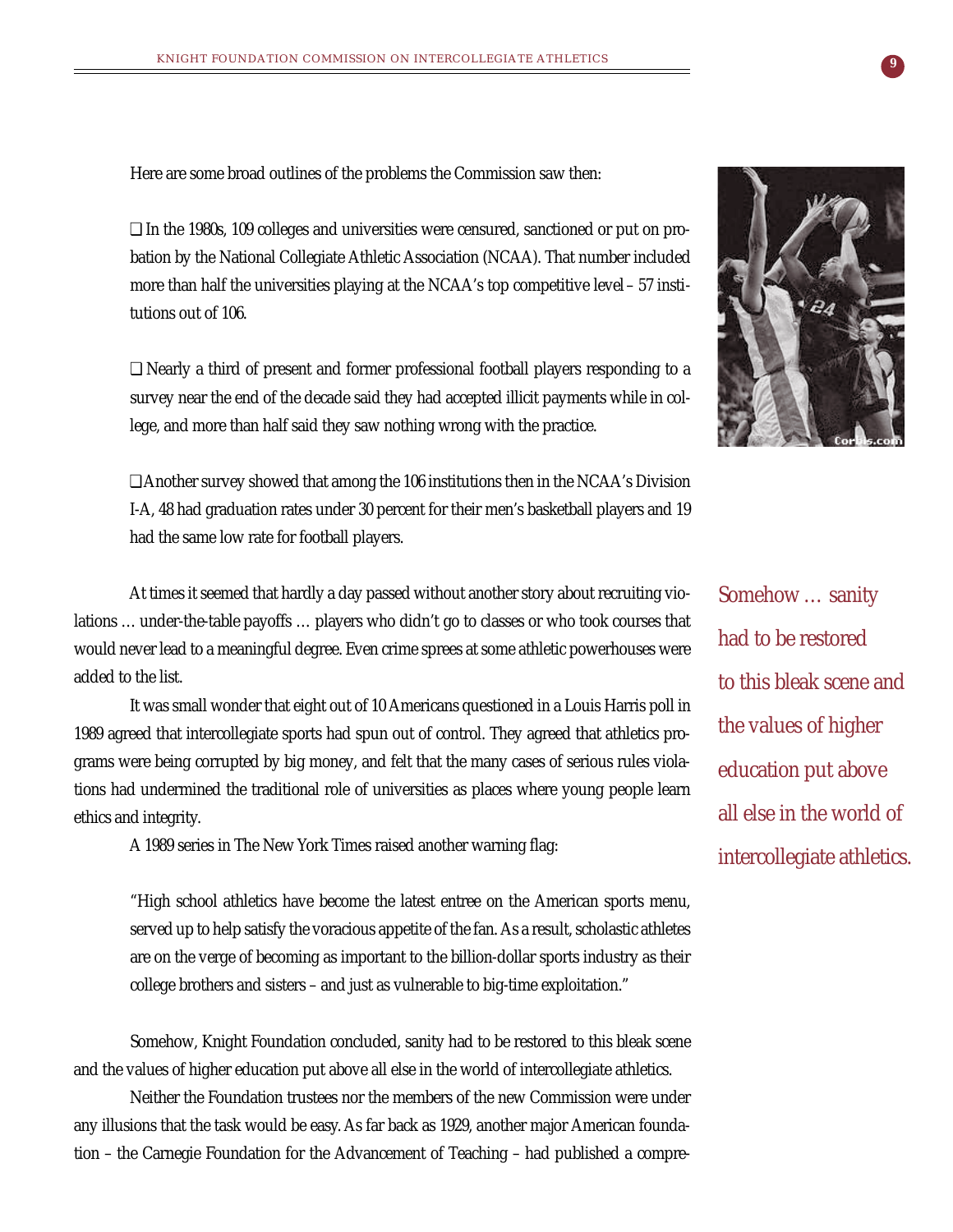**Foreword**



Portland Oregonian October 25, 1929

**10**

We reiterate our strong conviction that college sports, when properly conducted, are worth saving.

hensive study of college athletics and had reached conclusions that sounded distressingly familiar 60 years later: recruiting had become corrupt, professionals had replaced amateurs, education was being neglected, and commercialism reigned.

The problem had become worse in the intervening years as the popularity of college sports soared and millions of television dollars were poured into college athletics. The stakes had been raised, putting an even higher premium on winning.

Television money had also moved colleges and universities into the entertainment business in a much bigger way. Many of the most vocal and partisan fans were not students or parents or alumni, but people who valued winning more than they did the universities' underlying purposes. The thrill of victory, sports as spectacle, sports for gambling – these were their lodestones.

In the face of these trends, the good news was that it was still possible to point to major colleges and universities that ran successful athletic programs without sacrificing either their ethical standards or their academic integrity. As Knight Foundation saw it, reflecting the hopes of many others, the challenge of the 1990s was to develop and win acceptance of realistic reforms that would bring all of higher education's sports programs back under the academic tent.

As its contribution to meeting that challenge, the Knight Foundation Commission on Intercollegiate Athletics met repeatedly over a period of five years and produced three reports that helped channel the head of steam building up behind college sports reform in the 1990s.<sup>1</sup>

The Commission laid out an analysis of the problems facing college sports and proposed a "new model for intercollegiate athletics." This analysis was straightforward: Following decades of presidential neglect and institutional indifference, big-time college sports were "out of control." The reform agenda Commission members proposed was equally straightforward, the "one-plus-three" model – presidential control directed toward academic integrity, financial integrity, and independent certification.

No claim was made that their recommendations would solve all the problems tarnishing college sports, or even that all problems would ever be solved to everyone's satisfaction. "Reform is not a destination but a never-ending process," said the Commission's last report.

Despite the fact that the Commission held no formal authority, nearly two-thirds of its specific recommendations had been endorsed by the National Collegiate Athletic Association by 1993. It was not until 1996, however, that the most significant of these recommendations won approval when the NCAA voted to replace a governance structure controlled primarily by athletic administrators with a system that put college presidents in charge of all planning and pol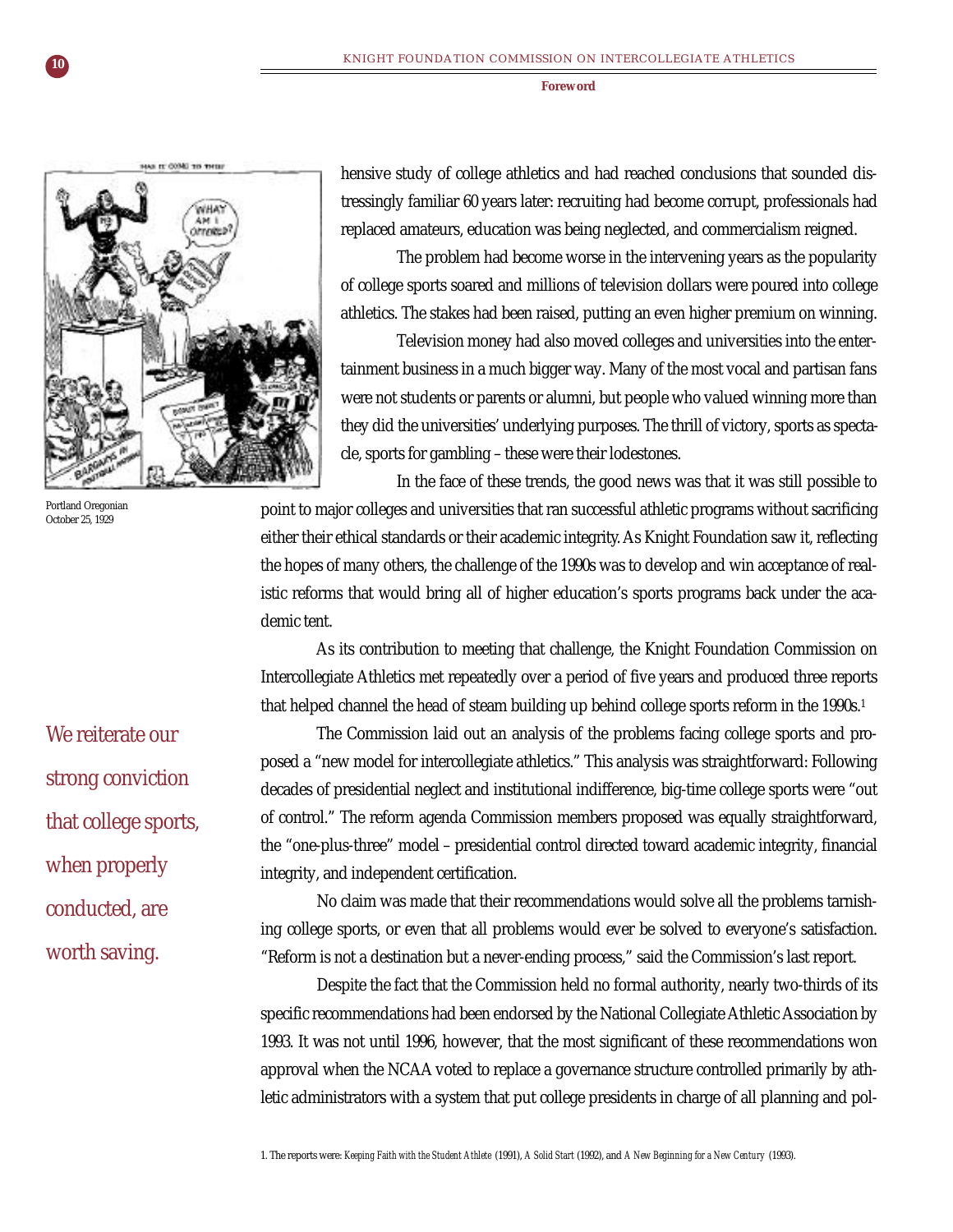**Foreword**

icy activities, including the budget.

A Knight Commission statement welcomed this development and underscored what it meant: "So now it's up to the presidents to deliver." With that, the Commission announced its formal dissolution but said it would be watching "with an interested eye" to see how the presidents handled their new power.

As the 10th anniversary of the Commission's first report in March 1991 approached, the members decided to reconvene for a fresh look at what has happened in this intervening decade and to assess the state of college athletics at the beginning of this new century. Had the situation improved or worsened? Were there new problems that warranted attention?

The report that follows presents the Commission's findings from a series of meetings in 2000 and 2001 with NCAA representatives, university presidents, a trustee board chair, faculty, conference commissioners, athletics directors, coaches, athletes, authors, professional sports executives, television officials, a sports apparel representative, a gambling lobbyist, leaders of national higher education associations, and a U.S. senator.

After assessing those hearings, the Commission concludes with some satisfaction that the NCAAhas moved a long way toward achieving the goals laid out in the Commission's earlier reports (see Appendix B). Many reform efforts have been undertaken over the last decade with sincerity and energy. We reiterate our strong conviction that college sports, when properly conducted, are worth saving. Sports at all levels have been a source of immense satisfaction, selfdiscipline, and achievement for tens of thousands of young men and women.

That said, it is clear that good intentions and reform measures of recent years have not been enough. After digesting the extensive testimony offered over some six months, the Com mission is forced to reiterate its earlier conclusion that "at their worst, big-time college athletics appear to have lost their bearings." Athletics continue to "threaten to overwhelm the universities in whose name they were established."

Indeed, we must report that the threat has grown rather than diminished. More sweeping measures are imperative to halt the erosion of traditional educational values in college sports. The evidence strongly suggests that it is not enough simply to add new rules to the NCAA's copious rule book or ask presidents to carry the burden alone. Higher education must draw together all of its strengths and assets to reassert the primacy of the educational mission of the academy. The message that all parts of the higher education community must proclaim is emphatic:

Together, we created today's disgraceful environment. Only by acting together can we clean it up.

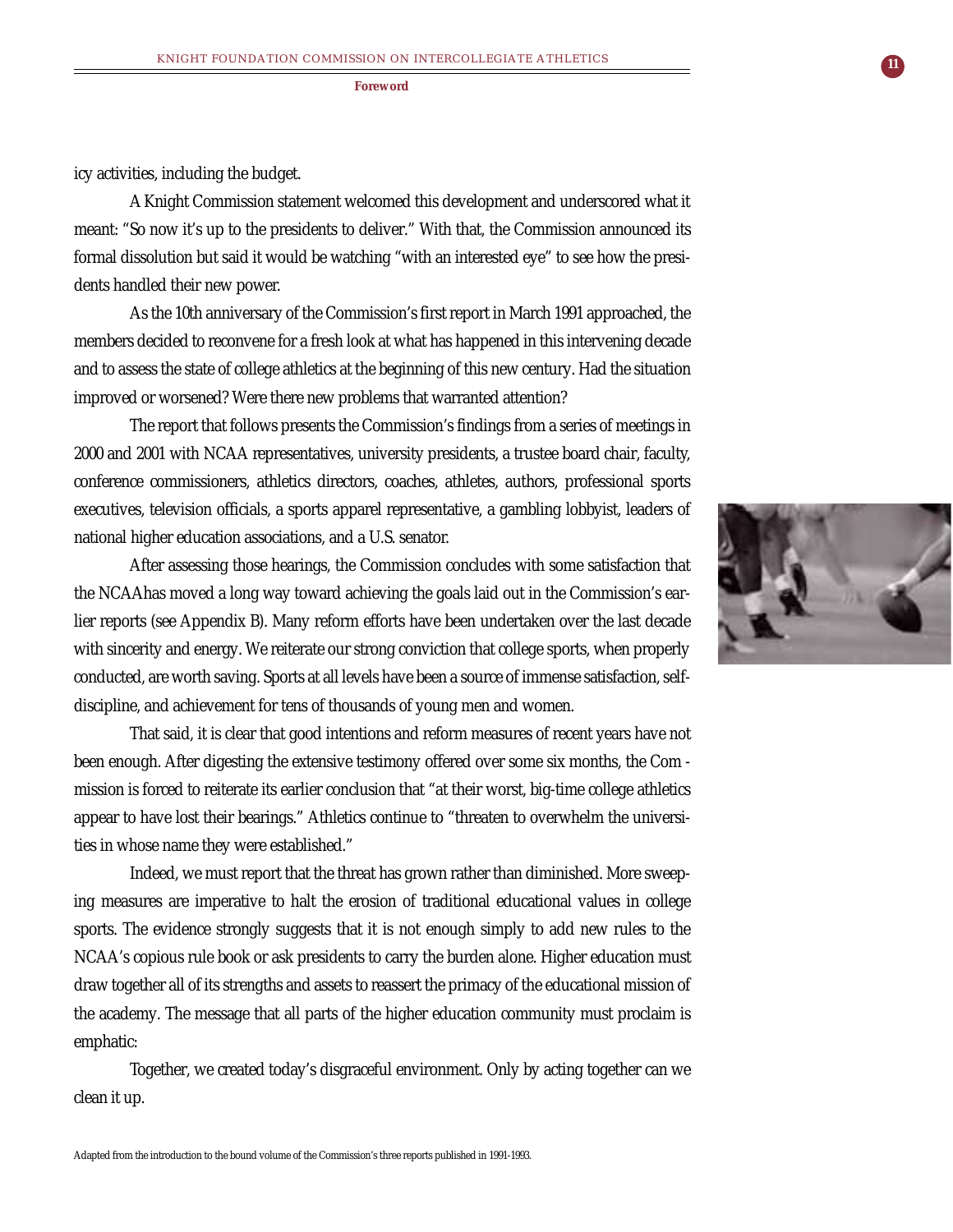I t is tempting to turn away from bad news. To the cynic, corruption has been endemic in bigtime sports as long as they have existed. To the rationalizer, reform is already under way and things are not nearly as bad as the critics make them out to be. More time is all that is needed. But to the realist, the bad news is hard to miss. The truth is manifested regularly in a cascade of scandalous acts that, against a backdrop of institutional complicity and capitulation, threaten the health of American higher education. The good name of the nation's academic enterprise is even more threatened today than it was when the Knight Commission published its first report a decade ago. Despite progress in some areas, new problems have arisen, and the condition of big-time college sports has deteriorated.

Consider as an example some simple statistics: As noted in the foreword, 57 out of 106 Division I-A institutions (54 percent) had to be censured, sanctioned or put on probation for major violations of NCAA rules in the 1980s. In the 1990s, 58 out of 114 Division I-Acolleges and universities (52 percent) were similarly penalized. In other words, more than half the institutions competing at the top levels continue to break the rules. Wrongdoing as a way of life seems to represent the status quo.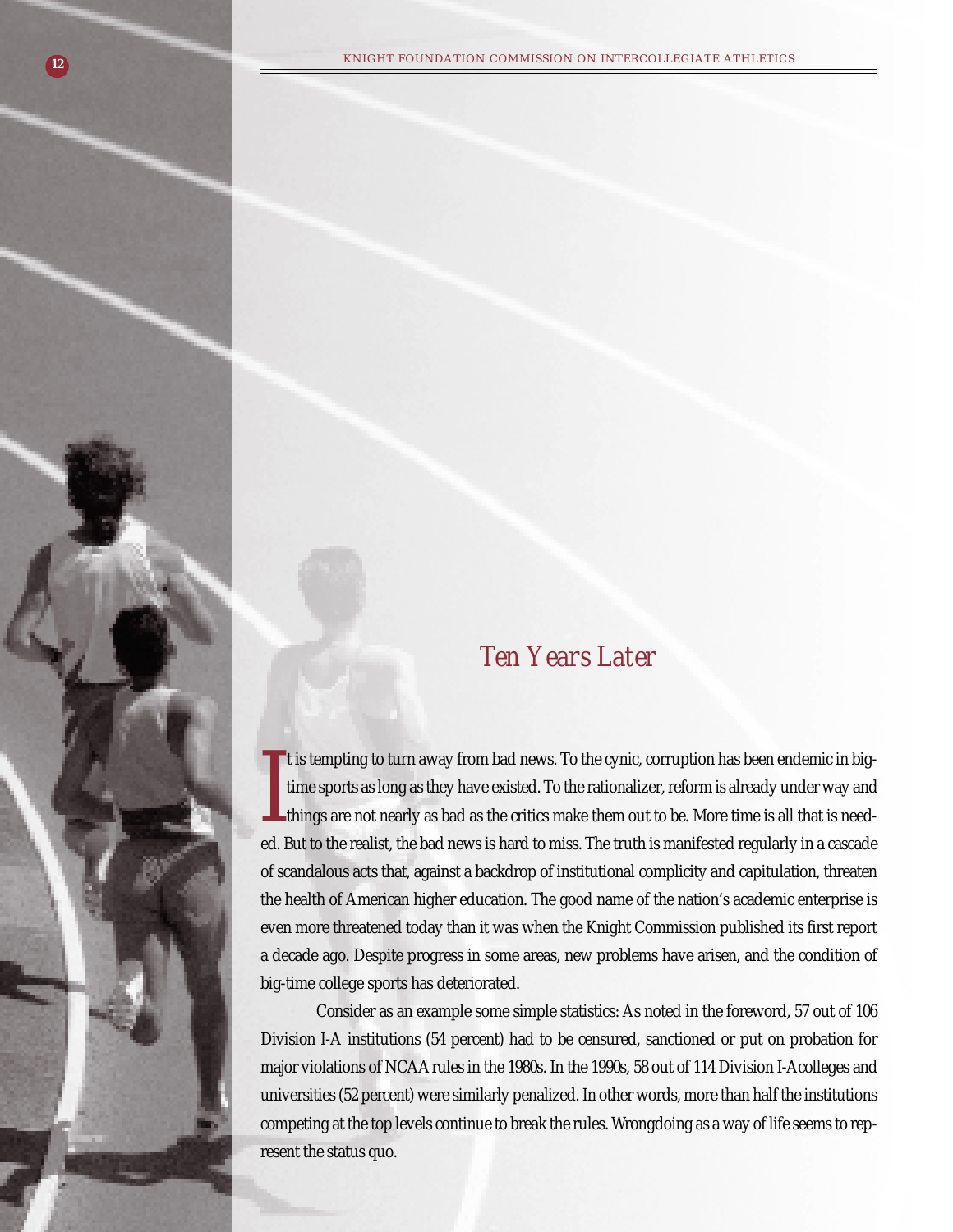The fact that such behavior has worked its way into the fiber of intercollegiate sports without provoking powerful and sustained countermeasures from the many institutions so besmirched speaks for itself. It appears that more energy goes into looking the other way than to finding a way to integrate big-time sports into the fabric of higher education.

At the heart of these problems is a profound change in the American culture of sports itself. At one time, that culture was defined by colleges, high schools, summer leagues, and countless community recreational programs. Amateurism was a cherished ideal. In such a context, it made sense to regard athletics as an educational undertaking. Young people were taught values ranging from fitness, cooperation, teamwork and perseverance to sportsmanship as moral endeavor.

All of that seems somehow archaic and quaint today. Under the influence of television and the mass media, the ethos of athletics is now professional. The apex of sporting endeavor is defined by professional sports. This fundamental shift now permeates many campuses. Big-time college basketball and football have a professional look and feel – in their arenas and stadiums, their luxury boxes and financing, their uniforms and coaching staffs, and their marketing and administrative structures. In fact, big-time programs have become minor leagues in their own right, increasingly taken into account as part of the professional athletics system.

In this new circumstance, what is the relationship between sport and the university as a place of learning?

At the time the Knight Commission was formed in 1989, the answers to that question were already sounding alarm bells. For example, the late A. Bartlett Giamatti, a former president of Yale who went on to become commissioner of major league baseball, said that "failures of nerve, principle and purpose" were threatening to "engulf higher education in ways unfair and dangerous." He argued that what had been "allowed to become a circus – college sports – threatens to become the means whereby the public believes the whole enterprise is a sideshow."

Now, in this new millennium, informed critics are equally scathing in their evaluations. James Duderstadt, president emeritus of the University of Michigan, put it this way before the Knight Commission in late 2000: Major college sports "do far more damage to the university, to its students and faculty, its leadership, its reputation and credibility than most realize – or at least are willing to admit." The ugly disciplinary incidents, outrageous academic fraud, dismal graduation rates, and uncontrolled expenditures surrounding college sports reflect what Duderstadt and others have rightly characterized as "an entertainment industry" that is not only the antithesis of academic values but is "corrosive and corruptive to the academic enterprise."

Ten years ago, the Commission's efforts focused largely on big-time football and basketball programs. The most glaring problems seemed concentrated in these two sports. While that is just as true today, the Commission notes the influence-by-emulation of big-time programs



Major college sports do far more damage "to the university, to its students and faculty, its leadership, its reputation and credibility than most realize – or at least are willing to admit."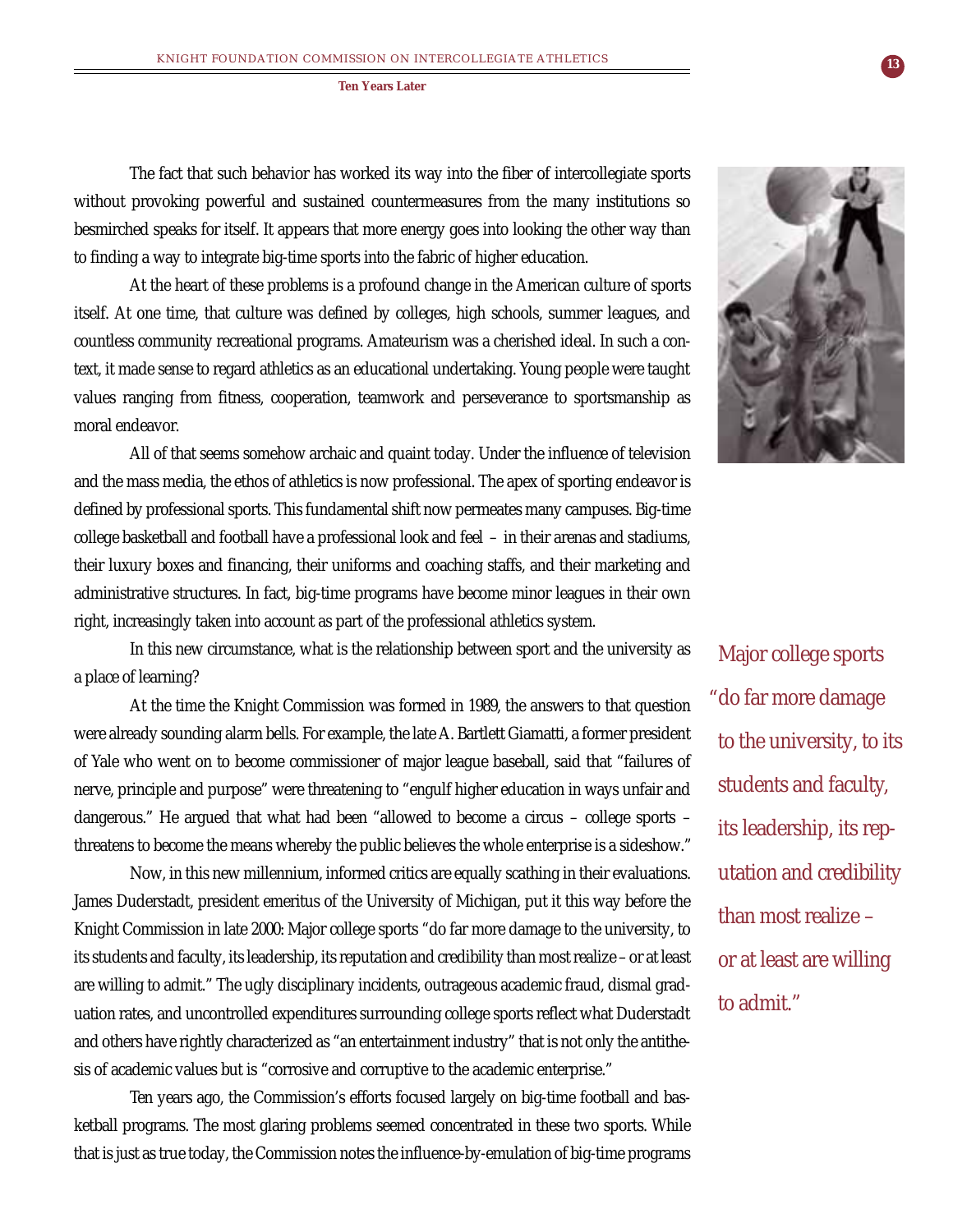on sports other than football and basketball. William Bowen and James Shulman of The Andrew W. Mellon Foundation detail the full impact of this "contagion" in their book, *The Game of Life*, which concludes that the skewed priorities of top programs have infected men's and women's sports at all levels, including, perhaps most remarkably, the Ivy League and elite private liberal arts colleges. It all leads, they write, to a single conclusion:

"Intercollegiate programs in these academically selective institutions are moving steadily in the direction of increased tension with core educational values, and more substantial calls on the tangible and intangible resources of their host institutions. We cannot think of a single set of data that contradicts this proposition …We are unable to identify any forces inside the system that – without considerable help – can be expected to alter these directions."

Nevertheless, what the Knight Commission has concentrated on again in this review of intercollegiate athletics is the impact and control of football and basketball at the most competitive level. At the core of the problem is a prevailing money madness. These sports programs have created a universe parallel to – but outside the effective control of – the institutions that house them. They answer not to the traditional standards of higher education but to the whims and pressures of the marketplace.

There is no question about who is winning this open, ever-escalating war between the academic and athletic cultures. In too many places, the tail already wags the dog. The continuation and possible acceleration of this development is a prospect that demands the engagement of presidents, trustees, faculties, and higher education associations.

The most glaring elements of the problems outlined in this report – academic transgressions, a financial arms race, and commercialization - are all evidence of the widening chasm between higher education's ideals and big-time college sports.

### **A C A D E M I C S**

When the accretions of centuries of tradition and the bells and whistles of the modern university have been stripped away, what remains is the university's essential mission as an institution for teaching, learning, and the generation of new knowledge. This is the mission that big-time college sports often mock and, in some cases, deliberately undermine.

Big-time athletics departments seem to operate with little interest in scholastic matters beyond the narrow issue of individual eligibility. They act as though the athletes' academic per-

The most recent NCAA graduation rate report reveals that 48 percent of Division I-A football players and 34 percent of men's basketball players at Division I-A institutions earned degrees.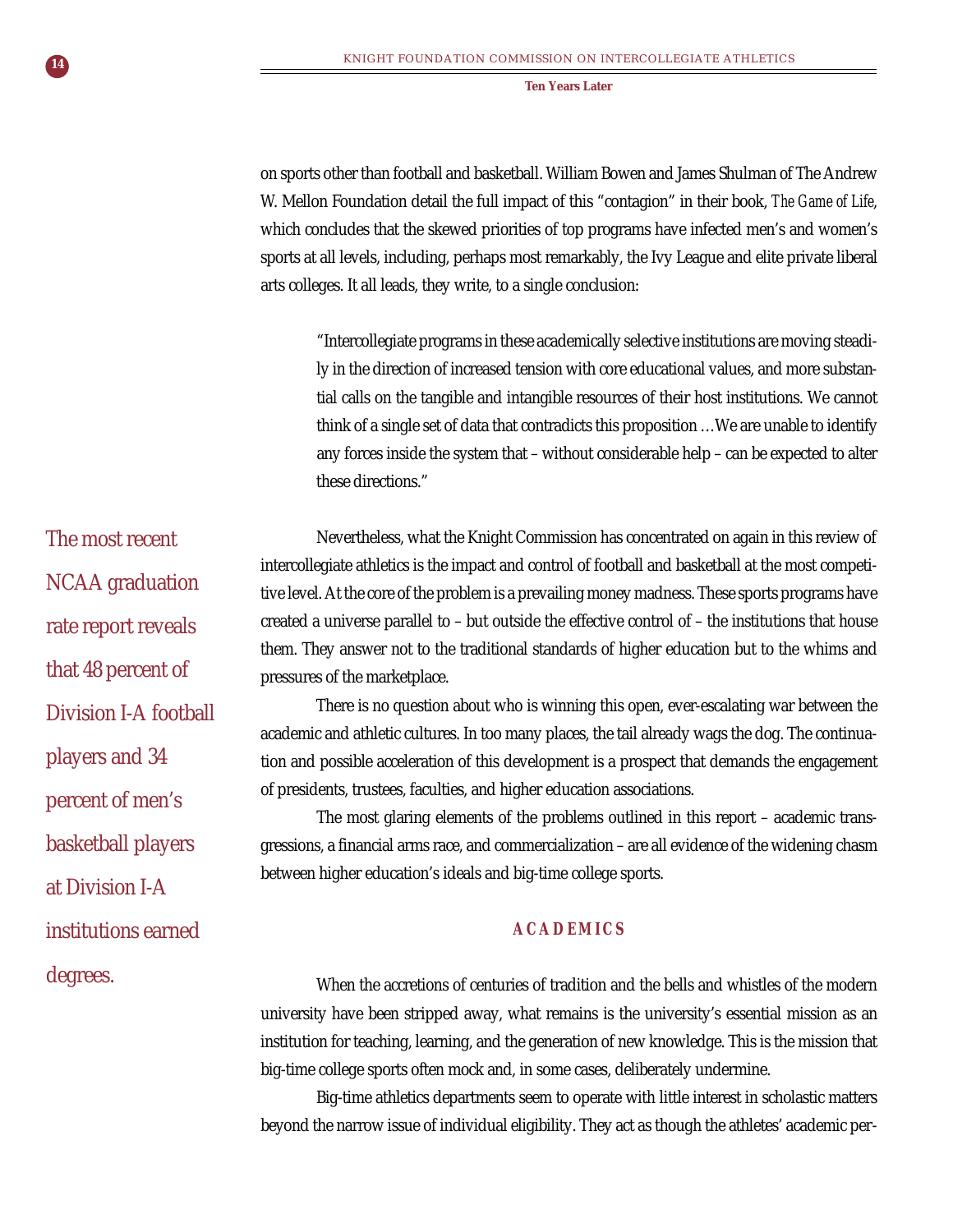formance is of little moment. The historic and vital link between playing field and classroom is all but severed in many institutions. Graduation rates for athletes in football and basketball at the top level remain dismally low – and in some notable cases are falling. While the Commission recognizes that graduation rates for athletes subject to the NCAA's more stringent eligibility standards effective in the mid-1990s are not yet available, we cannot ignore these facts: The graduation rate for football players in Division I-Afell 3 percent last year and 8 percent in the last five years. The rate for men's basketball players at Division I-Ainstitutions remained stable over the last year, but fell 5 percent over the last five years.

Graduation rates for both were already abysmal. The most recent NCAA graduation rate report reveals that 48 percent of Division I-A football players and 34 percent of men's basketball players at Division I-Ainstitutions earned degrees. The graduation rate for white football players was 55 percent, the lowest since the Student Right to Know Act mandated that such records be made public. Only 42 percent of black football players in Division I-A graduate, according to the most recent figures.

Derrick Z. Jackson, a columnist for the Boston Globe, analyzed the graduation rates of African-American players on the 64 teams in the 2001 NCAA men's basketball tournament. He reports these shameful figures from the latest NCAA graduation rate report: Twenty-six of the 64 teams graduated fewer than 35 percent of their African-American players. Seven teams had African-American graduation rates of zero. Furthermore, he writes, "Of the 64 teams, a school was nearly twice as likely to have suffered a decline in its African-American player graduation rate since the mid-1990s than enjoy an increase. The rate in the 2000 NCAA graduation rate report was lower for 35 schools than the rate in the 1996 report. It was higher for only 19 schools."

An academic official at a Division I-Ainstitution told Jackson in regard to the 10 percent graduation rate of its men's basketball team, "We have not in the past had the same high expectations of athletes in academics and not held them to as high a standard in the classroom."

In the face of these facts, many defend the overall graduation rates of Division I-Afootball and basketball players because in some instances they compare favorably to those of the student body as a whole. The Commission is unimpressed with this comparison of apples and oranges. The fact is that the rest of the student body does not have the advantage of full scholarships and the often extensive academic support services extended to athletes. Data from the U.S. Department of Education indicate that approximately 75 percent of high school graduates who enroll full-time in college immediately after graduation (and continue full-time in the same institution) will receive a bachelor's degree within five and a half years. This group of young full-time students is the appropriate comparison for Division I-Aathletes.

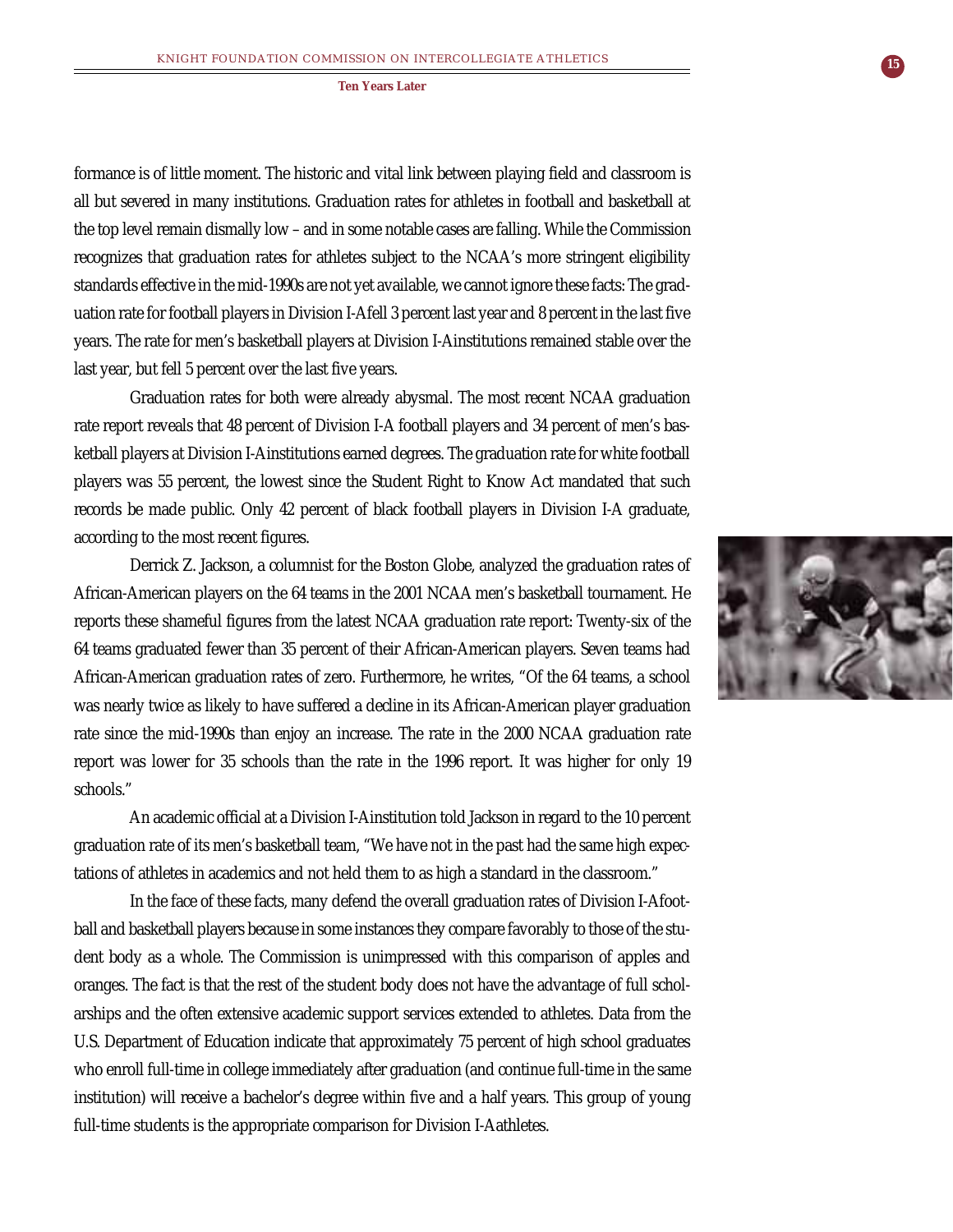

Athletes are often admitted to institutions where they do not have a reasonable chance to graduate. They are athlete-students, brought into the collegiate mix more as performers than aspiring undergraduates. Their ambiguous academic credentials lead to chronic classroom failures or chronic cover-ups of their academic deficiencies. As soon as they arrive on campus, they are immersed in the demands of their sports. Flagrant violation of the NCAA's rule restricting the time athletes must spend on their sport to 20 hours a week is openly acknowledged. The loophole most used is that of so-called "voluntary" workouts that don't count toward the time limit. In light of these circumstances, academic failure, far from being a surprise, is almost inevitable.

Sadly though, it comes as a rude surprise to many athletes yearning for a professional sports career to learn that the odds against success are astronomically high. Approximately 1 percent of NCAA men's basketball players and 2 percent of NCAA football players are drafted by NBA or NFL teams – and just being drafted is no assurance of a successful professional career. "Student-athletes" whose sole and now failed objective was to make the pros suddenly find themselves in a world that demands skills their universities did not require them to learn.

The academic support and tutoring athletes receive is too often designed solely to keep them eligible, rather than guide them toward a degree. The instances of tutors or other counselors bending and breaking rules on athletes' behalf is a well-publicized scandal. NCAA case books clearly reveal multiple infractions stemming from "tutoring" involving completing athletes' assignments, writing their papers, and pressuring professors for higher grades. Beyond the breaking of the rules is the breaking of the universities' implicit covenant with all students, athletes included, to educate them. Despite new NCAAsatisfactory progress requirements effective in the mid-1990s, press and NCAA reports repeatedly document instances of athletes being diverted into courses that provide no basis for meaningful degrees. A faculty member at a Division I-A institution who has recently spoken out against the transgressions she has witnessed on her campus said, "There are students on our football team this year [2000] who will graduate when both faculty and students know they cannot read or write."

# **THE ARMS RACE**

NCAA President Cedric Dempsey, along with many others, has been outspoken about what he calls an ever growing "arms race" of spending and building to reach impractical financial goals. There is evidence to support these concerns. The NCAA's latest study of revenues and expenses at Divisions I and II institutions shows that just about 15 percent operate their athletics programs in the black. And deficits are growing every year.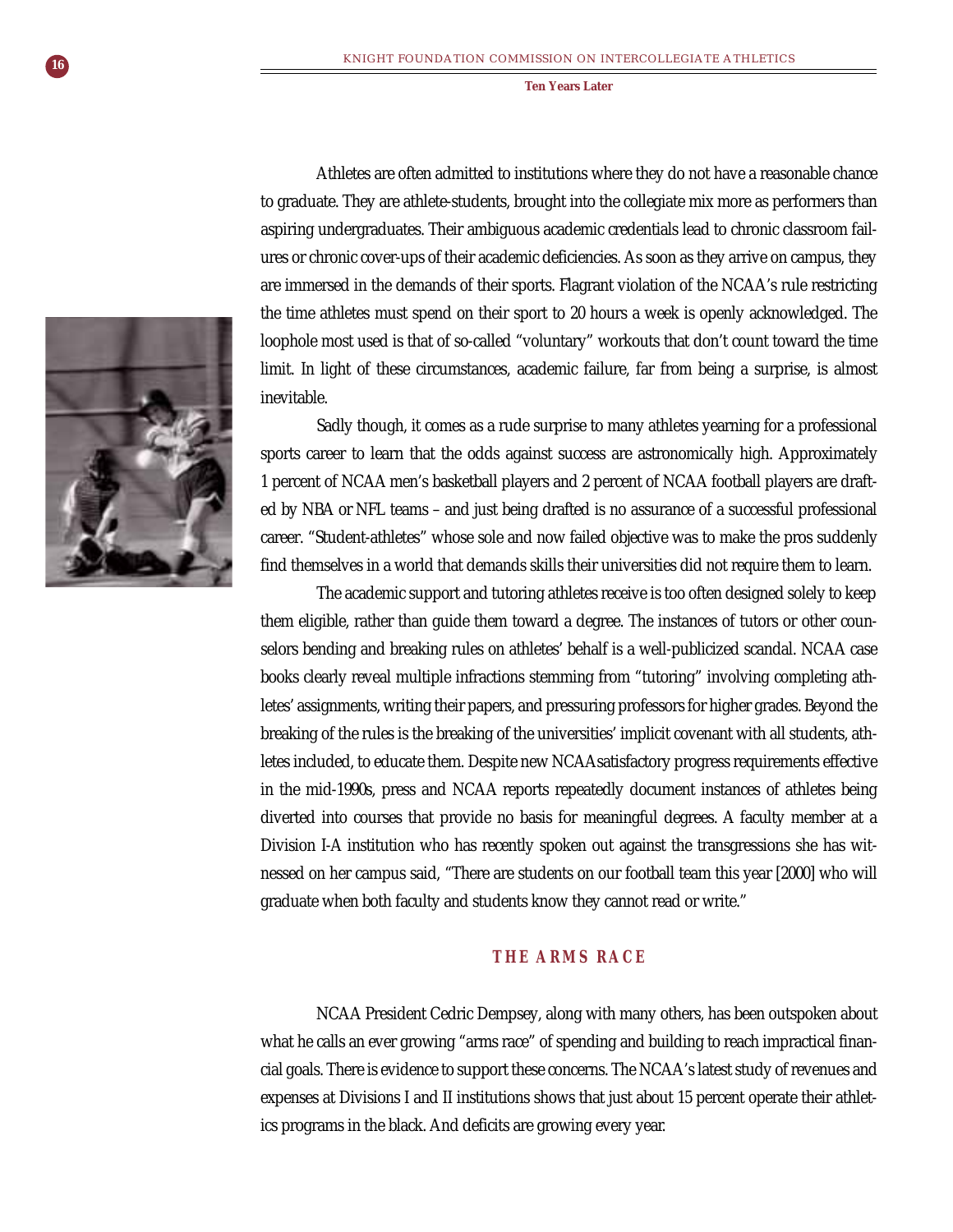"Clearly, the rising revenues on most campuses have been overwhelmed by even higher costs," Dempsey told the NCAAconvention this year. "At the more than 970 NCAA member schools, we are bringing in just over \$3 billion a year, but we're spending \$4.1 billion in that same period."

A frantic, money-oriented modus operandi that defies responsibility dominates the structure of big-time football and basketball. The vast majority of these schools don't profit from their athletics programs: At over half the schools competing at the NCAA's Division I-Alevel in 1999, expenses exceeded revenues by an average of \$3.3 million, an increase of 18 percent over the previous two years. On the other hand, for the 48 Division I-A institutions where revenues exceeded expenses, the average "profit" more than doubled, increasing 124 percent from \$1.7 million to \$3.8 million from 1997 to 1999. In considering all these data, moreover, it must be understood that they do not take into consideration the full costs of athletics programs, in that the reported expenses do not include capital expenditures, debt service, and many indirect program costs. Nevertheless, competitive balance is crumbling as the gap between the haves and the have-nots widens. While a relative few programs flourish, many others have chosen to discontinue sports other than football or basketball to make ends meet. Even some of the "haves" react to intense financial pressure to control costs by dropping so-called minor sports.

Too much in major college sports is geared to accommodating excess. Too many athletic directors and conference commissioners serve principally as money managers, ever alert to maximizing revenues. And too many have looked to their stadiums and arenas to generate more money. In the last seven years, capital expenditures at Division I-A institutions (e.g., construction or remodeling of athletics facilities, capital equipment, etc.) increased 250 percent. From east to west, north to south, the test becomes who can build the biggest stadiums, the most luxurious skyboxes. Every one of the 12 schools in one major conference has built a new football stadium or refurbished its old one in recent years. All seem to have assumed they could not afford to do otherwise. The building boom in college sports facilities now under way across the nation will cost well over \$4 billion, with the resulting debt stretching far into the future.

The arms race isn't entered into by NCAA fiat. Institutions, not the NCAA, decide what's best for themselves, and for many that means joining the arms race. Presidents and trustees accept their athletics department's argument that they have to keep up with the competition. When one school has a \$50 million athletic budget and another gets along on \$9 million, how can there be any pretense of competitive parity? And what about on-campus parity? A fivepart series, "The Price of Winning," published by The Philadelphia Inquirer in fall 2000 revealed average annual costs as high as nearly \$90,000 per athlete at one Division I-Ainstitution. At some Division I-A schools, annual costs per football player are well over \$100,000. How can such ex-

Competitive balance is crumbling as the gap between the haves and the have-nots widens. While a relative few programs flourish, many others have chosen to discontinue sports other than football or basketball to make ends meet.

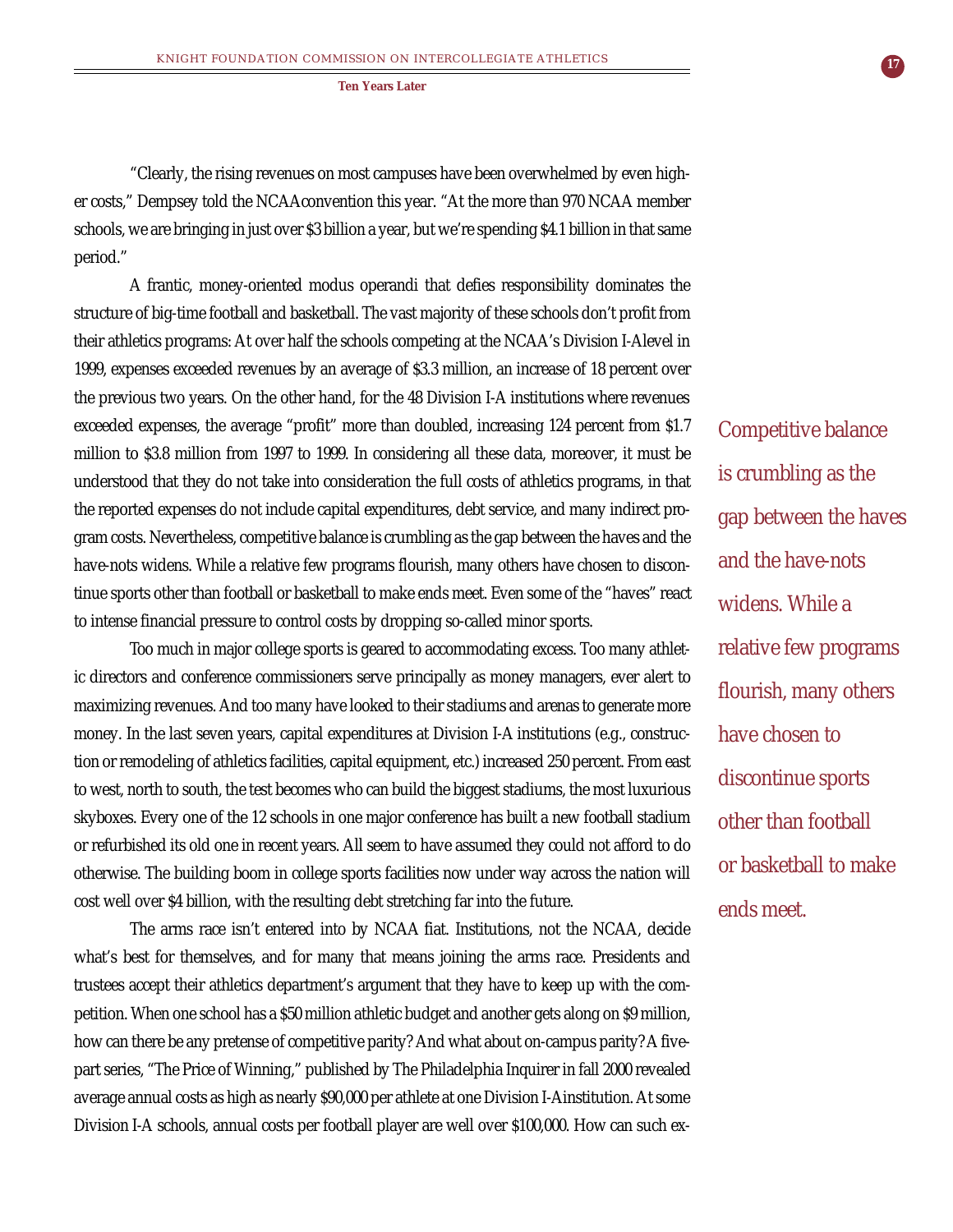penses be justified when the average salary of fully tenured professors at U.S. public research universities barely exceeds \$84,000?

And what does higher education sacrifice when a school names its football stadium after a pizza chain or its new stadium club after any other commercial product or corporation? To what purpose, indeed, are luxury skyboxes built? Not to satisfy any legitimate institutional need; certainly not to accommodate more students, in whose name and for whose benefit collegiate sports were originally introduced. The central goal is to garner greater fiscal windfalls from wealthy boosters and alumni willing to spend thousands of dollars to acquire not only luxury boxes but choice seating throughout the stadium, while students are often relegated to the end zone if they can get tickets at all. Interestingly, repeated studies indicate that most contributions to colleges and universities come from those to whom athletic records have little import. Big athletic boosters, conversely, are far less likely to support other aspects of the universities' life and mission, again according to these studies.

There is a tangible downside to this arms race for most schools, that is, for the majority whose big-time programs are less successful and cannot pay for themselves. They must siphon funds from general revenue to try to keep up with the Joneses. Pursuit of success in this context jeopardizes not only the universities' moral heritage but also their financial security.

A glaring symptom of the arms race run amok is the salaries of so-called "star" coaches. At last count, some 30 college football and men's basketball coaches are paid a million dollars or more a year.A few are nearing twice that, or are already there. The irony is not lost on the critics. A college provost points out that his school spent more money hiring the head football coach than it did hiring five department heads – combined. A trustee laments that his university signed the basketball coach to a salary three times greater than its president's. Many players join the complaining chorus when they compare their scholarships to their coaches' salaries, and when their coaches break contracts and jump from team to team - just as their professional counterparts do. Some dissatisfied players have begun to organize in an attempt to increase their clout and have aligned with the United Steelworkers of America for help in doing so.

But coaches have quite a different perspective. They consider the pressures put on their teams' performance when football and basketball revenues are expected to produce the lion's share of the athletic department's budget. They weigh the dismissal rate of those in their ranks who do not win – or do not win soon enough, or big enough – in a win-at-any-cost environment. And they conclude that their salaries are justified.

The logical question for academia emerges: Is there any other department at a university where so much money is spent and justified primarily by reference to the nonacademic performance of its students, staff or instructors? That is the crux of the matter. Coaches' salaries, like

The NCAA's revenue distribution formula for its new CBS contract values each win in the Division I men's basketball tournament at \$780,000. Thus, the stakes for a foul shot to win a game in the tournament will exceed three-quarters of a million dollars.

**18**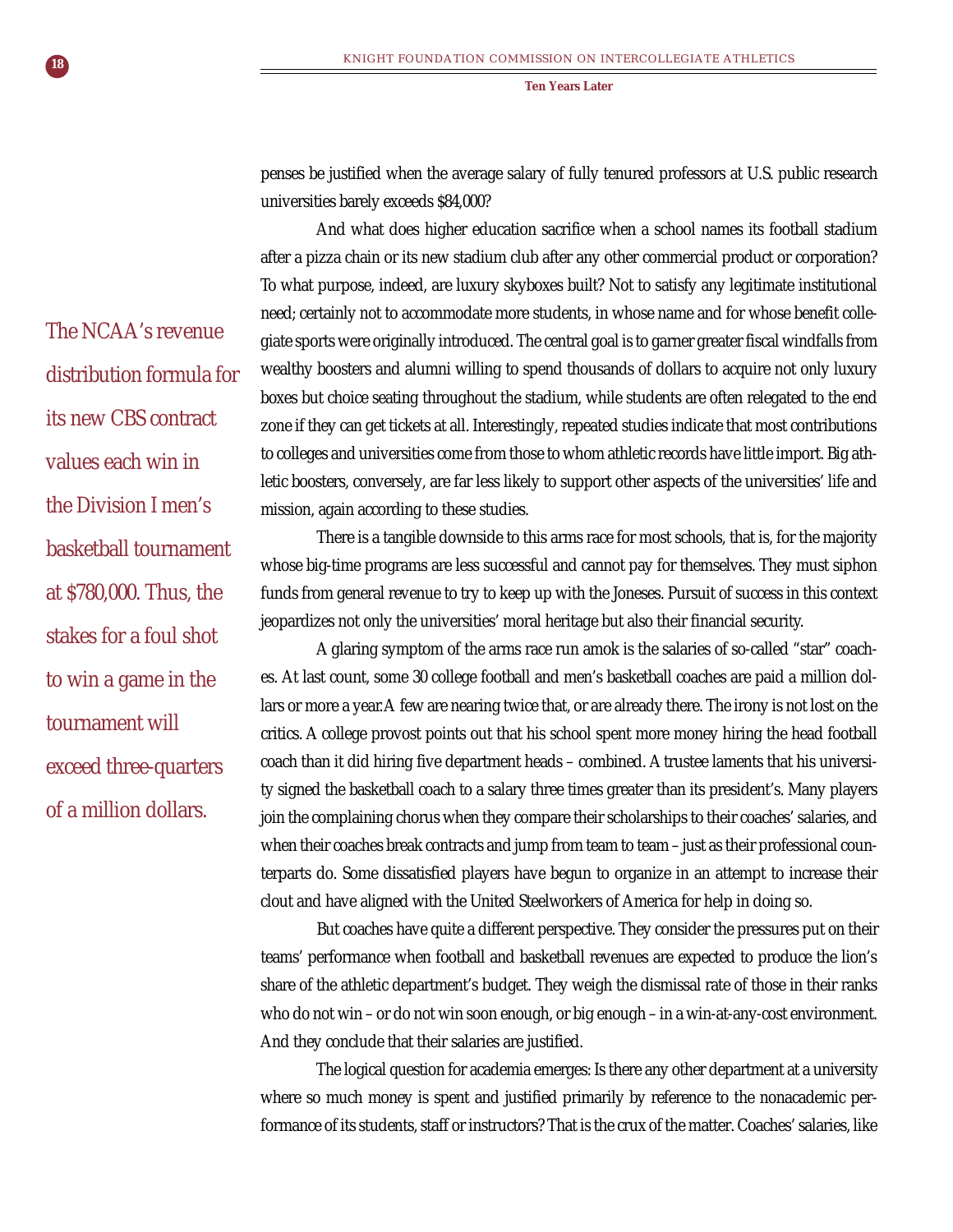numerous athletics department expenditures, are considered as though they have nothing to do with the traditions and principles of the universities in which they are housed. This lack of academic connection is the fundamental corruption of the original rationale for both sports and coaches on campus: that they are integral components of a well-rounded student life and a useful complement to the universities' other central pursuits. What we have now is a separate culture of performers and trainers, there to provide bread and circuses but otherwise unconnected to the institution that supports them.

### **C O M M E R C I A L I Z AT I O N**

Over the last decade, the commercialization of college sports has burgeoned. Vastly larger television deals and shoe contracts have been signed, and more and more space in stadiums and arenas has been sold to advertisers. In too many respects, big-time college sports today more closely resemble the commercialized model appropriate to professional sports than they do the academic model. The NCAA's Dempsey warned the NCAA membership recently that "the level of cynicism over the commercialization of our most visible athletics programs has reached epidemic proportions."

Beginning in 2002, CBS will pay the NCAA\$6.2 billion over an 11-year period for broadcast rights primarily for its Division I men's basketball tournament. Television accounts for nearly 80 percent of the NCAA's revenue. When all sources of revenues are accounted for, the Division I men's basketball tournament alone generates well over 90 percent of the NCAA's operating budget. And much of the television money is distributed based on winning basketball games. The NCAA's revenue distribution formula for its new CBS contract values each win in the Division I men's basketball tournament at \$780,000. Thus, the stakes for a foul shot to win a game in the tournament will exceed three-quarters of a million dollars. The players are fully aware of these economics, and they feel the pressure.

With the money comes manipulation. Schools and conferences prostrate themselves to win and get on television. There is a rush now to approve cable and television requests for football and basketball games on weekday evenings, on Sundays, in the morning, and late at night. So much for classroom commitments. On the field, the essential rhythms of the games are sacrificed as play is routinely interrupted for television commercials, including those pushing the alcoholic beverages that contribute to the binge drinking that mars campus life.

Arguments that higher education should be above this commercial fray largely go unheeded, but concern is growing over the economic realities. The television money, when parceled around, never seems to be enough, and the benefits are never evenly distributed. The



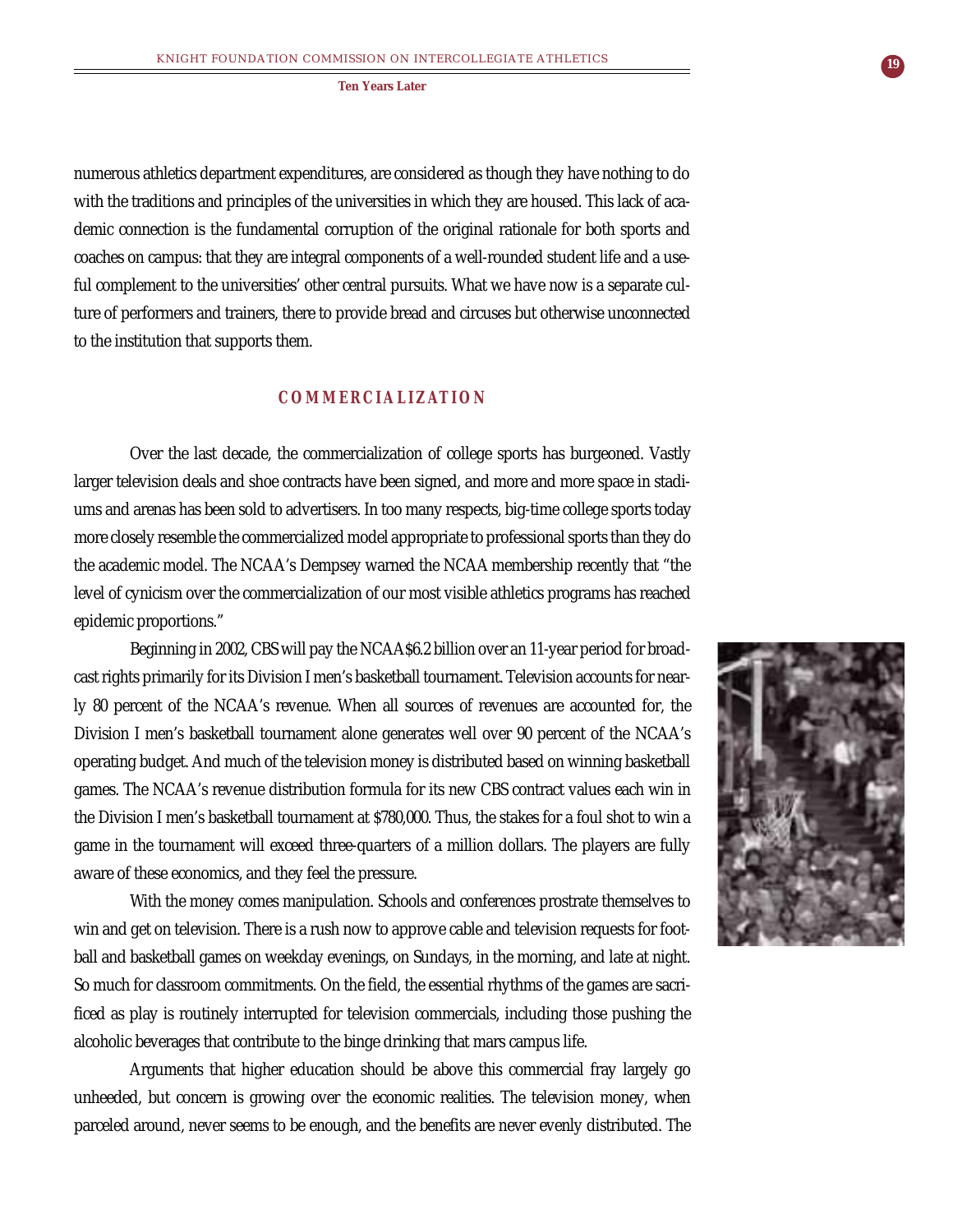rich – that is, the schools more in demand by network schedule-makers – get richer, the poor go deeper into debt. Disparities have widened to the point where many underfunded programs trying to compete at the top level are perpetual losers, both on and off the field.

The winners are primarily those institutions that belong to the founding conferences in the Bowl Championship Series (BCS), namely, the Atlantic Coast Conference (ACC), the Big East, the Big Ten, the Big 12, the Pacific-10, and the Southeastern Conference (SEC). The BCS is a consortium originally designed and instituted in the early 1990s by conference commissioners to control Division I-Apostseason football. The NCAAhas no role in the BCS, and even presidents of BCS member institutions are marginalized: for negotiation of BCS television contracts, for example, only conference commissioners and representatives of the television network are at the table, with bowl representatives brought in for the revenue distribution discussions that follow. A small group of conference commissioners controls distribution of all Division I-A postseason football revenues. Conference commissioners are rewarded for successfully generating postseason revenues and so have little incentive to consider other priorities. In allowing commercial interests to prevail over academic concerns and traditions, presidents have abdicated their responsibilities.

Meanwhile, equipment manufacturers inundate prominent coaches and universities with goods and money in exchange for exposure – advertisements of all kinds on campuses, stadiums, and field houses, and logos on uniforms, shoes, and every other conceivable piece of equipment.

There is a clear and sharp message in such deals: This is business; show us the money. Over the last decade, the amounts of money involved have grown tremendously. The University of Michigan's latest contract with Nike, for example, doubled its cash payments from the shoe and apparel company to \$1.2 million a year. With royalties, uniforms, and equipment added to that, the seven-year deal is expected to be worth \$25 million to \$28 million.

The sellout has made at least one longtime manufacturer's representative openly disdainful. He told the presidents on the Commission that they and their counterparts had "sold their souls" to him in the 1970s when he came bearing gifts, and it was their lack of courage to make changes in the interim that put them so deeply into the morass.

The influence of sneaker companies is now pervasive in high school sports as well, both in schools and in summer basketball leagues. These companies have become part of the college recruiting process in many instances, and contribute to the special treatment of athletes from a young age. This special treatment raises players' expectations, shields them from the consequences of their own actions, and teaches them that the rules applied to everyone else don't necessarily apply to them. It exploits athletes as they are eased through high school and college, fin-

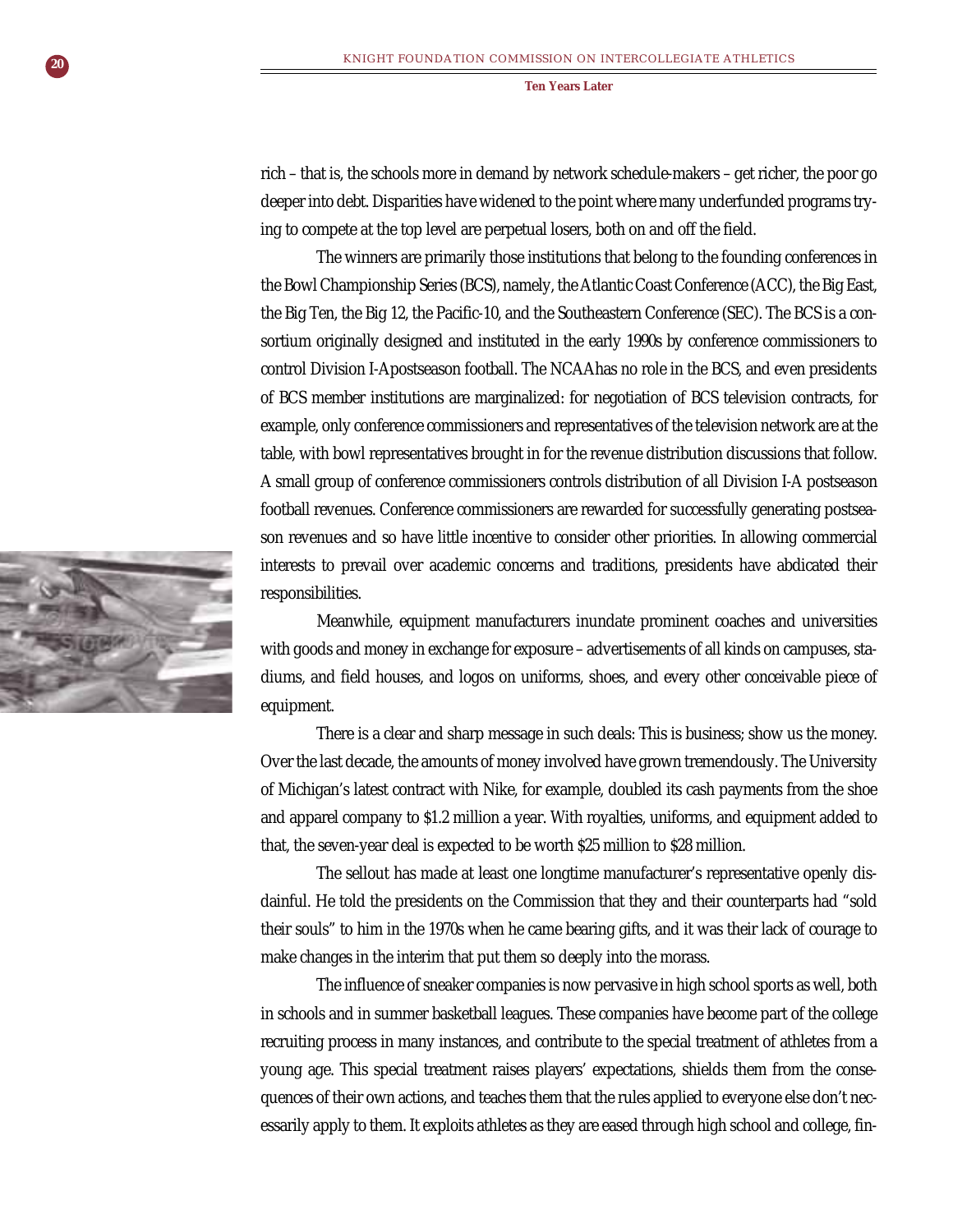ishing their years in school with no semblance of the education needed to negotiate life when their playing days are over.

High school sports today can reflect the worst of their collegiate counterparts. In addition to commercial influences, recruitment and transfer of high school players is far too common, leading to disjointed academic experiences and absurdly dominant teams in some communities. Academic compromises are made for high school athletes as well, leaving them with a diploma but ill-prepared for college-level work. And throughout high school sports, as throughout colleges and universities, the young athletes' ultimate goal has increasingly become a successful career at the professional level, with all the single-minded focus that requires.

College sports as an enterprise with vested commercial interests contradicts the NCAA's stated purpose: to maintain intercollegiate athletics "as an integral part of the educational program, and the athlete as an integral part of the student body, [and to] retain a clear line of demarcation between intercollegiate athletics and professional sports." The more that line is crossed, the more likely government intervention in the form of IRS challenges to the institutions' taxexempt status becomes. Current proposed IRS regulations would tax as "business related income" revenues derived from such arrangements as "naming rights" for games or from contracts with such vendors as soft drink companies for exclusive rights in stadiums or arenas.

The *NCAA Manual* also says that postseason play is meant to be controlled to "prevent unjustified intrusions on the time student-athletes devote to their academic programs, and to protect [them] from exploitation by professional and commercial enterprises." Yet the number of postseason bowl games has grown from 18 to 25 over the past 10 years, and the men's Division I basketball tournament is three weeks long. Seasons now extend from August until January for football, and from October to April – nearly six months – for basketball.

Sports as big business is suitable for the marketplace and has proved to be a profitable way to tap into the national psyche. Sports as big business for colleges and universities, however, is in direct conflict with nearly every value that should matter for higher education. In the year 2001, the big business of big-time sports all but swamps those values, making a mockery of those professing to uphold them.

Sports as big business is suitable for the marketplace … Sports as big business for colleges and universities, however, is in direct conflict with nearly every value that should matter for higher education.

**21**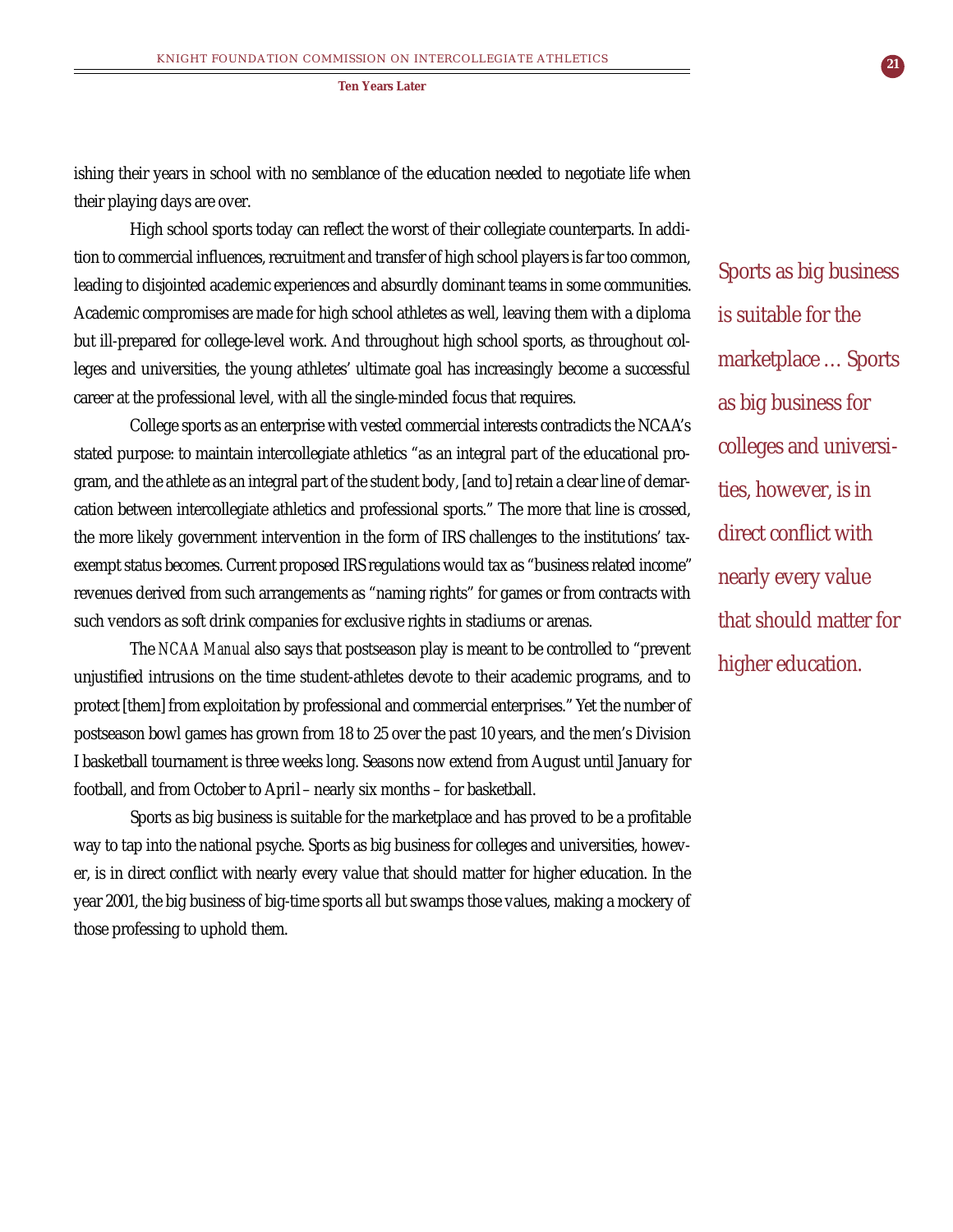$\mathbf{T}$ en years ago, when the Knight Commission's first report was circulated, Bo Schembechler, former director of athletics at the University of Michigan, said that the reforms then proposed would sound great for awhile, but "by the turn of the century, things will return to their normal state. This hubbub will pass, as will the so-called reformers."

It would seem that at first blush Mr. Schembechler was correct. The next decade did wind up looking a lot like the last.

But that's not to say reform should be written off or the failures in any way ignored. To the contrary. The fallout from having already waited too long to act is all the more reason to persevere. Each passing day compounds the academic corruption and makes the need for curative measures more compelling.

The Commission has pursued this work over the years because it believes the nation's best purposes are served when colleges and universities are strong centers of creative, constant renewal, true to their basic academic purposes. In the opening years of the new century, however,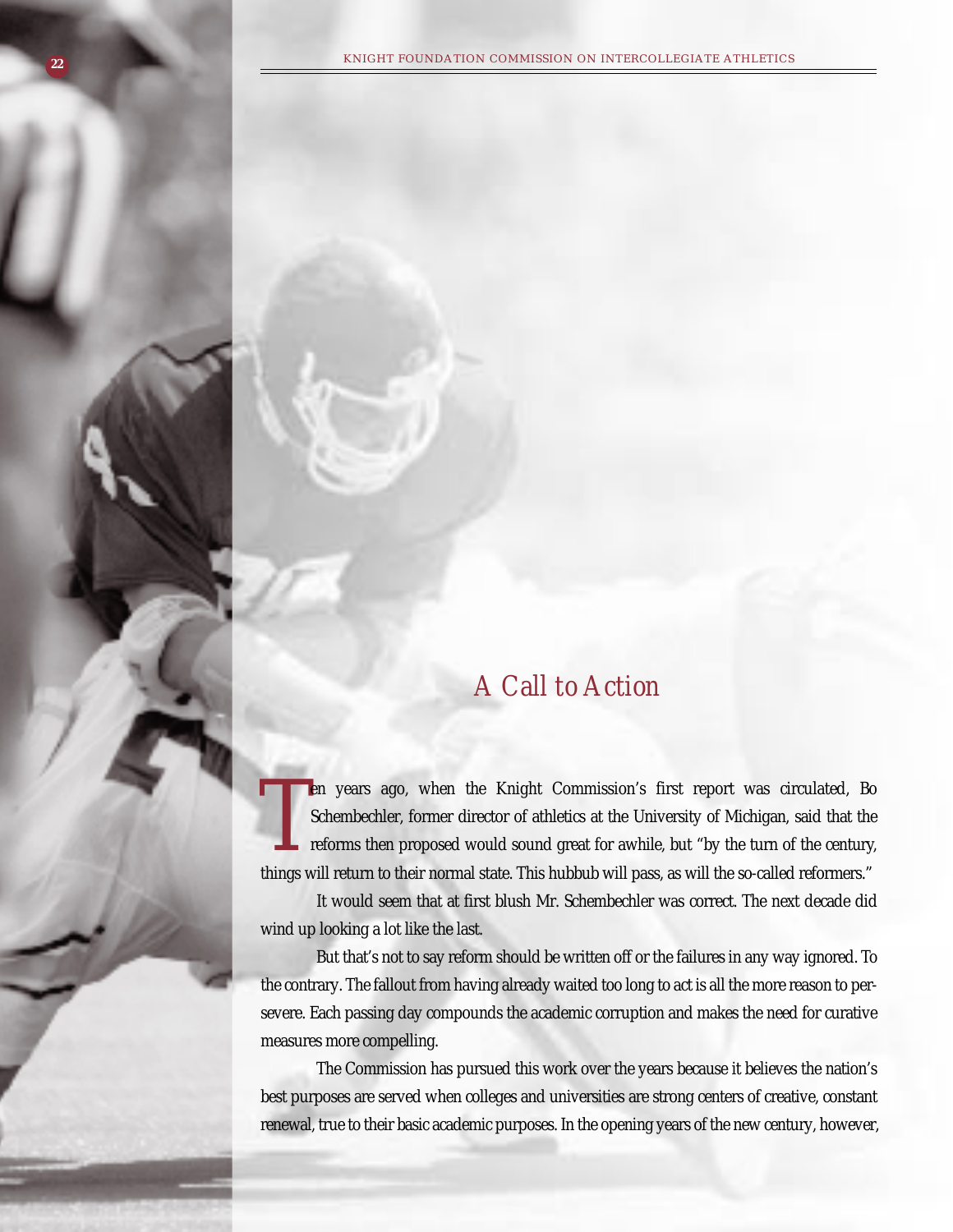those basic purposes are threatened by the imbalance between athletic imperatives and the academy's values. To say it again, the cultural sea change is now complete. Big-time college football and basketball have been thoroughly professionalized and commercialized.

Nevertheless, the Commission believes that the academic enterprise can still redeem itself and its athletic adjunct. It is still possible that all college sports can be reintegrated into the moral and institutional culture of the university. Indeed, in sports other than football and basketball, for the most part that culture still prevails. Athletes can be (and are) honestly recruited. They can be (and are) true "student-athletes," provided with the educational opportunities for which the university exists. The joys of sport can still be honorably celebrated.

But the pressures that have corrupted too many major athletic programs are moving with inexorable force. If current trends continue, more and more campus programs will increasingly mirror the world of professional, market-driven athletics. What that could look like across the board is now present in high-profile form: weakened academic and amateurism standards, millionaire coaches and rampant commercialism, all combined increasingly with deplorable sportsmanship and misconduct.

Even if the larger picture is not yet fully that bleak, the trend is going in entirely the wrong direction. As it accelerates, so too does the danger that the NCAAmight divide – with the major programs forming a new association to do business in very much the same way as the professional sports entertainment industry.

Perhaps 40 to 60 universities (mostly those with large public subsidies) could and might indefinitely operate such frankly commercial athletic programs. Critics might say good riddance. But the academic and moral consequences implicit in such an enterprise are unacceptable to anyone who cares about higher education in this nation.

Such a division must not be allowed to happen. It is time to make a larger truth evident to those who want bigger programs, more games, more exposure, and more dollars. It is this: Most Americans believe the nation's colleges and universities are about teaching, learning and research, not about winning and losing. Most pay only passing attention to athletic success or failure. And many big donors pay no attention at all to sports, recognizing in Bart Giamatti's words that it is a "sideshow."

Part of this larger truth requires understanding something that sports-crazed fans are inclined to ignore or denigrate: Loss of academic integrity in the arenas and stadiums of the nation's colleges and universities is far more destructive to their reputations than a dozen losing seasons could ever be.

Time has demonstrated that the NCAA, even under presidential control, cannot independently do what needs to be done. Its dual mission of keeping sports clean while generating



Loss of academic integrity in the arenas and stadiums of the nation's colleges and universities is far more destructive to their reputations than a dozen losing seasons could ever be.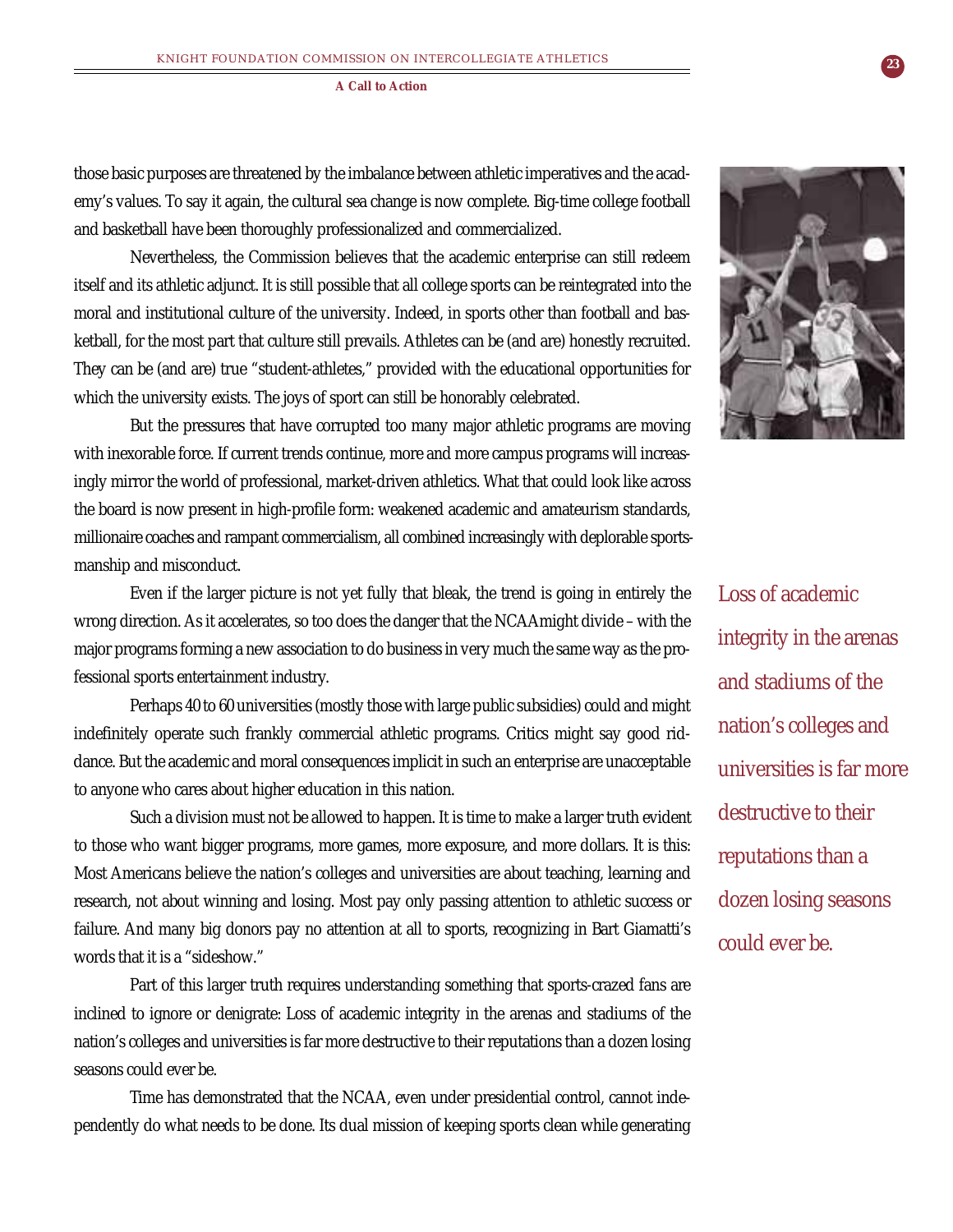

millions of dollars in broadcasting revenue for member institutions creates a near-irreconcilable conflict. Beyond that, as President Cedric Dempsey has said, the NCAAhas "regulated itself into paralysis."

### **THE NEED TO ACT TOGETHER**

The plain truth is that one clear and convincing message needs to be sent to every member of the academic community: What is needed today is not more rules from above, but instead a concerted grassroots effort by the broader academic community – in concert with trustees, administrators and faculty – to restore the balance of athletics and academics on campus.

But a grassroots effort cannot be expected to flourish campus by campus. As long as there is an athletics arms race, unilateral disarmament on the part of one institution would most assuredly be punished swiftly by loss of position and increased vulnerability. Change will come, sanity will be restored, only when the higher education community comes together to meet collectively the challenges its members face.

**Presidents and trustees** must work in harness – not wage the battles so commonplace today over control of the athletic enterprise. Presidents cannot act on an issue as emotional and highly visible as athletics without the unwavering public support of their boards. As John Walda, president of the Indiana University board of trustees, told the Commission in early 2001:

"Trustees must insist that their presidents not only be dedicated to recapturing control of college sports, but that they stand up to the media, the entertainment industry, coaches, and athletics directors when the institution's values are threatened. And when a president takes bold action …trustees must support and defend their president and his or her decision."

**National higher education associations** such as the American Council on Education (ACE) and the Association of Governing Boards of Universities and Colleges (AGB), in particular, can and should do more to help resolve the persistent problems addressed in this report. Intercollegiate athletics should loom larger in their programming priorities. New and creative programs and services should be offered directly to institutions and their governing boards through joint collaboration among these associations.

Change will come, sanity will be restored, only when the higher education community comes together to meet collectively the challenges its members face.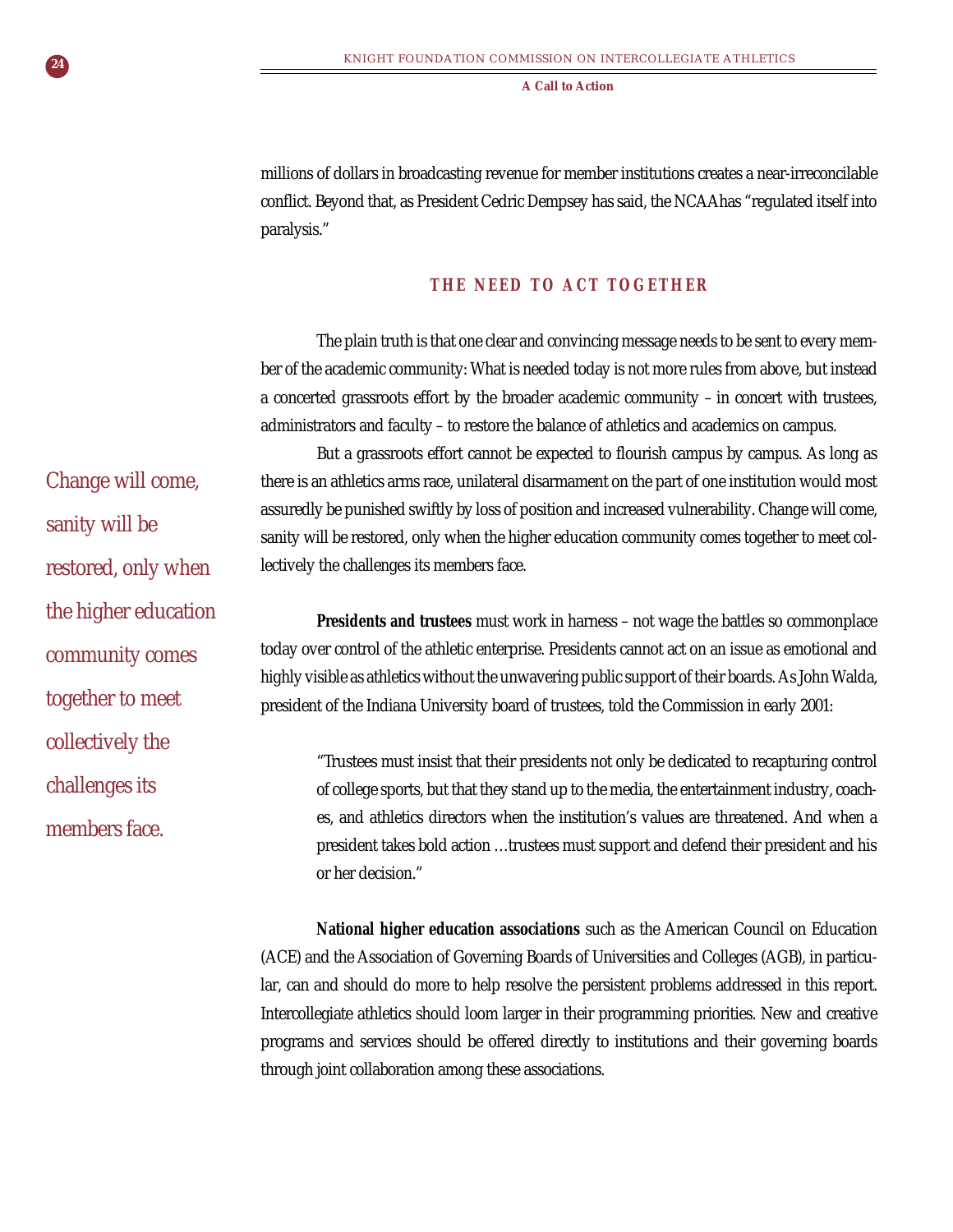**Conferences and the NCAA** must work together as well. Tensions between conference commissioners and the NCAA must be resolved so that the best interests of intercollegiate athletics and higher education prevail. Power struggles for control of big-time football, revenue distribution, and other matters reflect a culture dominated by competitive rather than academic concerns, and one that often ignores the welfare of the athletes representing their institutions.

**Faculty**, too, have a critical role to play. Above all, they must defend the academic values of their institutions. Too few faculty speak out on their campus or fight aggressively against meaningless courses or degrees specifically designed to keep athletes eligible, suggesting they have surrendered their role as defenders of academic integrity in the classroom. Further, the academy has capitulated on its responsibility and allowed commercial interests – television, shoe companies, corporate sponsors of all sorts – to dictate the terms under which college sports operate. No academic institution would allow television to arrange its class schedule; neither should television control college athletic schedules. There are scattered signs of faculty awakening, but on many campuses, faculty indifference prevails even when informed critics make their case.

**Athletics directors and coaches** bear a huge responsibility. Directors of athletics steer the enterprise for their institutions and, in that regard, are in the best position to monitor its direction and raise flags and questions when it heads off course. Coaches are closest to the athletes and have the most influence on the quality of their collegiate experiences. Clearly, pressures on athletics directors and coaches to generate revenues and win at all costs must be mitigated. In turn, athletics directors must see to it that athletics programs are conducted as legitimate and respected components of their institutions. And coaches, quite simply, need to be held more accountable for what goes on around them. They set the tone. "When the cheating starts," the legendary Bear Bryant used to say, "look to the head coach. He's the chairman of the board."

**Alumni** pressure to escalate athletics programs and produce winning teams distorts and ultimately compromises the values of the institutions they claim to cherish. Alumni must offer strong and visible support to the president and trustees of their alma mater as they work to balance athletics and academics on their campuses. Alumni, better than anyone, should realize that the reputation of their institution depends not on its won-lost record but on its reputation for integrity in all that it undertakes.



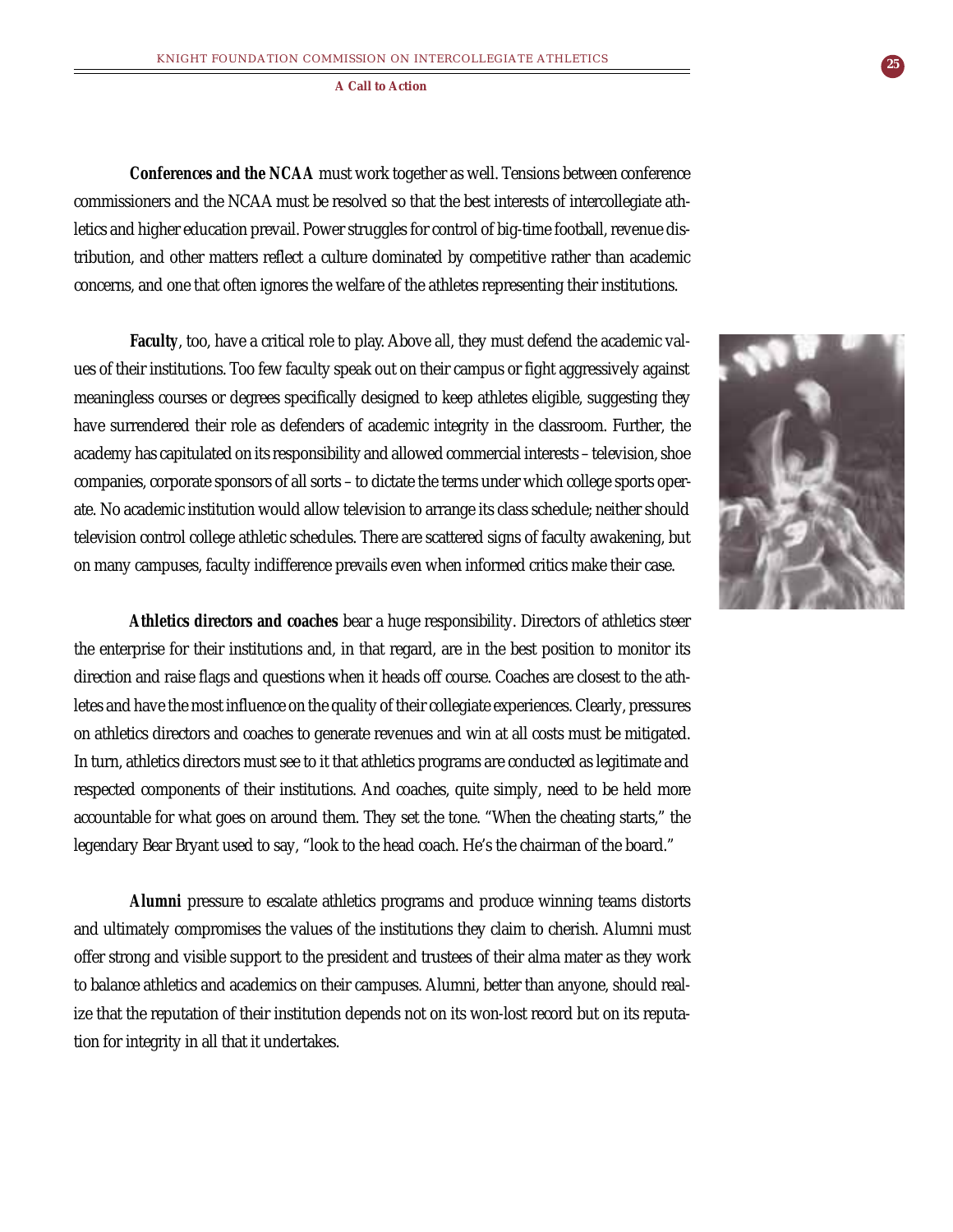**26**

### **A COALITION OF PRESIDENTS**

The Commission understands that collective action is key to overcoming the dynamic of the athletics arms race. No single college or university can afford to act unilaterally, nor can one conference act alone. But a determined and focused group of presidents acting together can transform the world of intercollegiate athletics. Just as Archimedes was convinced he could move the world with the right fulcrum for his lever, presidents from a group of powerful conferences could, in collaboration with the NCAA, create the critical mass needed to bring about the fundamental changes this Commission deems essential.

In its earlier reports, the Commission defined a "one-plus-three" model, with the "one" – presidential control – directed toward the "three" – academic integrity, financial integrity, and certification. The Commission here proposes a new "one-plus-three" model for these new times – with the "one," a Coalition of Presidents, directed toward an agenda of academic reform, deescalation of the athletics arms race, and de-emphasis of the commercialization of intercollegiate athletics. The Coalition of Presidents' goal must be nothing less than the restoration of athletics as a healthy and integral part of the academic enterprise.

The creation of the Coalition is the first order of business, but its creation will be no panacea in and of itself. Given the enormous scope of this reform effort, the Commission recognizes that change will have to be accomplished in a series of steps over time. As in its earlier reports, the Commission feels no obligation to rewrite the *NCAAManual* or propose solutions to every problem on campus. Starting from the broad principle that athletic departments and athletes should be held to the same standards, rules, policies and practices that apply elsewhere in their institutions, the Commission makes the following recommendations for the Coalition's agenda:

**Academics**. Our key point is that students who participate in athletics deserve the same rights and responsibilities as all other students. Within that broad framework, the Coalition should focus on the following recommendations:

❏ Athletes should be mainstreamed through the same academic processes as other students. These specifically include criteria for admission, academic support services, choice of major, and requirements governing satisfactory progress toward a degree.

❏ Graduation rates must improve. By 2007, teams that do not graduate at least 50 percent of their players should not be eligible for conference championships or for postseason play.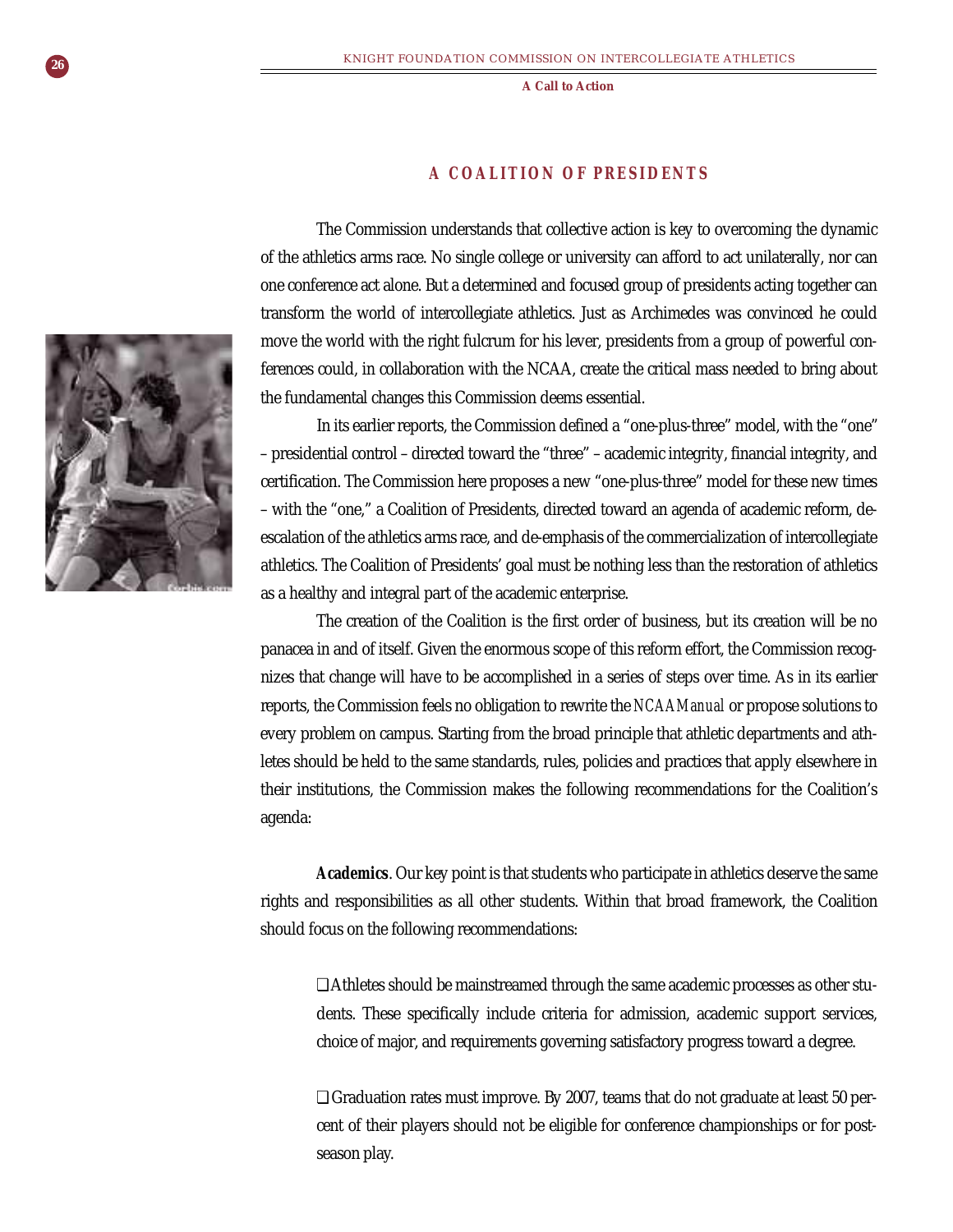❏ Scholarships should be tied to specific athletes until they (or their entering class) graduate.

❏ The length of playing, practice and postseasons must be reduced both to afford athletes a realistic opportunity to complete their degrees and to enhance the quality of their collegiate experiences.

❏ The NBA and the NFL should be encouraged to develop minor leagues so that athletes not interested in undergraduate study are provided an alternative route to professional careers.

These recommendations are not new. What is novel is the Commission's insistence that a new and independent structure is needed to pursue these proposals aggressively.

**The Arms Race.** The central point with regard to expenditures is the need to insist that athletic departments' budgets be subject to the same institutional oversight and direct control as other university departments. The Coalition should work to:

❏ Reduce expenditures in big-time sports such as football and basketball. This includes a reduction in the total number of scholarships that may be awarded in Division I-A football.

❏ Ensure that the legitimate and long-overdue need to support women's athletic programs and comply with Title IX is not used as an excuse for soaring costs while expenses in big-time sports are unchecked.

❏ Consider coaches' compensation in the context of the academic institutions that employ them. Coaches' jobs should be primarily to educate young people. Their compensation should be brought into line with prevailing norms across the institution.

❏ Require that agreements for coaches' outside income be negotiated with institutions, not individual coaches. Outside income should be apportioned in the context of an overriding reality: Advertisers are buying the institution's reputation no less than the coaches'.

By 2007, teams that do not graduate at least 50 percent of their players should not be eligible for conference championships or for postseason play.

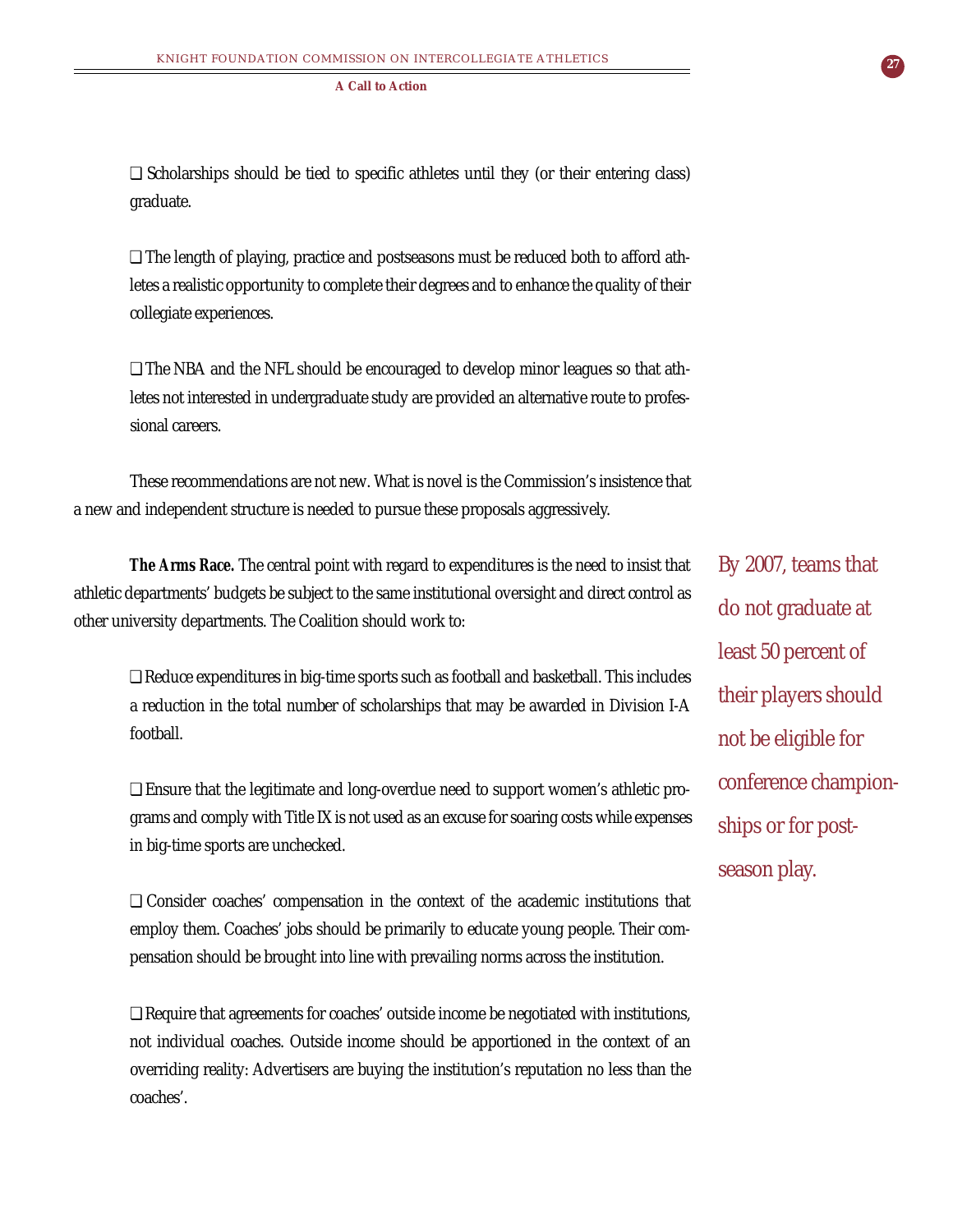❏ Revise the plan for distribution of revenue from the NCAA contract with CBS for broadcasting rights to the Division I men's basketball championship. No such revenue should be distributed based on commercial values such as winning and losing. Instead, the revenue distribution plan should reflect values centered on improving academic performance, enhancing athletes' collegiate experiences, and achieving gender equity.

Again, the recommendations put forth here have been heard before. The Coalition offers a chance to make progress on them at long last.

**Commercialization.** The fundamental issue is easy to state: Colleges and universities must take control of athletics programs back from television and other corporate interests. In this regard, the Coalition should:

❏ Insist that institutions alone should determine when games are played, how they are broadcast, and which companies are permitted to use their athletics contests as advertising vehicles.

❏ Encourage institutions to reconsider all sports-related commercial contracts against the backdrop of traditional academic values.

❏ Work to minimize commercial intrusions in arenas and stadiums so as to maintain institutional control of campus identity.

❏ Prohibit athletes from being exploited as advertising vehicles. Uniforms and other apparel should not bear corporate trademarks or the logos of manufacturers or game sponsors. Other athletic equipment should bear only the manufacturer's normal label or trademark.

❏ Support federal legislation to ban legal gambling on college sports in the state of Nevada and encourage college presidents to address illegal gambling on their campuses.

The Commission is not naïve. It understands that its recommendations governing expenditures and commercialization may well be difficult to accept, even among academics and members of the public deeply disturbed by reports of academic misconduct in athletics programs. The reality is that many severe critics of intercollegiate athletics accept at face value the ar guments

Prohibit athletes from being exploited as advertising vehicles. Uniforms and other apparel should not bear corporate trademarks or the logos of manufacturers or game sponsors.

**28**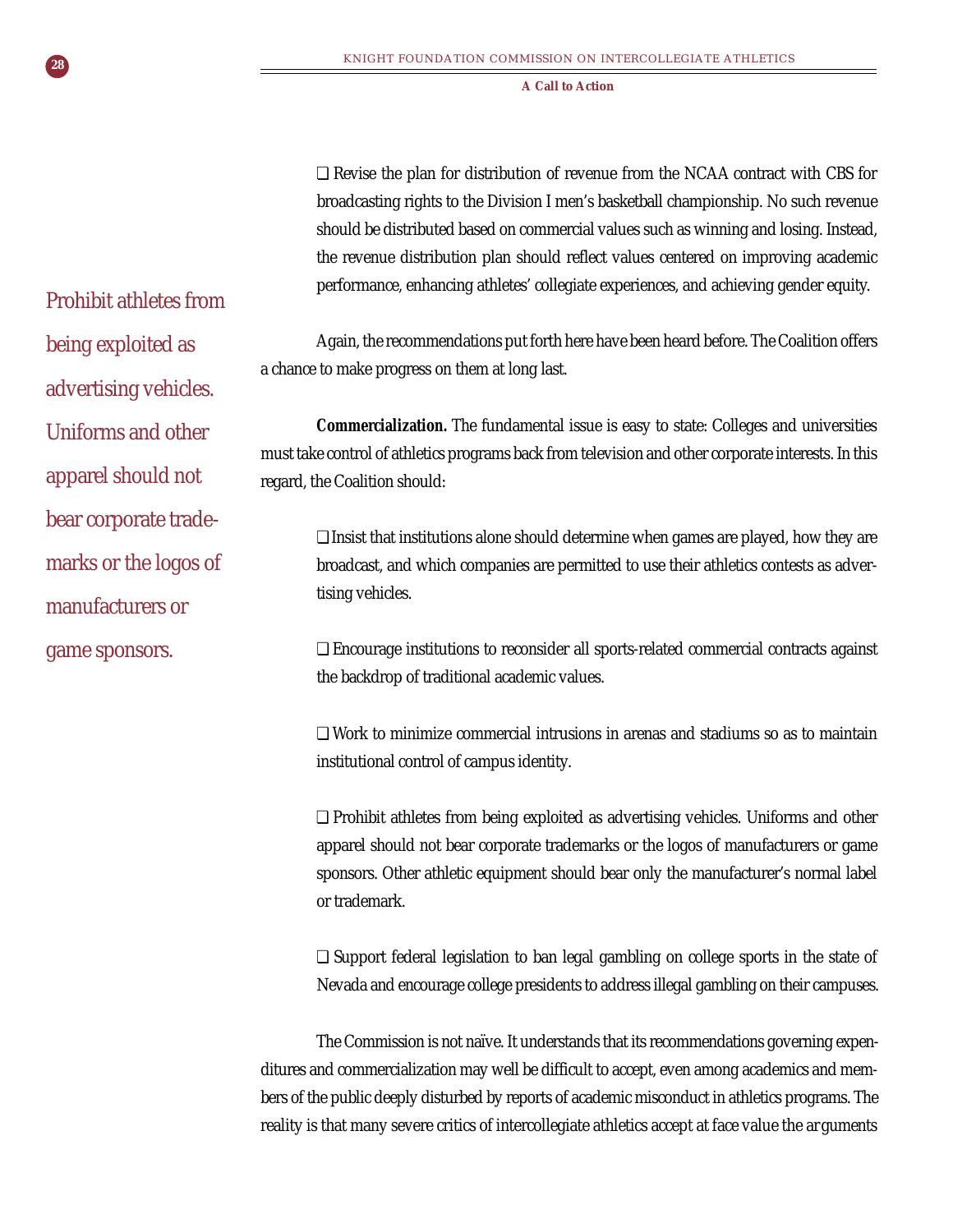about the financial exigencies of college sports. In the face of these arguments, they conclude that little can be done to rein in the arms race or to curb the rampant excesses of the market.

Nothing could be further from the truth. The athletics arms race continues only on the strength of the widespread belief that nothing can be done about it. Expenditures roar out of control only because administrators have become more concerned with financing what is in place than rethinking what they are doing. And the market is able to invade the academy both because it is eager to do so and because overloaded administrators rarely take the time to think about the consequences. The Coalition of Presidents can rethink the operational dynamics of intercollegiate athletics, prescribe what needs to be done, and help define the consequences of continuing business as usual.

### **MEMBERSHIP AND FINANCING**

The Commission recommends that the president of the American Council on Education (ACE), working with the NCAA and the Association of Governing Boards of Universities and Colleges (AGB), bring together presidential and trustee leadership drawn from ACE, the NCAA, AGB, and Division I-A conferences to establish the Coalition of Presidents. We emphasize the importance of the commitment and active involvement of *presidents*; Coalition members must be drawn from their group. This is an extraordinary undertaking that cannot be delegated to conference commissioners or the executive staffs of the organizations represented. As we said in our initial report 10 years ago, "The Commission's bedrock conviction is that university presidents are the key to successful reform."

The presidents who must step forward should represent the conferences conducting the most visible and successful athletics programs – in terms of national championships and revenues produced. These are the conferences representing the lion's share of big-time programs. They include: the Atlantic Coast Conference (ACC), the Big East, the Big Ten, the Big 12, the Pacific-10, and the Southeastern Conference (SEC). But membership must not be restricted to presidents from those conferences alone. Institutional compromises in favor of athletics are not limited to the biggest sports schools. Coalition membership, therefore, should be strengthened by presidents from conferences that are not founding members of the BCS but that also compete at the Division I-A level.

The Coalition of Presidents should work collaboratively with the NCAA Division I Board of Directors, meeting jointly from time to time to identify priorities for review and discussion, focus on reform solutions, and develop a comprehensive timeline for appropriate action by the Division I board and by the officers of other higher education associations.

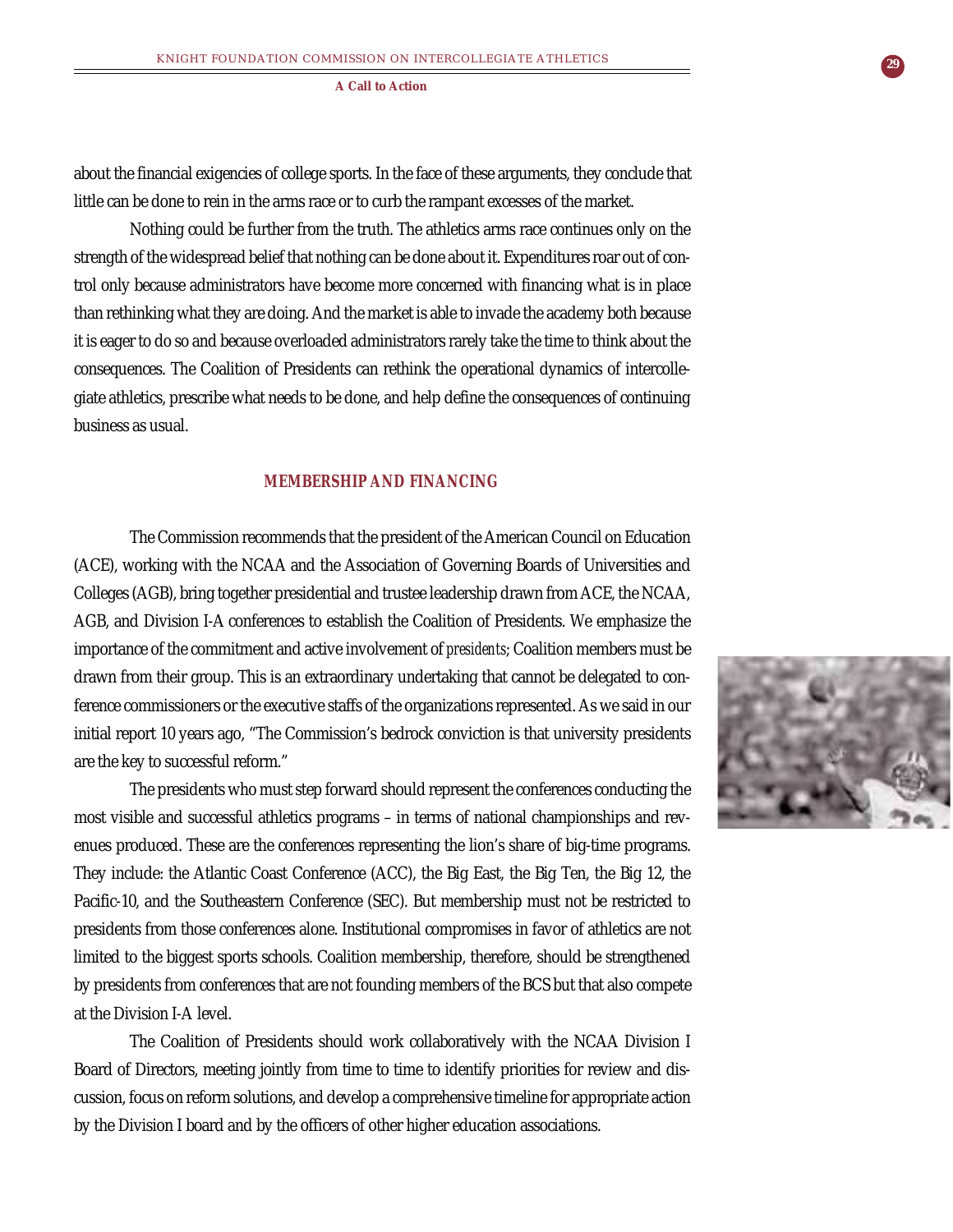To protect the Coalition's objectivity and the credibility of its recommendations, it is absolutely critical in the Commission's view that it be financially independent of the athletics enterprises it is designed to influence, namely, the NCAA and the conference offices. The Commission believes the Coalition should be financed independently with assessments and dues from its member institutions, support from the higher education associations, and perhaps grants from the philanthropic community.

To complement and support the critical work that must be done, we recommend that Knight Foundation consider helping fund the Coalition of Presidents with matching grants based on performance to the American Council on Education, and establishing, perhaps with other foundations and the Association of Governing Boards, a separate and independent body – an Institute for Intercollegiate Athletics. The Commission envisions the Institute not as an action agency but as a watchdog to maintain pressure for change. It should keep the problems of college sports visible, provide moral leadership in defense of educational integrity, monitor progress toward reform goals, and issue periodic report cards.

### **A F I N A L W O R D**

This Commission concludes its work with an admission and an exhortation. The admission first. Most of us who serve on the Knight Commission have held leadership positions while the excesses we deplore here have distorted American higher education. We offer our indictment of the existing situation painfully aware that it calls us, no less than others, to account.

The exhortation involves a strong reaffirmation of the role and purpose of higher education in enhancing the well-being of our nation. That role is best filled and these purposes best achieved when integrity, character and honor are the hallmarks of academic activities across the board – on the playing field as much as in the classroom and laboratory.

There are no downsides to thoroughgoing reform. When and if accomplished, athletic contests would still be attended by their fans and covered by the media even if the players were students first and athletes second. None of the measures proposed here will diminish competitiveness. The games will continue and be just as exciting – perhaps more so if played without television timeouts interrupting and changing the very nature of the game. Although there might be some grumbling in the short term, the enthusiasm of students and alumni will not be abated over the long haul, largely because most will not notice the difference.

But if there is no downside to deep and sustained reform, continued inattention to the problems described here is fraught with potential dangers. Failure to engage in self-corrective

If it proves impossible to create a system of intercollegiate athletics that can live honorably within the American college and university, then … the nation's colleges and universities [should] get out of the business of bigtime sports.

**30**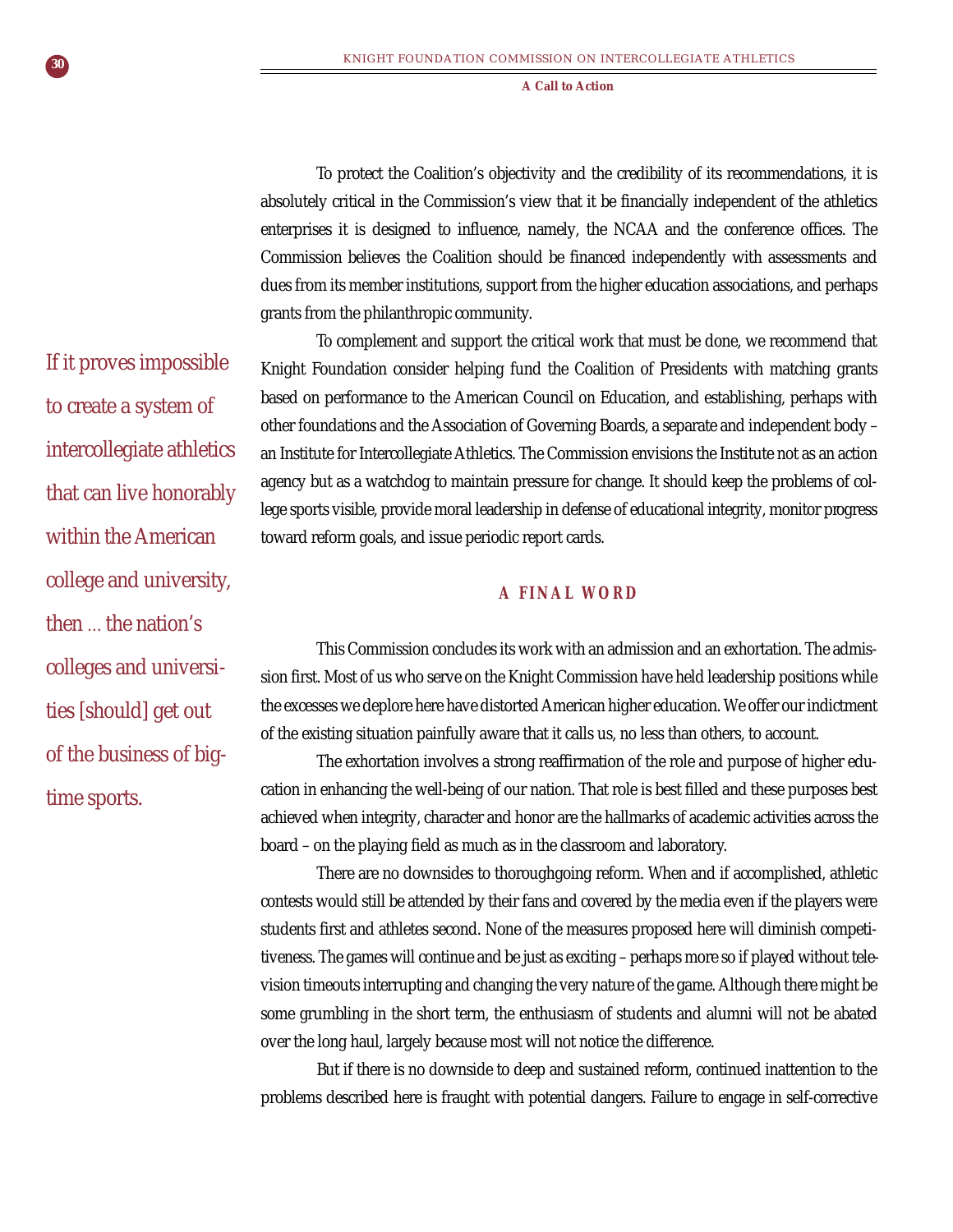action may leave higher education vulnerable to external interventions, especially legislative. In some areas that would be welcome, as in steps to control the influence of gambling. In others, it would be unwelcome, as in a possible attack on college sports' tax-exempt status.

Worse, some predict that failure to reform from within will lead to the collapse of the current intercollegiate athletics system. Early warning signs of just that are abundant and should not be ignored. If it proves impossible to create a system of intercollegiate athletics that can live honorably within the American college and university, then responsible citizens must join with academic and public leaders to insist that the nation's colleges and universities get out of the business of big-time sports.

The Knight Foundation Commission on Intercollegiate Athletics trusts that day will never arrive. The search now is for the will to act. Surely the colleges and universities of the land have within their community the concerned and courageous leaders it will take to return intercollegiate athletics to the mainstream of American higher education. If not, it is not the integrity of intercollegiate sports that will be held up to question, but the integrity of higher education itself.



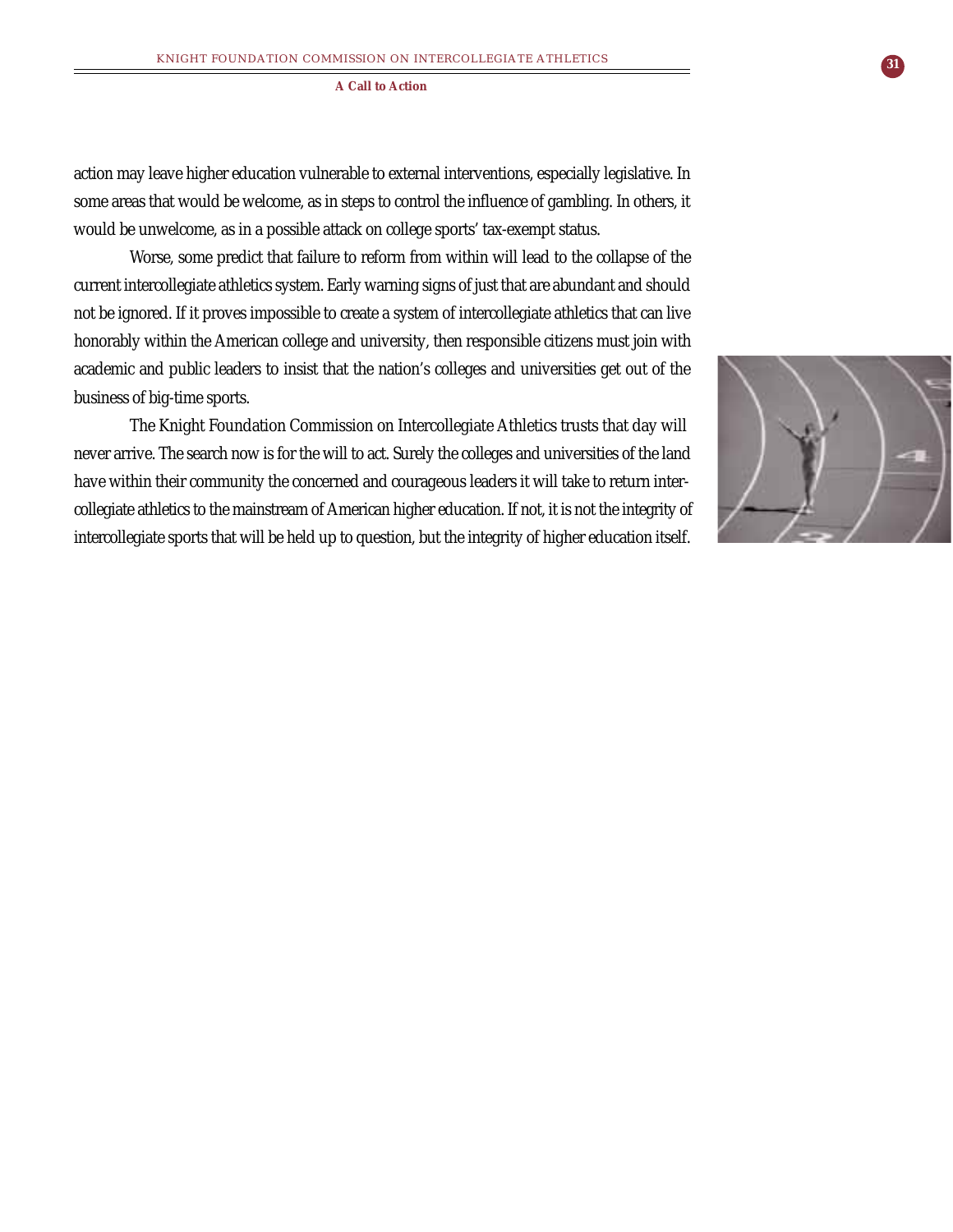**Appendix A**

# *Additional Issues for Consideration*

 $\prod$ he following issues were discussed during the course of the Knight Commission's deliberations but were not considered in enough detail to enable the Commission to make specific recommendations. We list them here because we believe they are worthy of careful consideration.

**Freshmen Ineligibility.** While the arguments in favor of freshmen ineligibility are compelling in many respects, it is also true that such a policy would preclude many athletes who are fully capable of both succeeding academically and competing at a high level their freshman year from doing so.

**Recruiting Restrictions.** Unquestionably, recruiting is the bane of many a coach's existence. It is time-consuming, expensive, and fosters a skewed sense of expectations and priorities on the part of the recruited athlete. The Commission discussed restrictions on recruiting such as limiting the geographic range from which an institution could recruit, restricting recruiting expenses to a percentage of the overall athletics budget, shortening recruiting seasons, and reducing the number of permissible contacts with recruits. The effects of such proposals, however, likely would vary widely across institutions and thus they must be carefully reviewed.

**Need-Based Financial Aid.** The possibility of basing all financial aid to athletes on need to both reduce costs and to free students from the current dynamics of the coach-athlete relationship was discussed. Regardless of these benefits, though, other students on campus are offered scholarships for different talents. Further, many argue that athletes already are exploited for their skills despite the value of their athletic scholarships, and to reduce them would only exacerbate the situation.

**Early Departures to the NBA.** The use of collegiate level programs by basketball players to develop their skills for a year or two before going to the NBA – with little regard to academic considerations – is inappropriate. It is unclear, however, whether such athletes can or should be prevented by either NBAor NCAA restrictions from leaving college early for the professional level. In this regard, the Commission has urged the NBA (and the NFL) to develop minor leagues so that athletes not interested in undergraduate study are provided an alternative route to professional careers.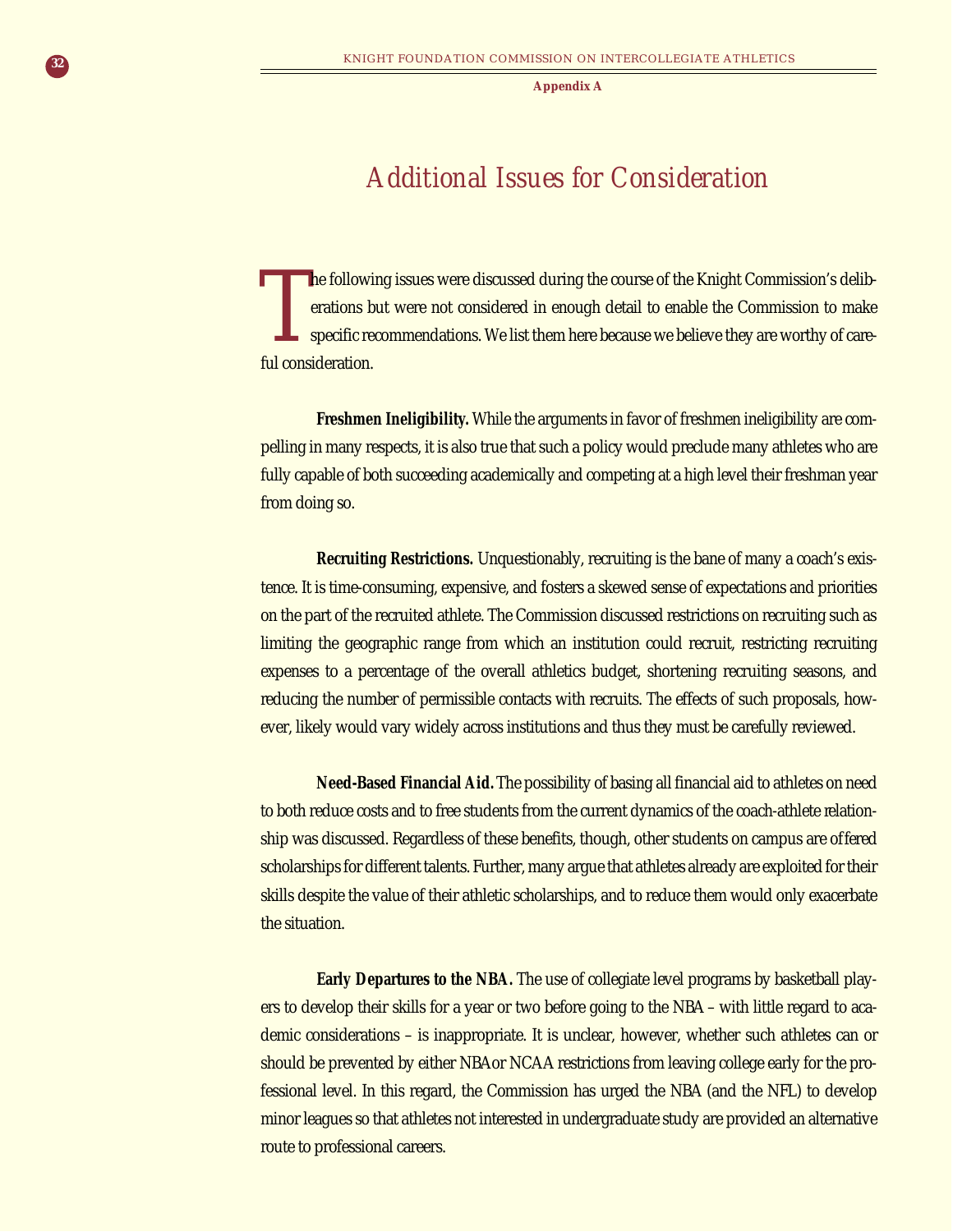**Appendix A**

**Certification and Accreditation.** The Commission considered whether the larger accreditation process for colleges and universities should uniformly include review of athletics programs. A potential drawback of this could be the demise of the NCAA certification program, with all the benefits that stem from its detailed and extensive mandatory self-study and review.

**Antitrust Exemptions.** The possibility of supporting an antitrust exemption for the NCAAto regain control of televised football and its associated revenue was raised, as well as an exemption for controlling coaches' salaries. In the former instance, however, Commissioners were uncertain whether it would be in the best interests of intercollegiate athletics if the NCAA were to control college football television and revenues. In the latter case, more information and research are necessary before such a recommendation can be made.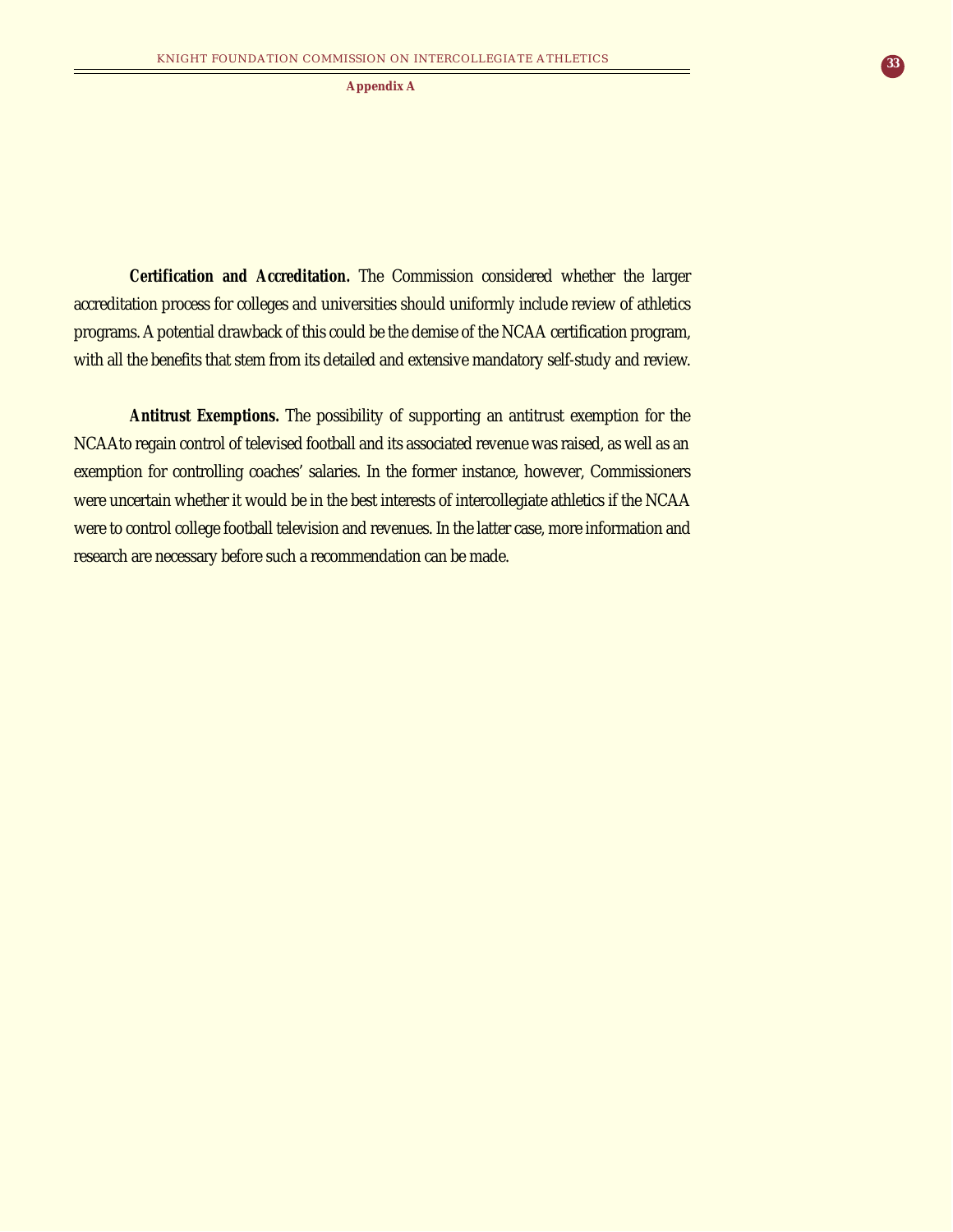**Appendix B**

# *Action on Knight Commission Recommendations of March 1991*

# **PRESIDENTIAL CONTROL**

Trustees should explicitly endorse and reaffirm presidential authority in all matters of athletics governance, including control of financial and personnel matters. Trustees should annually review the athletics program and work with the president to define the faculty's role in athletics.

*Implementation of this recommendation requires action on individual campuses. Following the release of the Commission's first report, more than 100 institutions and organizations reported adoption of these principles. Additionally, the Association of Governing Boards of Universities and Colleges (AGB) has worked to educate trustees about their appropriate role in intercollegiate athletics through articles and white papers in its periodicals and publications, and via speakers and meetings focused on this topic.*

Presidents should act on their obligation to control conferences.

*Based on testimony before the Commission during 2000-2001, presidents do not in practice control at least a handful of Division I-A conferences. At the national level, the 1992 NCAA convention amended the NCAA Constitution to require presidential approval of conference-sponsored legislative initiatives.* 

Presidents should control the NCAA.

*In 1997 the NCAA restructured, giving presidents full authority for the governance of intercollegiate athletics at the national level. The Association's top body, the Executive Committee, is comprised entirely of CEOs, and the NCAA's three divisions are led by presidential groups.*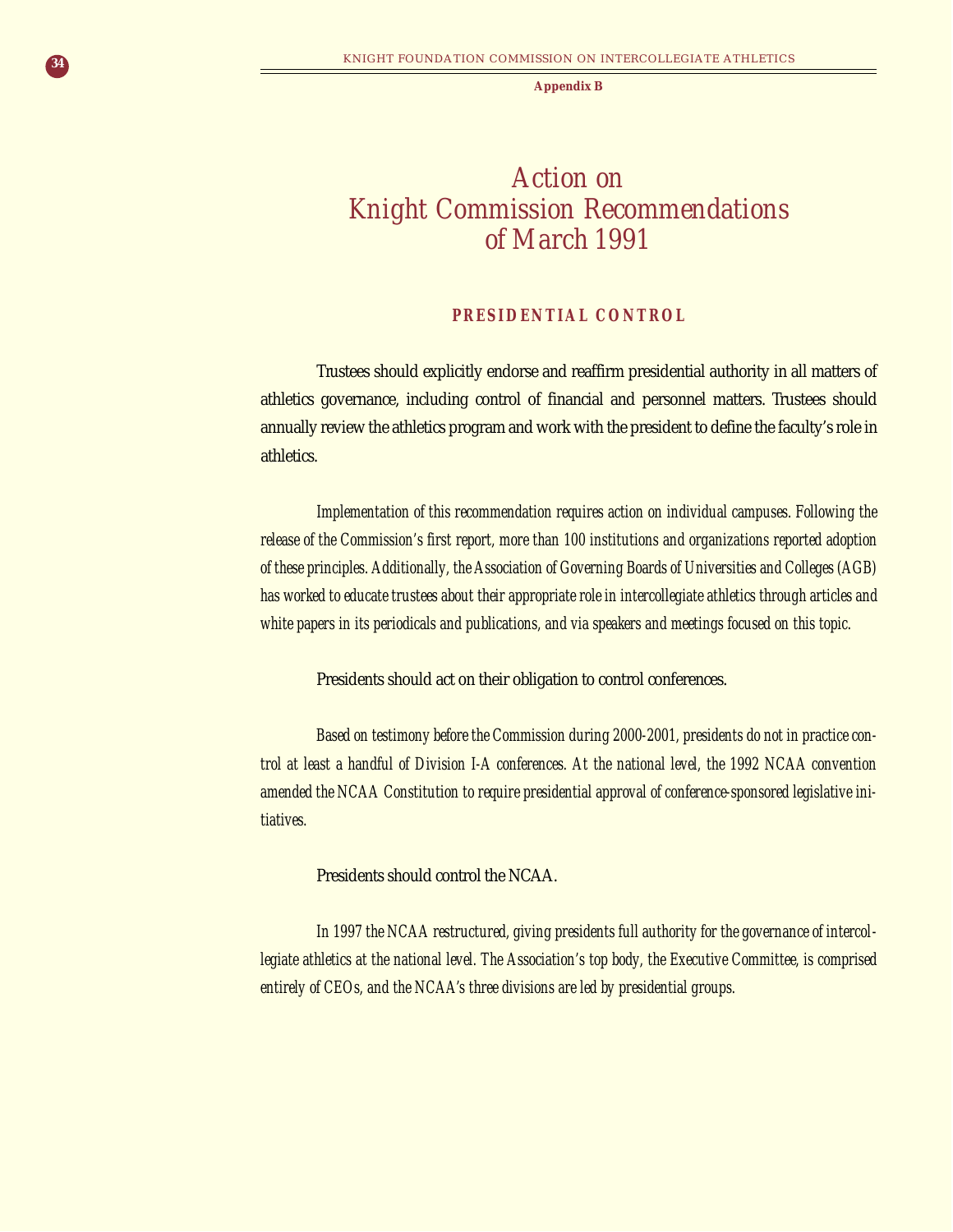**Appendix B**

Presidents should commit their institutions to equity in all aspects of intercollegiate athletics.

*Opportunities for women to compete for NCAA member institutions in NCAA championship sports increased 57 percent between 1991 and 2000. Despite this tremendous progress, during the 1998- 1999 academic year (the most recent year for which data are available), 41 percent of these varsity athletes were women even though women comprise 52 percent of the undergraduates at NCAA member institutions. Women at the Division I level in 1999-2000 – where they represent 53 percent of the student body – received 43 percent of athletic scholarship dollars and 32 percent of overall athletics budgets. Overall, 48 percent of all participants in NCAA-sponsored championships in 2000-2001 were women and 52 percent were men.*

Presidents should control their institutions' involvement with commercial television.

*Presidents have been actively involved with contract negotiations with CBS, which broadcasts the Division I men's basketball tournament, and with ESPN. Their involvement, however, has not led to institutional control over the commercial aspects of televised sports. Further, testimony before the Commission during 2000-2001 indicated that presidents are not actively involved in negotiations for televising the Bowl Championship Series (BCS) postseason football bowl games.*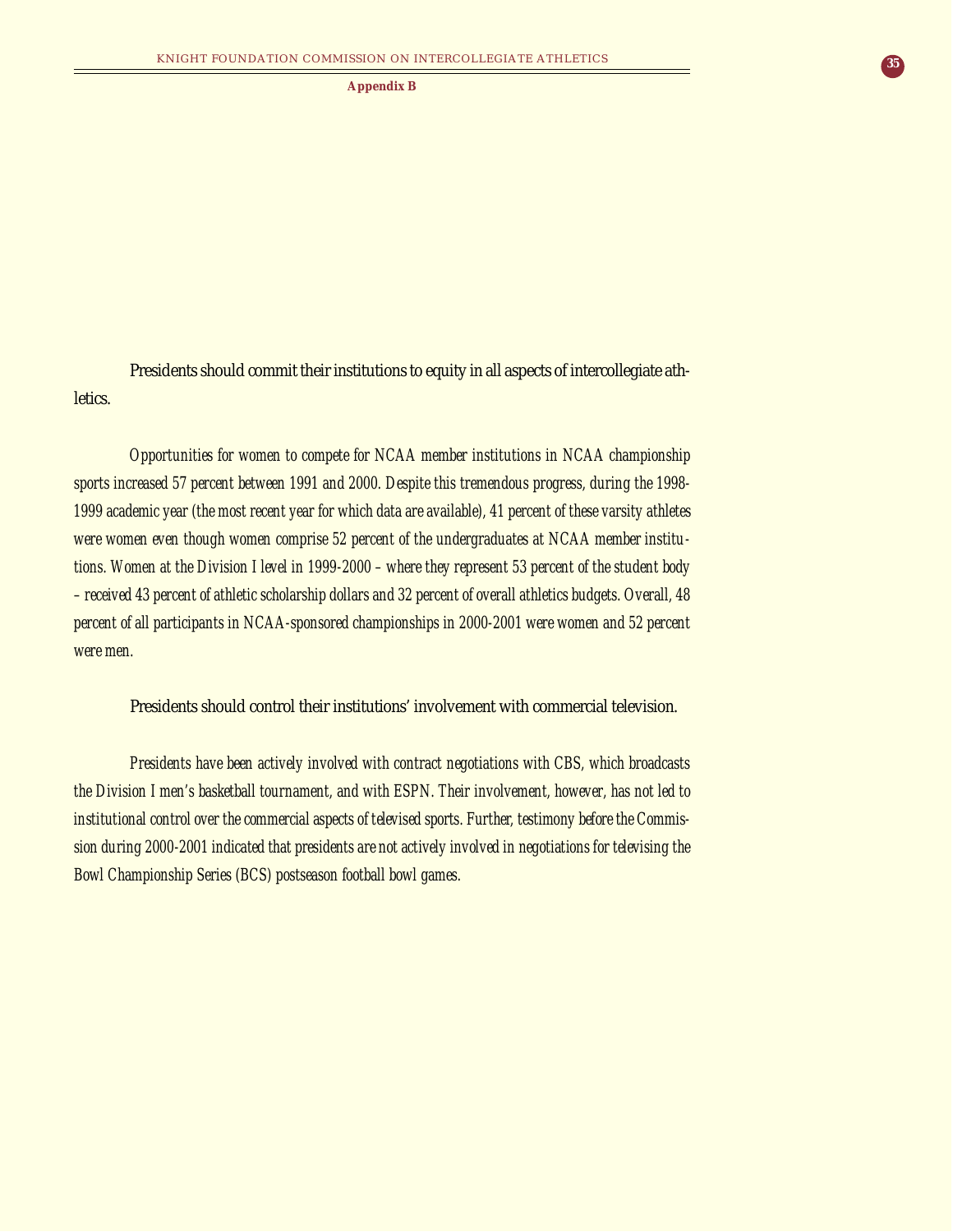**Appendix B**

### **A C A D E M I C I N TE G R I T Y**

The NCAA should strengthen initial eligibility requirements:

**36**

The number of required units of high school academic work for initial eligibility should be raised from 11 to 15.

*The 1992 NCAAconvention raised the Divisions I and II core curriculum requirements from 11 to 13 units, effective in 1995.* 

High school students should be ineligible for reimbursed campus visits (or signing a letter of intent) until they show reasonable promise of being able to meet degree requirements.

*Between 1991 and 1997 the NCAA adopted seven proposals related to proof of a prospect's academic credentials required before an official (expense paid) visit. Criteria included minimum required test scores and core academic courses completed. In 1997, however, in response to concerns expressed by the U.S. Department of Justice, the NCAAeliminated specific academic criteria and instead requires only that the prospect submit a test score and academic transcript prior to an official visit.* 

Junior college transfers who did not meet NCAA initial eligibility requirements upon graduation from high school should sit out a year of competition after transfer.

*This recommendation has not been adopted by the NCAA. In 1996, however, the NCAA adopted higher minimum percentage of degree requirements for all junior college transfers in Division I football and men's basketball. These athletes must have completed 35 percent – versus 25 percent – of their degre e requirements to be immediately eligible in their third year of collegiate enrollment (see below).*

The NCAA should study the feasibility of requiring that the range of academic abilities of incoming athletes approximates the range of abilities of the entire freshmen class.

*In its first five-year cycle, the NCAA certification program gathered data related to this recommendation by requiring that institutions compare the academic profiles of all incoming athletes with the rest of the incoming class as a whole. The next certification cycle improves upon this assessment by requiring that comparisons be made on a sport-by-sport basis, as well as by gender and racial subgroups. Significant differences in academic profiles must be noted and explained.*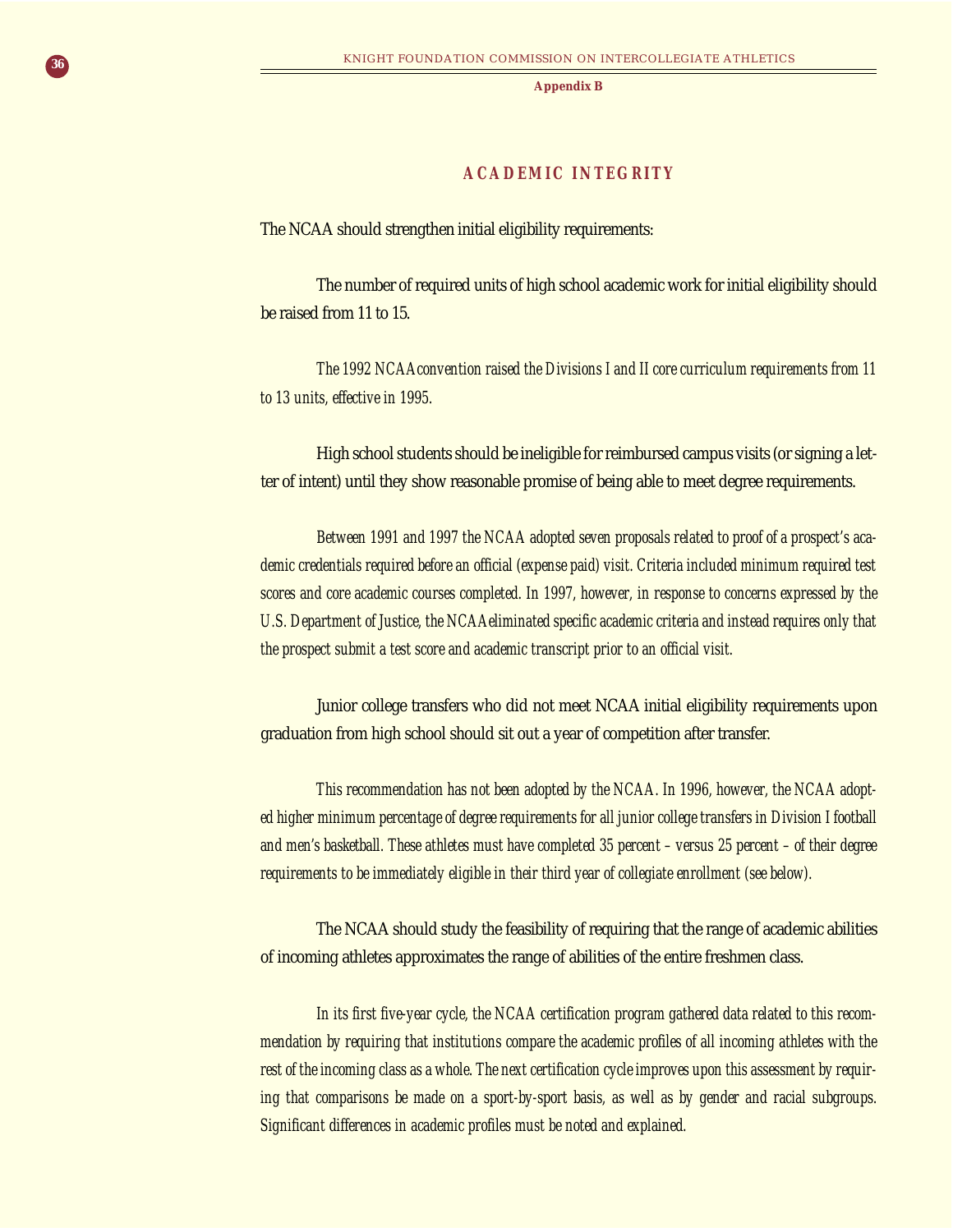**Appendix B**

The letter of intent should serve the student as well as the athletics department.

*Since 1991, no changes have been made in the national letter of intent program. However, athletes are permitted to appeal the terms and conditions of the letter of intent. Approximately 20,000 such documents are signed each year by prospects planning to attend NCAA Division I and II institutions. During the 1999-2000 academic year – a typical year – 170 letters of intent were appealed: 86 percent of the appeals were approved, 12 percent of the athletes were granted a partial release, and 2 percent of the appeals were denied. These data indicate flexibility in the administration of the national letter of intent program.* 

Athletics scholarships should be offered for a five-year period.

*No action to date.*

Athletics eligibility should depend upon progress toward a degree.

*The 1992 NCAA convention adopted new Division I requirements stipulating minimum percentages of credits earned toward a specific degree, as well as a minimum grade point average toward that degree, for athletes'third and fourth years of eligibility, effective in 1996. Further, the permissible number of credits earned during the summer to maintain eligibility was capped, and the new satisfactory progress toward degree requirements were made applicable to midyear transfer students after a semester rather than a year on campus.*

Graduation rates of athletes should be a criterion for NCAA certification.

*NCAA certification incorporates graduation rates as a criterion. In the program's first five-year cycle, however, graduation rates of all athletes were compared with the student body as a whole. The next certification cycle improves upon this assessment by requiring that comparisons be made on a sport-bysport basis, as well as by gender and racial subgroups. Significant differences in graduation rates must be noted and explained.*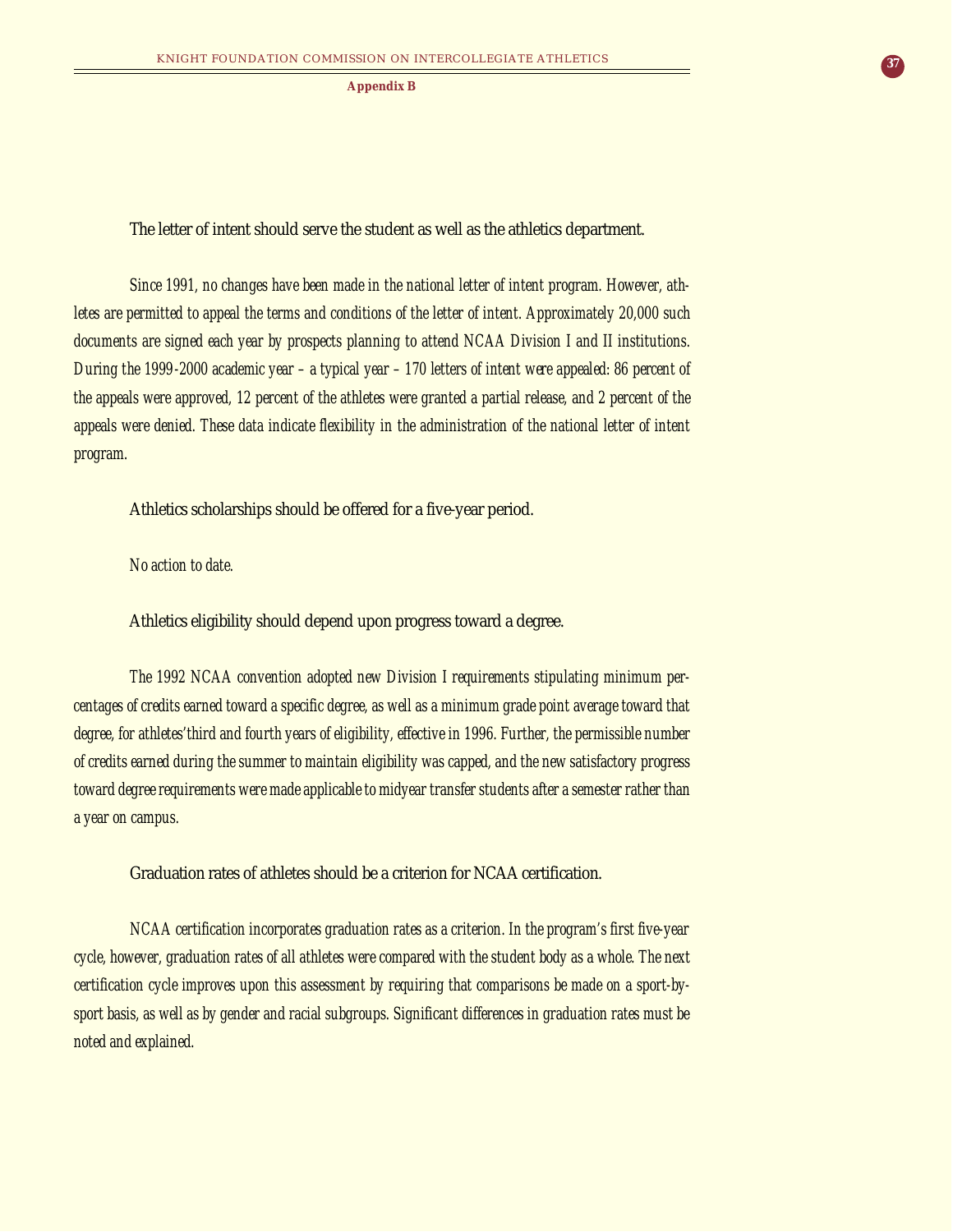**Appendix B**

### **FINANCIAL INTEGRITY**

All funds raised and spent in connection with intercollegiate athletics programs will be channeled through the institution's general treasury. The athletics department budget will be developed and monitored in accordance with general budgeting procedures on campus.

*Implementation of this recommendation requires action on individual campuses. Data concerning its adoption are unavailable. The NCAAcertification program, however, addresses these issues specifically in the first operating principle under the Financial Integrity section of the program's self-study document, which each Division I institution must address in detail.*

Athletics costs must be reduced.

**38**

*Some efforts to reduce costs have been made, such as reducing the number of allowable scholarships in certain sports and limiting assistant coaches' salaries in men's basketball. In the latter instance, however, the salary caps were successfully challenged as a violation of antitrust law; the NCAAsettlement with the coaches cost over \$50 million. At the institutional level, athletics costs rose steadily during the 1990s, such that the NCAA's latest financial study reports that roughly just 15 percent of Divisions I and II institutions operate in the black. From 1997 to 1999, deficits at Division I-Ainstitutions where expenses exceeded revenues increased 18 percent.*

Athletics grants-in-aid should cover the full cost of attendance for the very needy.

*No action to date, although the NCAA's Special Assistance Fund available to needy athletes has increased from \$3 million in 1991 to \$10 million in 1998, and is scheduled to increase to \$10.4 million in 2002. Additionally, in 2002 the NCAA will institute a new \$17 million Student Opportunity Fund, which can be broadly used for anything that benefits athletes but not, specifically, on salaries or facilities. Each fund is scheduled to increase annually throughout the duration of the NCAA's 11-year CBS contract.* 

The independence of athletics foundations and booster clubs must be curbed.

*Implementation of this recommendation requires action on individual campuses. Data concerning changes in the numbers of independent athletics foundations and booster clubs are unavailable.*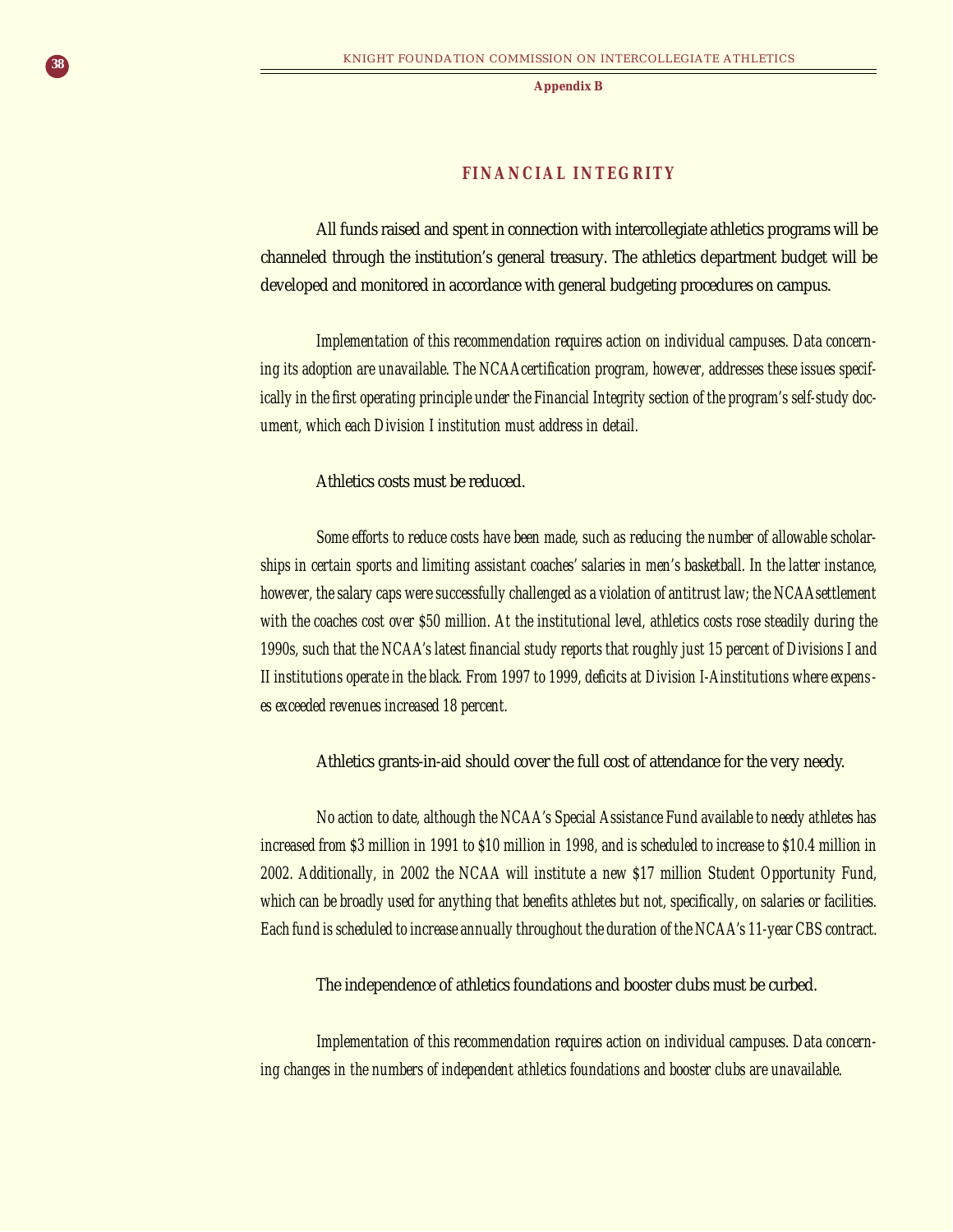**Appendix B**

The NCAA formula for sharing television revenues from the Division I men's basketball tournament must be reviewed by university presidents.

*The NCAA Executive Committee and the Division I Board of Directors, both composed entirely of presidents, have been actively involved in review of the formula for distribution of revenues from the new \$6.2 billion CBS contract. The formula was approved in early 2001 by the NCAA Executive Committee.*

All athletics-related coaches' income should be reviewed and approved by the university.

*The 1992 NCAA convention adopted legislation requiring annual, prior written approval from the president for all athletically related income from sources outside the institution. That legislation, however, was eliminated in 2000 as part of an NCAAderegulation effort.* 

Coaches should be offered longterm contracts.

*Implementation of this recommendation requires action on individual campuses. While it appears that more longterm contracts are being offered to big-time football and men's basketball coaches, the pressure to win has not diminished.* 

Institutional support should be available for intercollegiate athletics.

*Progress in this regard has been minimal. The NCAA Division I Philosophy Statement, for example, still contains language recommending that its members strive "to finance [their] athletics programs insofar as possible from revenues generated by the program itself." Moreover, several states have laws prohibiting the use of state funds on intercollegiate athletics programs. In Division I-A, institutional support, direct government funding, and student activity fees have increased as a percentage of total revenues from 14 percent in 1993 to 16 percent in 1997.*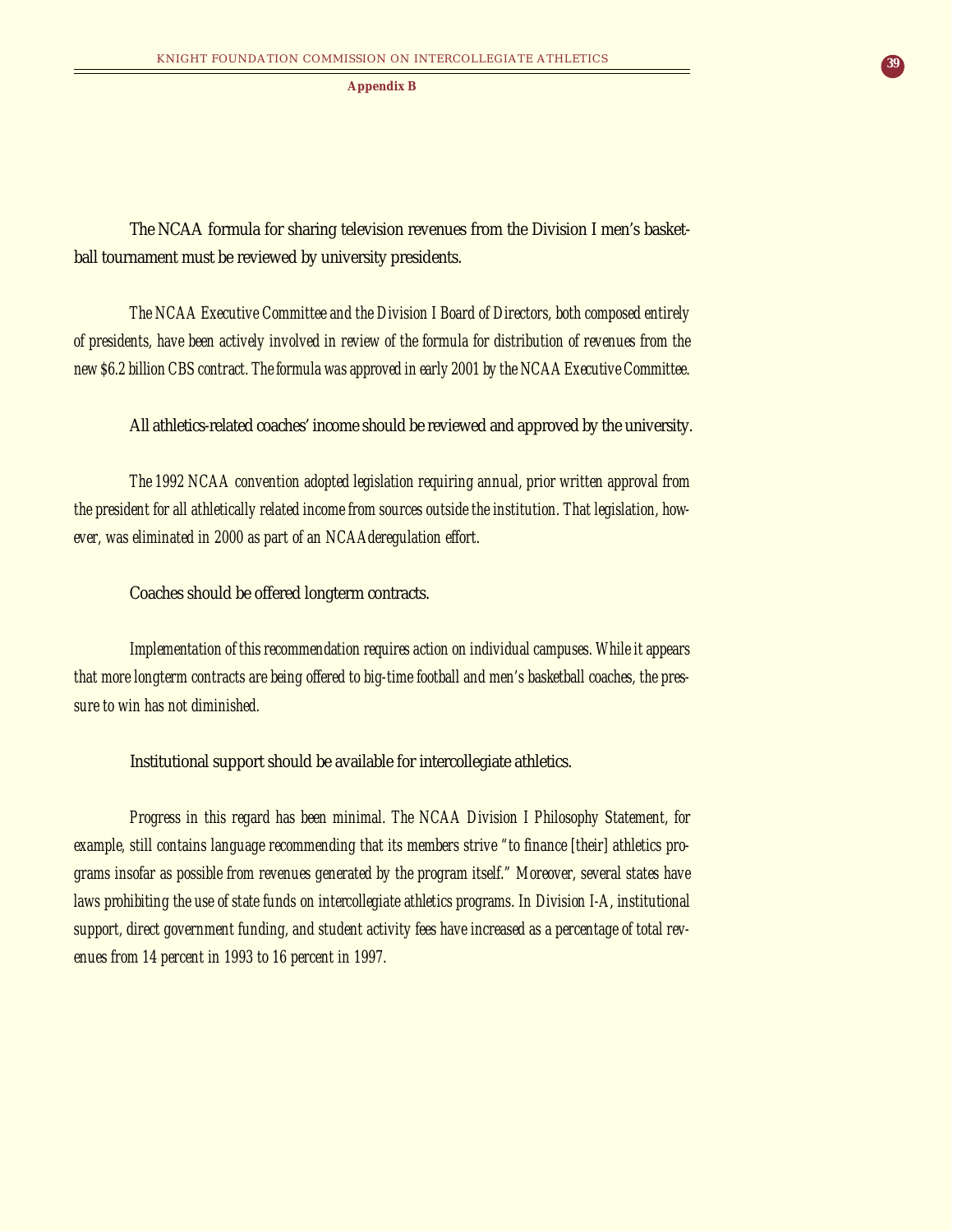**Appendix B**

### **C E RT I F I C AT I O N**

The NCAA should adopt a certification program for all institutions granting athletics aid that would independently authenticate the integrity of each institution's athletics program.

*Division I institutions must undergo NCAA certification of their athletics departments. When the program was first adopted, institutions were meant to be certified once every five years; since then, the cycle has been extended to once every 10 years. Division II institutions, which also award athletics aid, have not adopted the certification program.* 

Universities should undertake comprehensive, annual policy audits of their athletics programs.

*The Division I certification program requires an annual compilation of athletics policy audits and other data.*

The certification program should include the major themes advanced by the Knight Commission, i.e., the "one-plus-three" model.

*The NCAA certification program substantially incorporates the fundamental principles of the "one-plus-three" model. The four major components of athletics certification are: governance and commitment to rules compliance; academic integrity; fiscal integrity; and equity, welfare and sportsmanship.*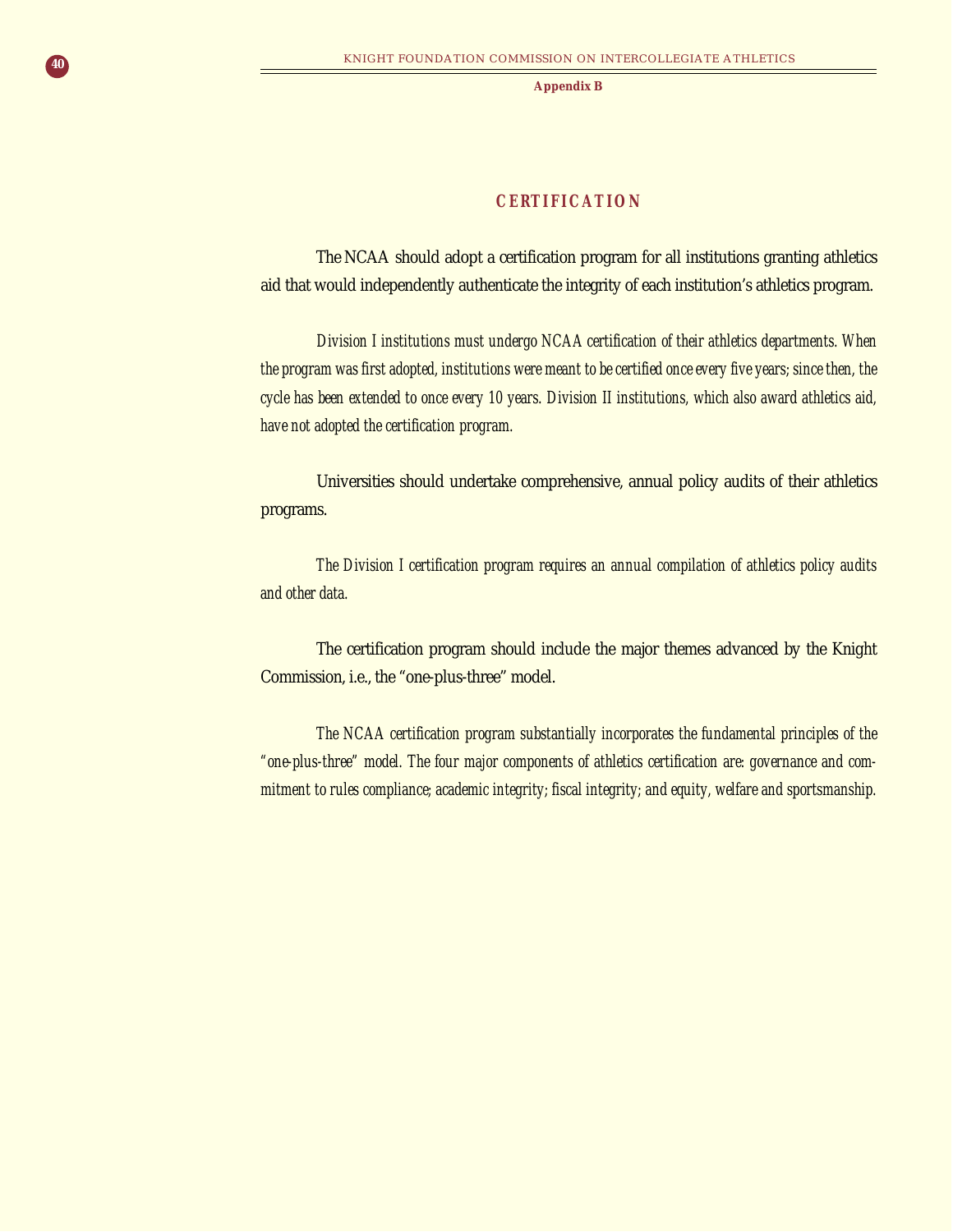**Appendix B**

### **A D D E N D U M**

In addition to actions taken related specifically to the Knight Commission's recommendations, the NCAAhas also done the following since the release of the Commission's first report in 1991:

❏ Limited costs by reducing the list of printed and video recruiting materials that institutions and conferences are permitted to send to prospective athletes.

❏ Restricted the use of correspondence courses for establishing full-time enrollment and meeting satisfactory progress requirements.

❏ Required prospective athletes who graduate from a two-year college to earn at least 25 percent of their credit hours from the two-year institution awarding the degree.

❏ Limited the use of transferable degree credit hours that partial or nonqualifiers can earn during the summer preceding their transfer from a two- to a four-year college.

❏ Allowed basketball players to receive athletics financial aid to attend summer school prior to their first term of full-time enrollment.

❏ Adopted principles promoting gender equity, student-athlete welfare, and sportsmanship and ethical conduct.

❏ Allowed athletes to earn money from jobs during the academic year.

❏ Strengthened the rules governing Division I men's and women's basketball midyear transfers, who will not be immediately eligible the academic year they transfer, regardless of their academic qualifications, beginning with the 2001-2002 academic year.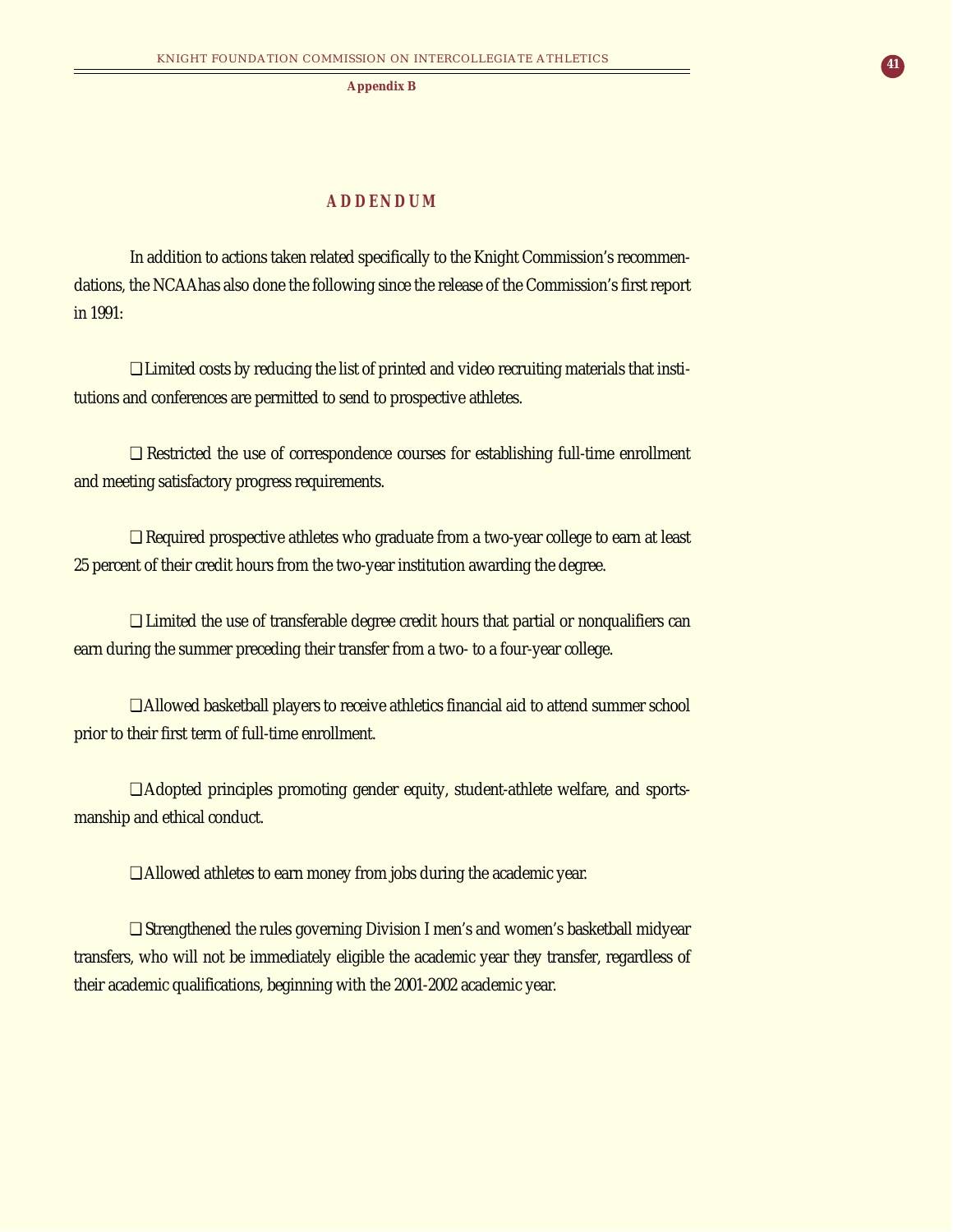**Appendix C**

# *Meeting Participants*

### **August 28, 2000**

James Isch Vice President for Finance and Information Services NCAA

Kevin Lennon Vice President for Membership Services NCAA

Graham Spanier President The Pennsylvania State University

#### **October 18, 2000**

Percy Bates Professor of Education University of Michigan

James Duderstadt President Emeritus University of Michigan

Jon Ericson Professor Emeritus of Rhetoric and Communication Studies Drake University

John Gerdy Visiting Professor in Sports Aministration Ohio University

Malcolm Gillis President Rice University

Murray Sperber Professor of English and American Studies Indiana University

Andrew Zimbalist Professor of Economics Smith College

#### **November 27-28, 2000**

Ruben Boumtje-Boumtje Basketball Player Georgetown University

William Bowen President The Andrew W. Mellon Foundation

Margaret Bradley-Doppes Athletic Director University of North Carolina, Wilmington

James Delany Commissioner Big Ten Conference

Carolyn Schlie Femovich Executive Director Patriot League

Russ Granik Vice President National Basketball Association

Cathy Joens Basketball Player George Washington University

Gene Keady Men's Basketball Coach Purdue University

Roy Kramer Commissioner Southeastern Conference

Jack Lengyel Athletic Director U.S. Naval Academy

Jeffrey Orleans Executive Director Ivy League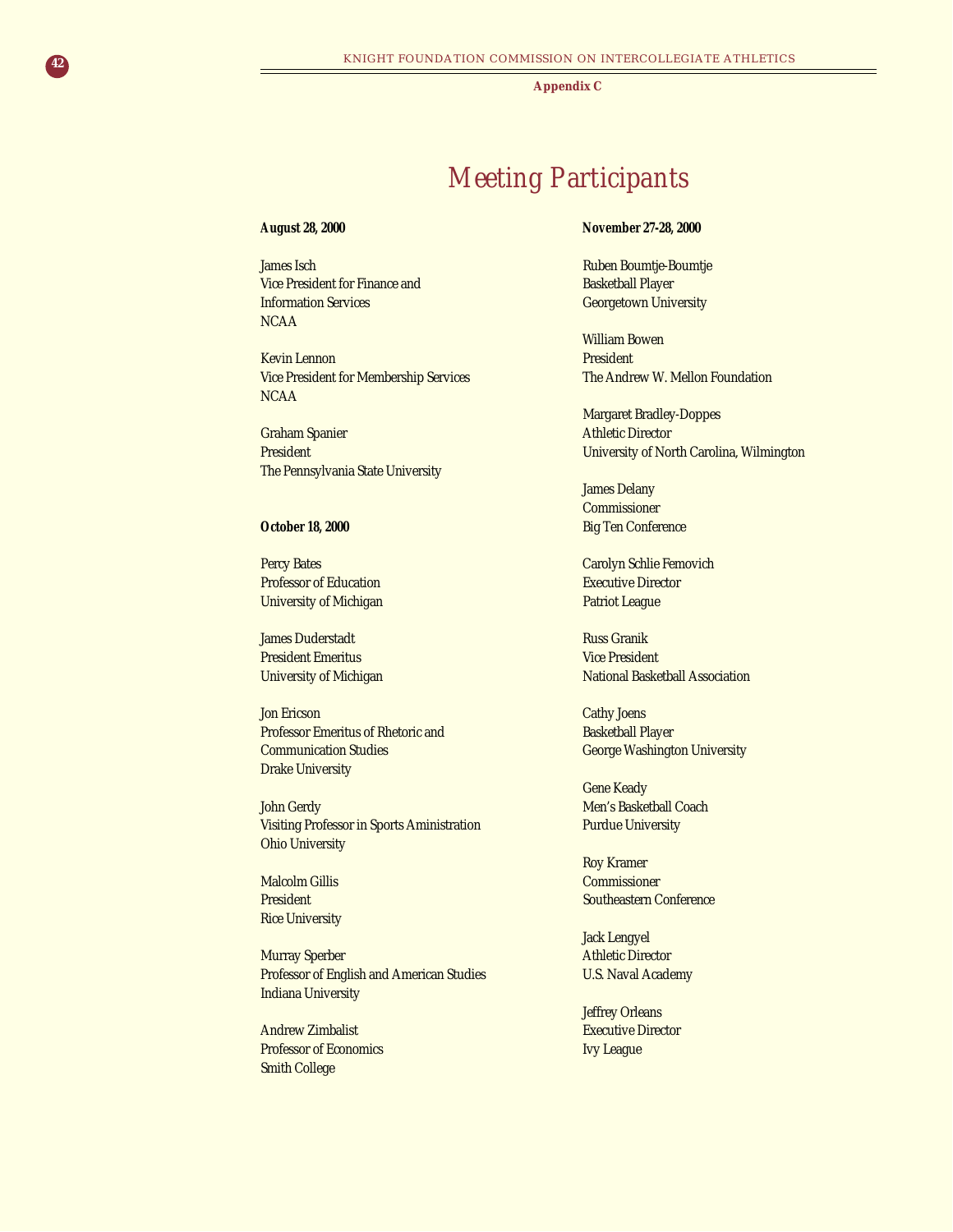### **Appendix C**

Jeffrey Pash Executive Vice President and Legal Counsel National Football League

Renee Portland Women's Basketball Coach The Pennsylvania State University

James Shulman Financial and Administrative Officer The Andrew W. Mellon Foundation

Grant Teaff Executive Director American Football Coaches Association

Joseph Whitt Football Player Auburn University

#### **January 22-23, 2001**

Michael Aresco Senior Vice President, Programming CBS Sports

**43**

John Edwards U.S. Senator North Carolina

Frank Fahrenkopf Jr. President and CEO American Gaming Association

Nils Hasselmo President Association of American Universities

Loren Matthews Senior Vice President, Programming ABC Sports

Peter McGrath President National Association of State University and Land Grant Colleges

Kevin Pendergast Former Football Player University of Notre Dame

John Vaccaro Executive Director of Sports adidas

John Walda Chair, Board of Trustees Indiana University

John Wildhack Senior Vice President, Programming ESPN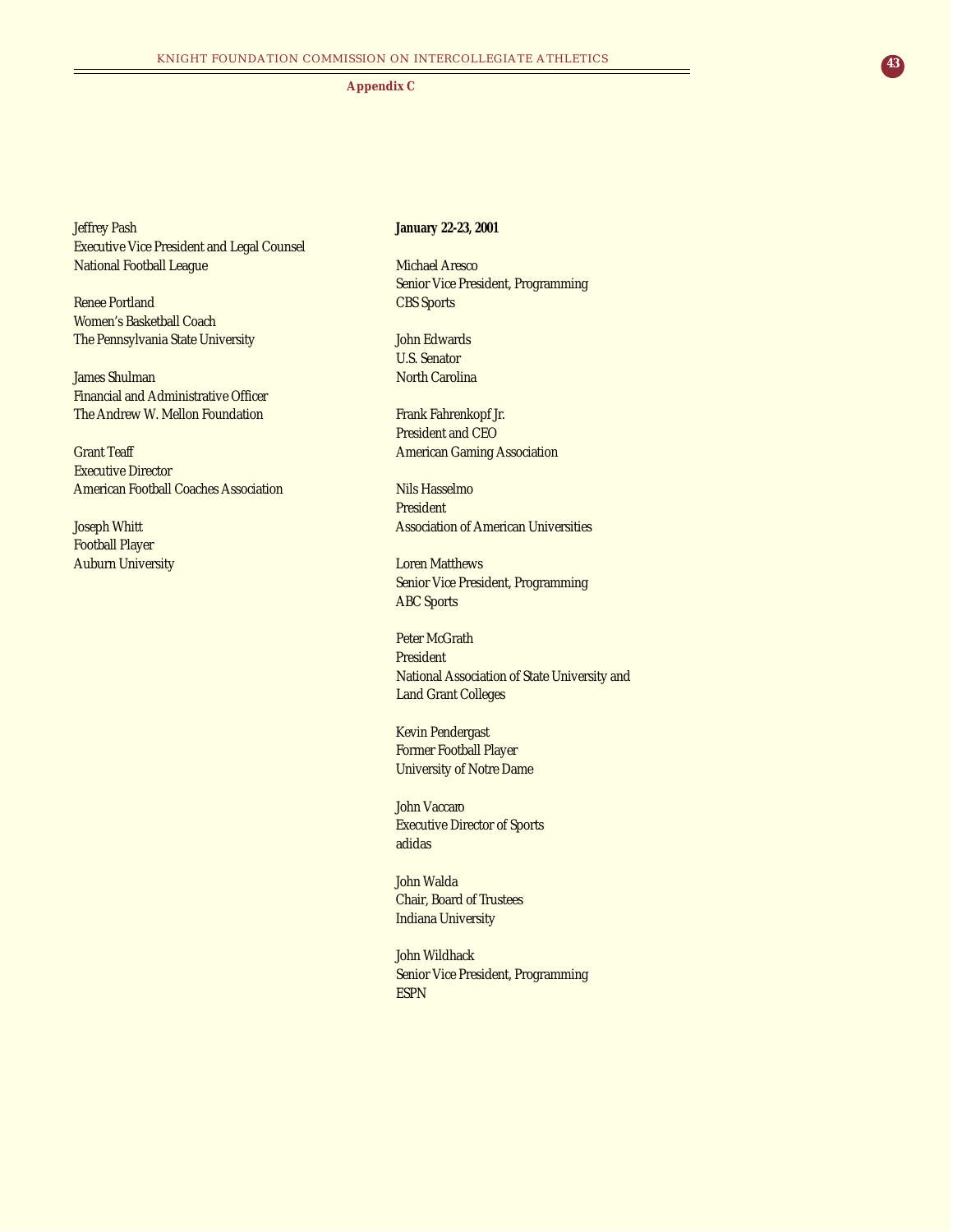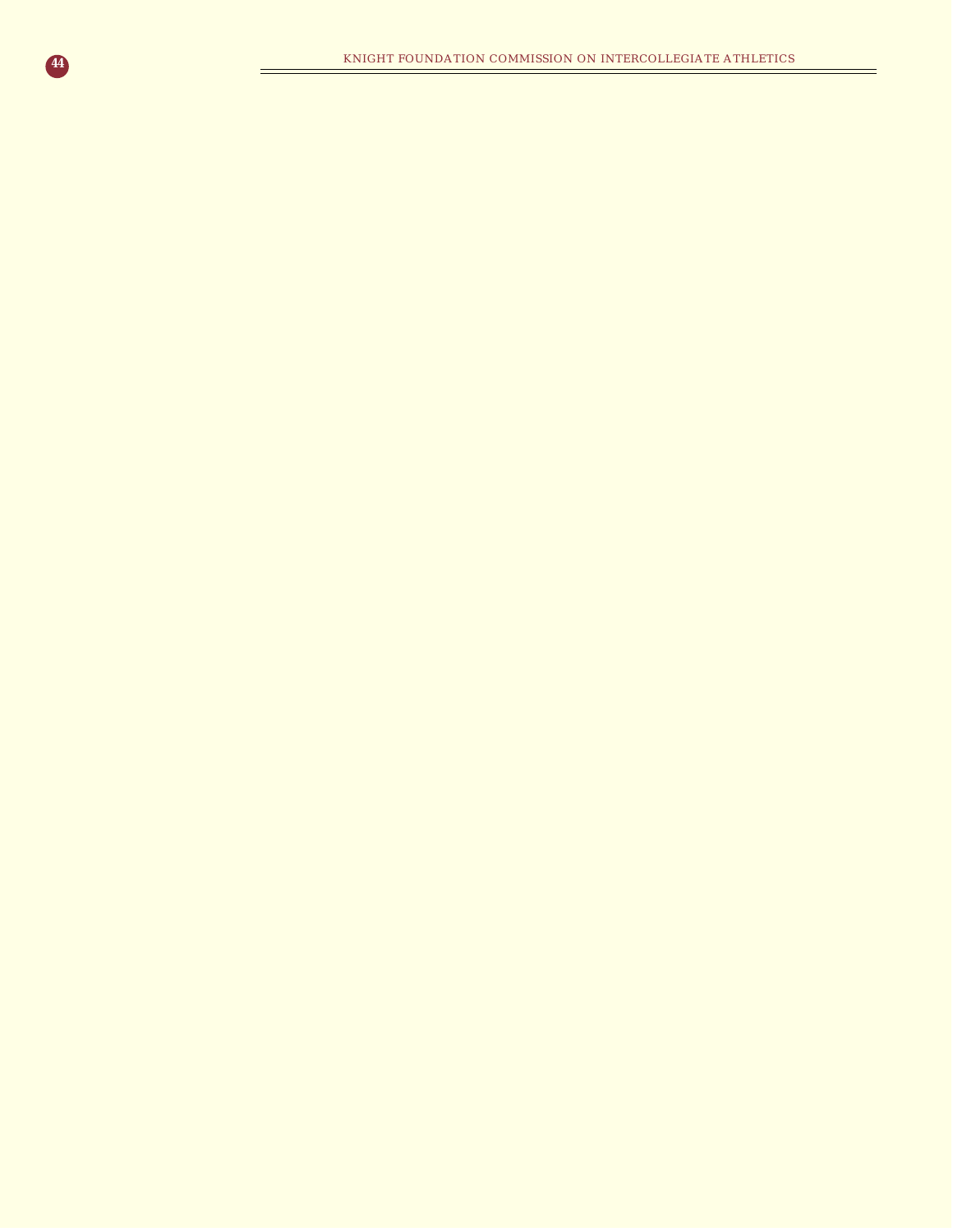**Appendix D**

# *Acknowledgements*

The Commission acknowledges the many individuals and organizations whose support of our work made this report possible.

First we wish to express our profound gratitude to the Board of Trustees of Knight Foundation for their long and steady commitment to creating a new climate for intercollegiate athletics. College sports and higher education both have benefited significantly from the Foundation's decade-long interest.

Hodding Carter III, current Knight Foundation president, has lent invaluable perspective and energy to the reconvened Commission. His predecessor, Creed Black, has been a driving force throughout the Commission's life. His vision and determination have sustained this effort.

It is an understatement to say that this report and the many hearings that preceded it would have been impossible without the tireless, dedicated and thoughtful guidance of the Commission's executive director, Maureen Devlin. She has been our shepherd, patient but persistent goad, and strong right hand.

Larry Meyer was an enormous help with all our communications needs. Susan Gomez flawlessly handled the Commission's meeting arrangements and logistics, and Nada Elia provided important research assistance and administrative support.

John Underwood and James Harvey contributed to the drafting and editing of this document. The report was designed by Jacques Auger Design Associates and printed by Haff-Daugherty Graphics.

Finally, we wish to extend our thanks to the many men and women – university presidents, faculty, conference commissioners, athletics directors, coaches, athletes, authors, professional sports executives, television officials, NCAA representatives, leaders of national higher education associations, and others – who took the time to share their thoughts with us. Their participation was the absolutely essential foundation of all our deliberations.

**45**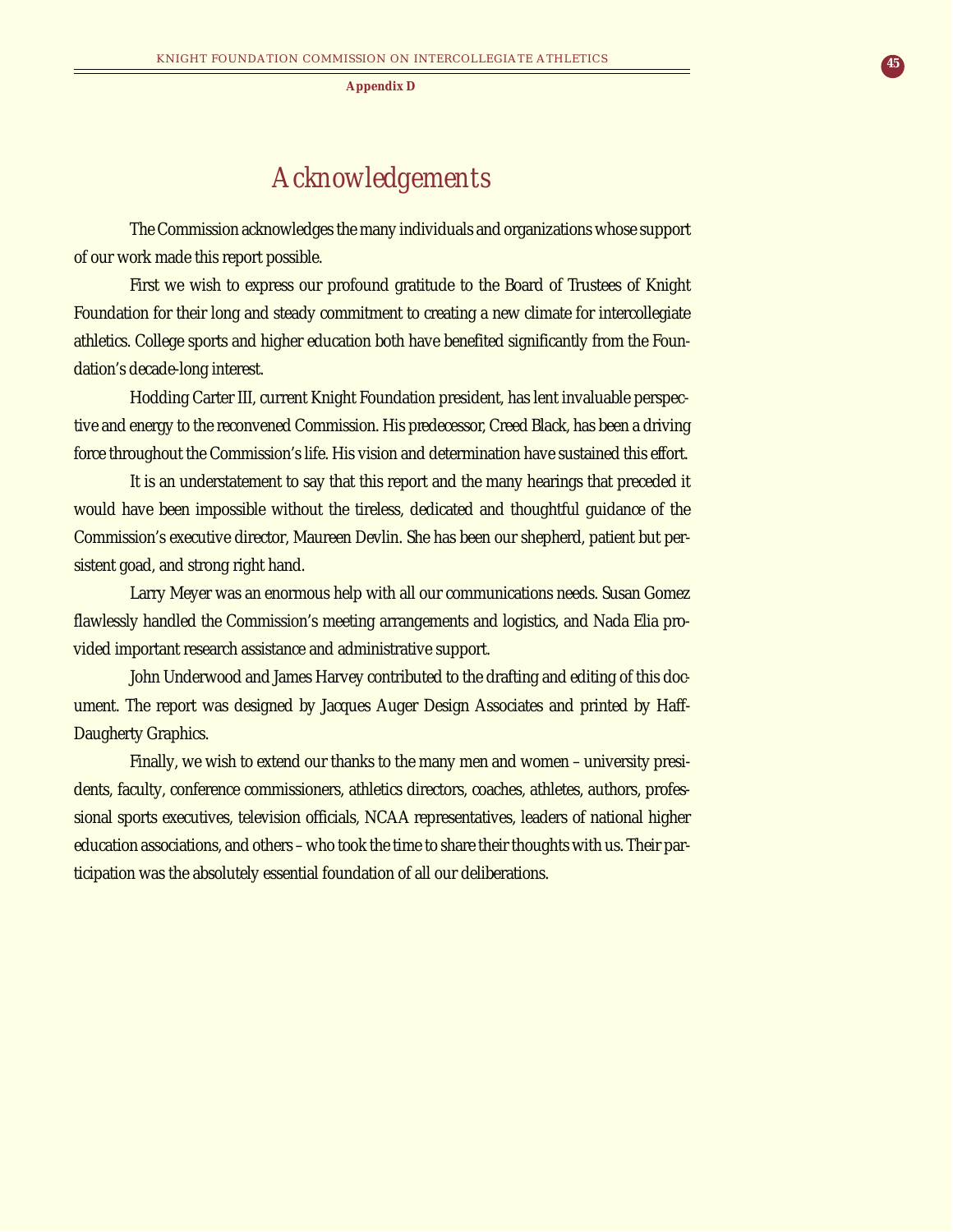**Appendix E**

# *Statement of Principles*

The Commission concluded its first report in 1991 with this Statement of Principles. Upon review, we find these principles to be just as applicable today as they were 10 years ago. We commend them to campus administrators and boards of trustees for their consideration and support.

**Preamble:** This institution is committed to a philosophy of firm institutional control of athletics, to the unquestioned academic and financial integrity of our athletics program, and to the accountability of the athletics department to the values and goals befitting higher education. In support of that commitment, the board, officers, faculty and staff of this institution have examined and agreed to the following general principles as a guide to our participation in intercollegiate athletics:

**I.** The educational values, practices and mission of this institution determine the standards by which we conduct our intercollegiate athletics program.

**II.** The responsibility and authority for the administration of the athletics department, including all basic policies, personnel and finances, are vested in the president.

**III.** The welfare, health and safety of student-athletes are primary concerns of athletics administration on this campus. This institution will provide student-athletes with the opportunity for academic experiences as close as possible to the experiences of their classmates.

**IV**. Every student athlete – male and female, majority and minority, in all sports – will receive equitable and fair treatment.

**V.** The admission of student-athletes – including junior college transfers – will be based on their showing reasonable promise of being successful in a course of study leading to an academic degree. That judgment will be made by admissions officials.

**VI.** Continuing eligibility to participate in intercollegiate athletics will be based on students being able to demonstrate each academic term that they will graduate within five years of their enrolling. Students who do not pass this test will not play.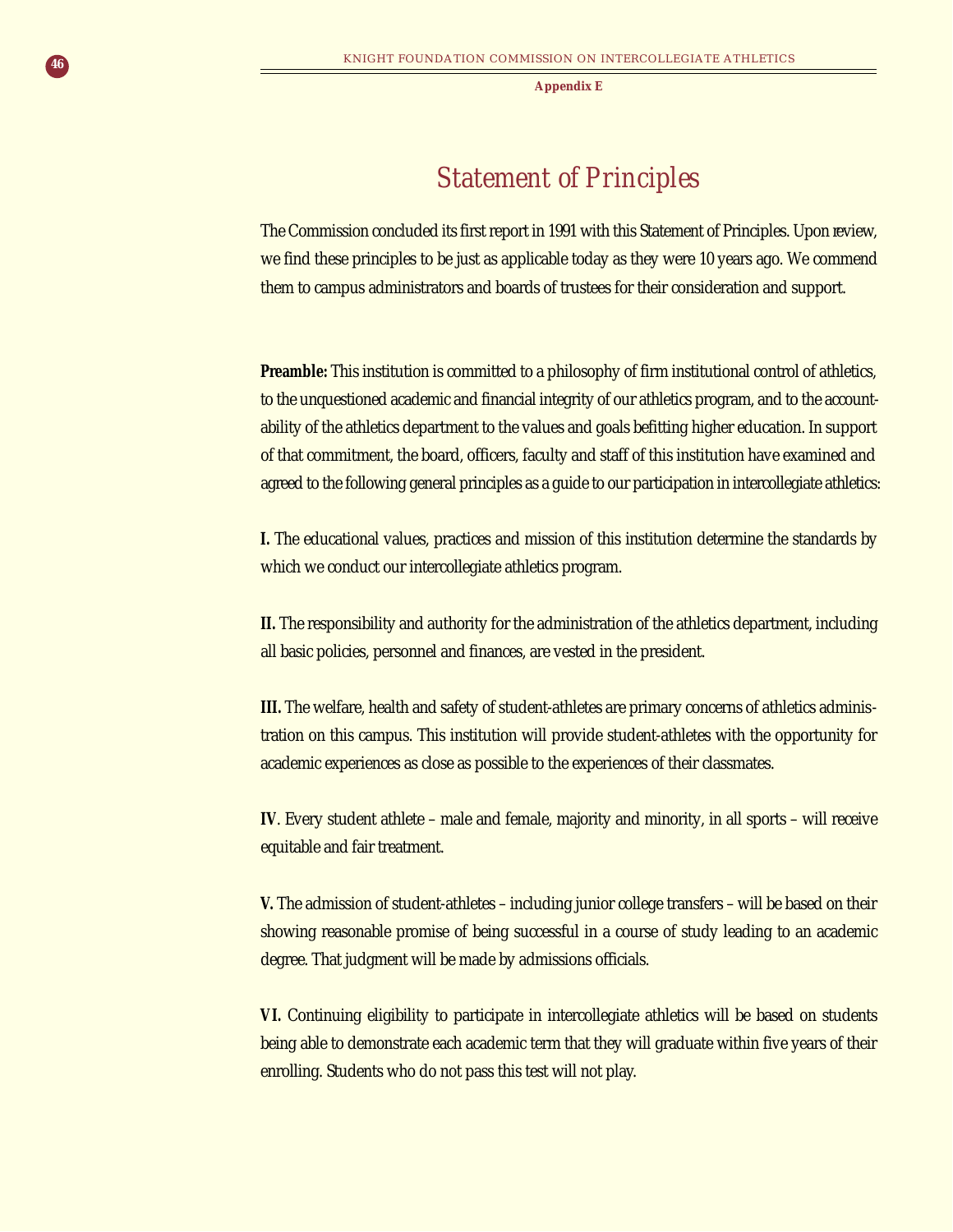**Appendix E**

**VII.** Student-athletes, in each sport, will be graduated in at least the same proportion as nonathletes who have spent comparable time as full-time students.

**VIII.** All funds raised and spent in connection with intercollegiate athletics programs will be channeled through the institution's general treasury, not through independent groups, whether internal or external. The athletics department budget will be developed and monitored in accordance with general budgeting procedures on campus.

**IX.** All athletics-related income from nonuniversity sources for the coaches and athletics administrators will be reviewed and approved by the university. In cases where the income involves the university's functions, facilities or name, contracts will be negotiated with the institution.

**X.** We will conduct annual academic and fiscal audits of the athletics program. Moreover, we intend to seek NCAAcertification that our athletics program complies with the principles herein. We will promptly correct any deficiencies and will conduct our athletics program in a manner worthy of this distinction.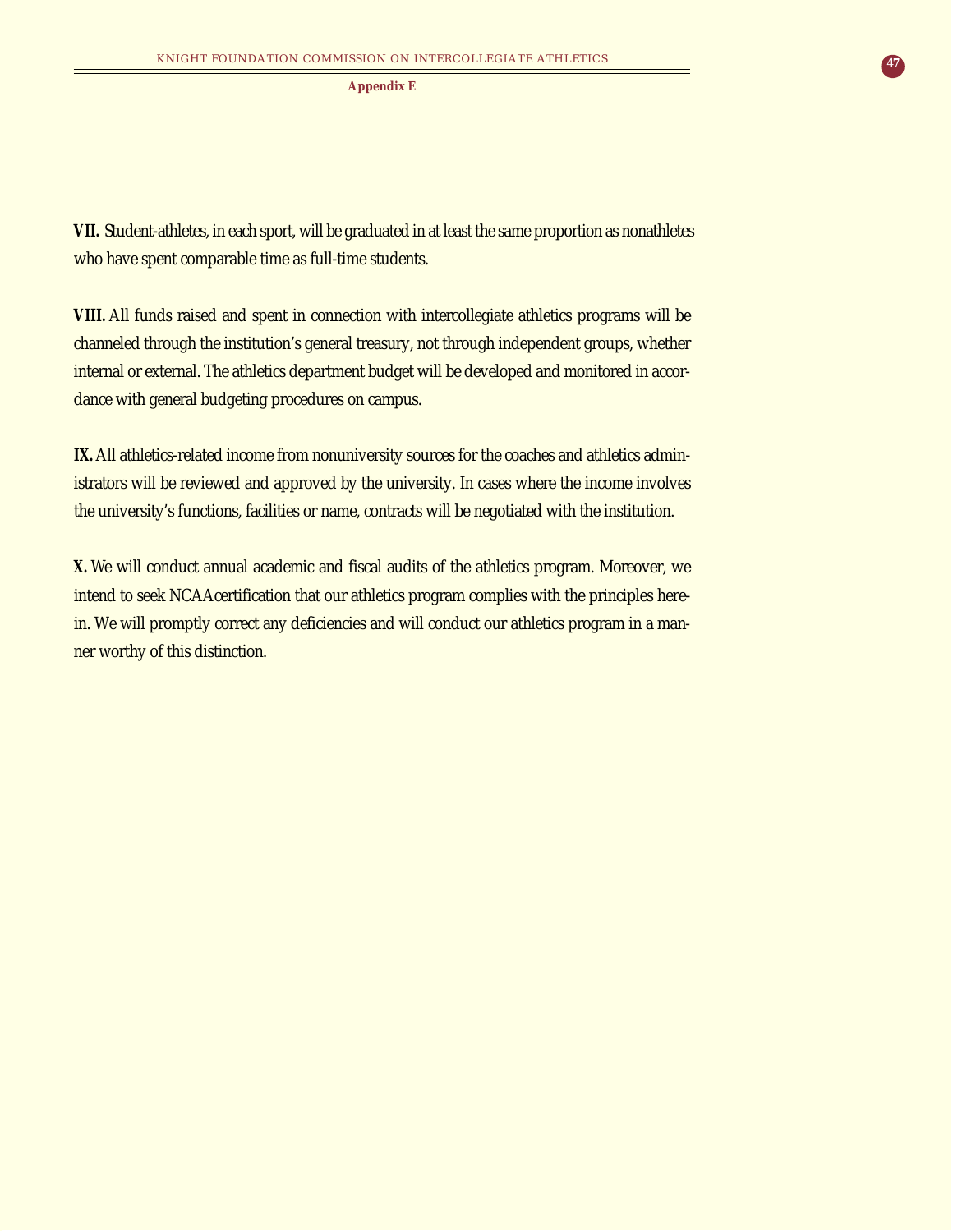

One Biscayne Tower Suite 3800 2 S. Biscayne Blvd. Miami, Fla. 33131-1803 www.knightfdn.org

For additional copies of this report, please send an e-mail to: publications@knightfdn.org or call (305) 908-2629.

The report is also online at www.knightfdn.org.